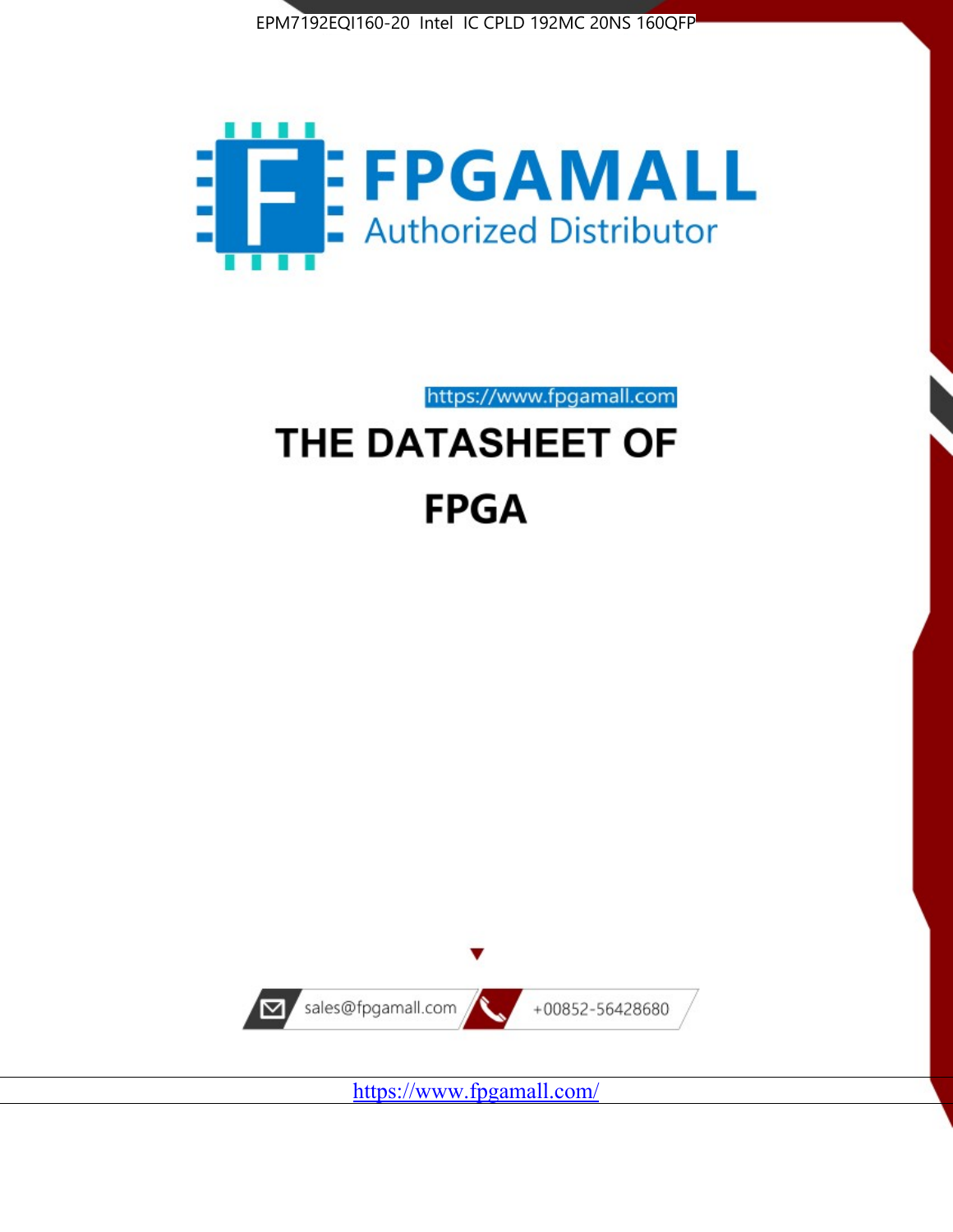

MAX 7000B devices, see the *MAX 7000A Programmable Logic Device Family Data Sheet* or the *MAX 7000B Programmable Logic Device Family Data Sheet*.

| <b>Table 1. MAX 7000 Device Features</b> |                |                |                |                 |                 |                 |                 |  |
|------------------------------------------|----------------|----------------|----------------|-----------------|-----------------|-----------------|-----------------|--|
| <b>Feature</b>                           | <b>EPM7032</b> | <b>EPM7064</b> | <b>EPM7096</b> | <b>EPM7128E</b> | <b>EPM7160E</b> | <b>EPM7192E</b> | <b>EPM7256E</b> |  |
| Usable<br>gates                          | 600            | 1,250          | 1,800          | 2,500           | 3,200           | 3,750           | 5,000           |  |
| Macrocells                               | 32             | 64             | 96             | 128             | 160             | 192             | 256             |  |
| Logic array<br>blocks                    | 2              | 4              | 6              | 8               | 10              | 12              | 16              |  |
| Maximum<br>user I/O pins                 | 36             | 68             | 76             | 100             | 104             | 124             | 164             |  |
| $t_{PD}$ (ns)                            | 6              | 6              | 7.5            | 7.5             | 10              | 12              | 12              |  |
| $t_{\text{SU}}$ (ns)                     | 5              | 5              | 6              | 6               | 7               | 7               | 7               |  |
| $t_{\text{FSU}}$ (ns)                    | 2.5            | 2.5            | 3              | 3               | 3               | 3               | 3               |  |
| $t_{CO1}$ (ns)                           | 4              | 4              | 4.5            | 4.5             | 5               | 6               | 6               |  |
| $f_{CNT}$ (MHz)                          | 151.5          | 151.5          | 125.0          | 125.0           | 100.0           | 90.9            | 90.9            |  |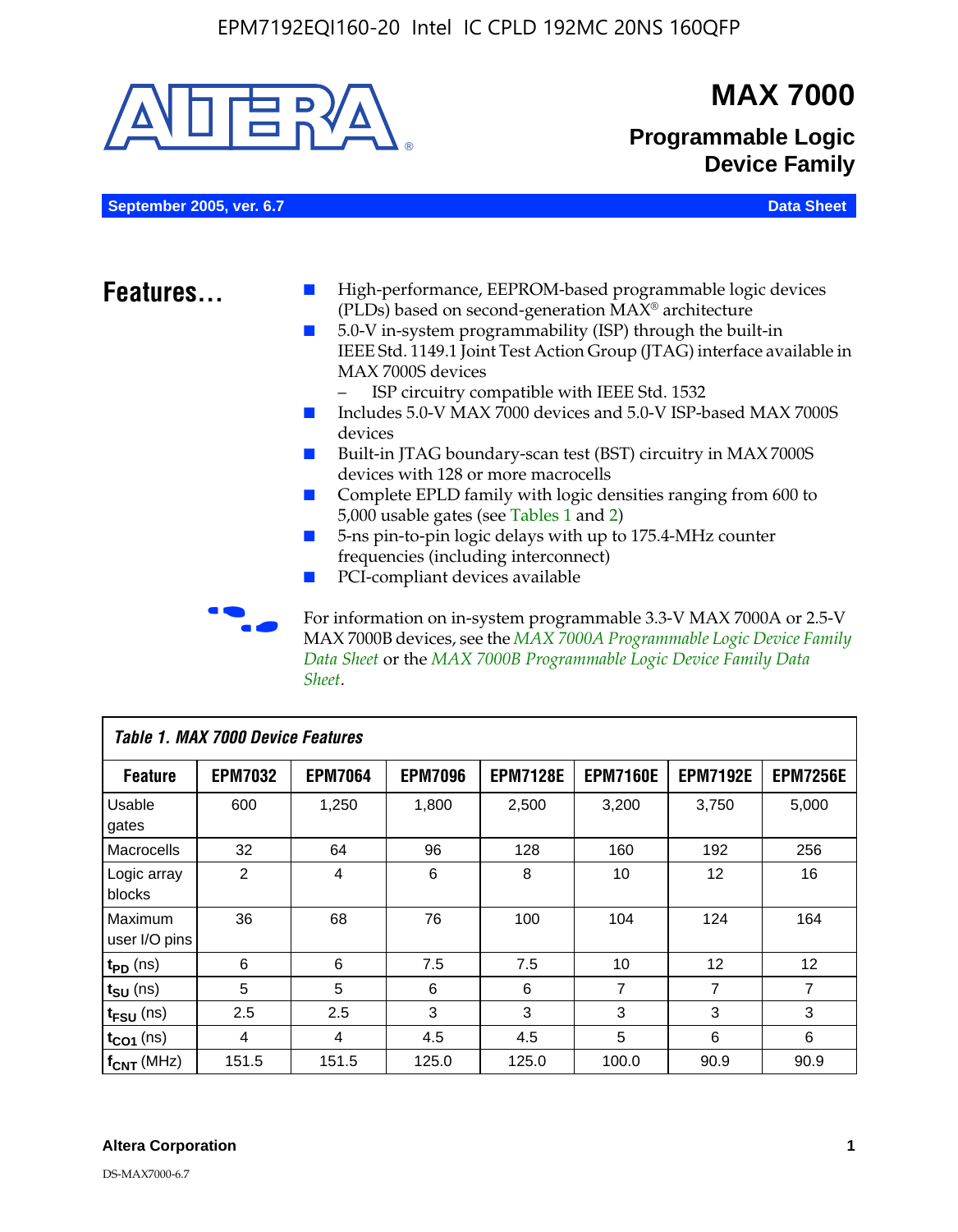| Table 2. MAX 7000S Device Features |                 |                 |                 |                 |                   |                 |  |
|------------------------------------|-----------------|-----------------|-----------------|-----------------|-------------------|-----------------|--|
| <b>Feature</b>                     | <b>EPM7032S</b> | <b>EPM7064S</b> | <b>EPM7128S</b> | <b>EPM7160S</b> | <b>EPM7192S</b>   | <b>EPM7256S</b> |  |
| Usable gates                       | 600             | 1,250           | 2,500           | 3,200           | 3,750             | 5,000           |  |
| Macrocells                         | 32              | 64              | 128             | 160             | 192               | 256             |  |
| Logic array<br>blocks              | $\overline{2}$  | 4               | 8               | 10              | $12 \overline{ }$ | 16              |  |
| Maximum<br>user I/O pins           | 36              | 68              | 100             | 104             | 124               | 164             |  |
| $t_{PD}$ (ns)                      | 5               | 5               | 6               | 6               | 7.5               | 7.5             |  |
| $t_{SU}$ (ns)                      | 2.9             | 2.9             | 3.4             | 3.4             | 4.1               | 3.9             |  |
| $t_{\text{FSU}}$ (ns)              | 2.5             | 2.5             | 2.5             | 2.5             | 3                 | 3               |  |
| $t_{CO1}$ (ns)                     | 3.2             | 3.2             | 4               | 3.9             | 4.7               | 4.7             |  |
| $f_{\text{CNT}}$ (MHz)             | 175.4           | 175.4           | 147.1           | 149.3           | 125.0             | 128.2           |  |

## **...and More Features**

- Open-drain output option in MAX 7000S devices
- Programmable macrocell flipflops with individual clear, preset, clock, and clock enable controls
- Programmable power-saving mode for a reduction of over 50% in each macrocell
- Configurable expander product-term distribution, allowing up to 32 product terms per macrocell
- 44 to 208 pins available in plastic J-lead chip carrier (PLCC), ceramic pin-grid array (PGA), plastic quad flat pack (PQFP), power quad flat pack (RQFP), and 1.0-mm thin quad flat pack (TQFP) packages
- Programmable security bit for protection of proprietary designs
- 3.3-V or 5.0-V operation
	- MultiVolt<sup>TM</sup> I/O interface operation, allowing devices to interface with 3.3-V or 5.0-V devices (MultiVolt I/O operation is not available in 44-pin packages)
	- Pin compatible with low-voltage MAX 7000A and MAX 7000B devices
- Enhanced features available in MAX 7000E and MAX 7000S devices
	- Six pin- or logic-driven output enable signals
	- Two global clock signals with optional inversion
	- Enhanced interconnect resources for improved routability
	- Fast input setup times provided by a dedicated path from I/O pin to macrocell registers
	- Programmable output slew-rate control
- Software design support and automatic place-and-route provided by Altera's development system for Windows-based PCs and Sun SPARCstation, and HP 9000 Series 700/800 workstations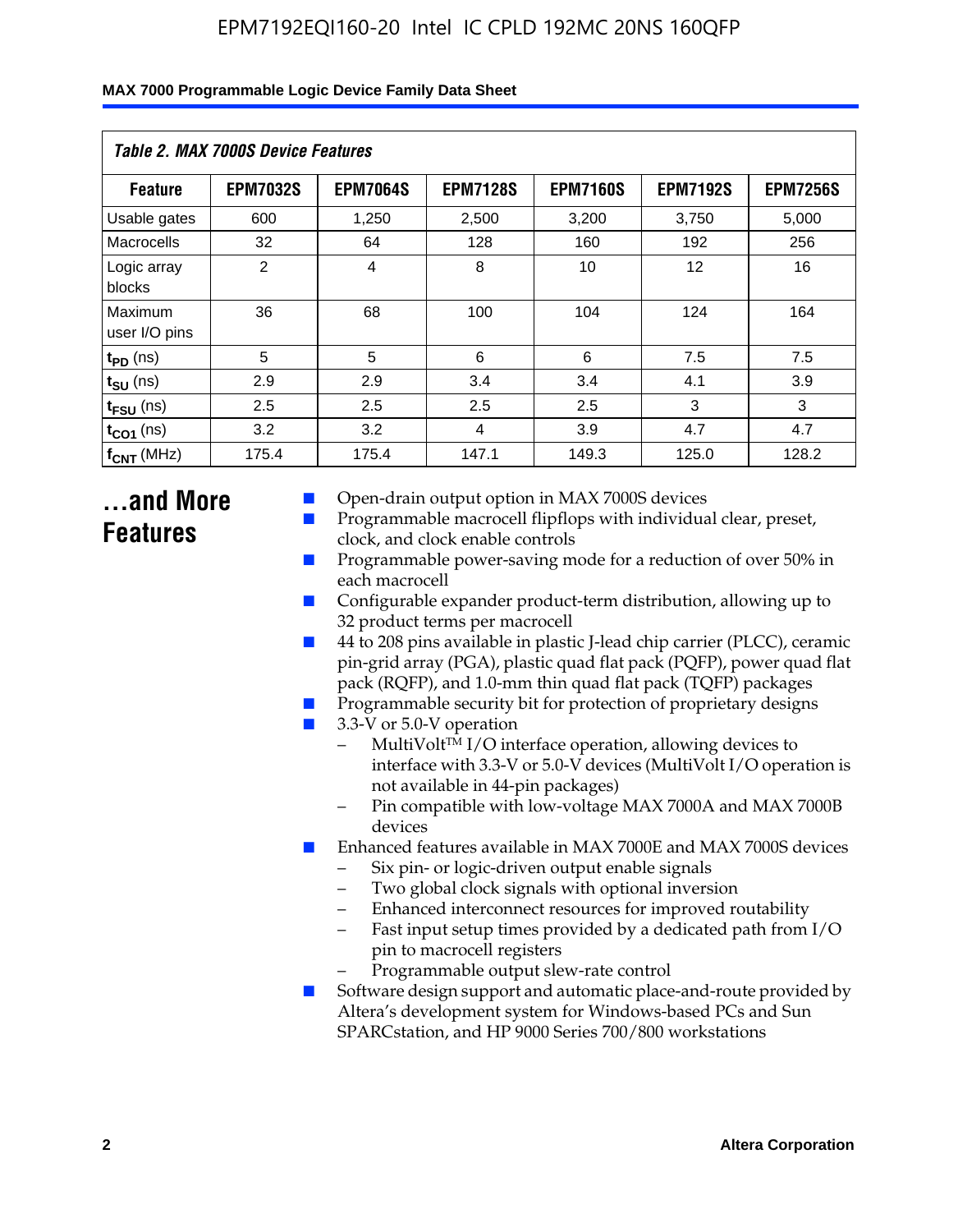|                               | MAX 7000 Programmable Logic Device Family Data Sheet                                                                                                                                                                                                                                                                                                                                                                                                                                                                                                                                                                                                                            |
|-------------------------------|---------------------------------------------------------------------------------------------------------------------------------------------------------------------------------------------------------------------------------------------------------------------------------------------------------------------------------------------------------------------------------------------------------------------------------------------------------------------------------------------------------------------------------------------------------------------------------------------------------------------------------------------------------------------------------|
|                               | Additional design entry and simulation support provided by EDIF<br>200 and 300 netlist files, library of parameterized modules (LPM),<br>Verilog HDL, VHDL, and other interfaces to popular EDA tools from<br>manufacturers such as Cadence, Exemplar Logic, Mentor Graphics,<br>OrCAD, Synopsys, and VeriBest<br>Programming support<br>Altera's Master Programming Unit (MPU) and programming<br>hardware from third-party manufacturers program all<br>MAX 7000 devices<br>The BitBlaster™ serial download cable, ByteBlasterMV™<br>$-$<br>parallel port download cable, and MasterBlaster™<br>serial/universal serial bus (USB) download cable program MAX<br>7000S devices |
| General<br><b>Description</b> | The MAX 7000 family of high-density, high-performance PLDs is based<br>on Altera's second-generation MAX architecture. Fabricated with<br>advanced CMOS technology, the EEPROM-based MAX 7000 family<br>provides 600 to 5,000 usable gates, ISP, pin-to-pin delays as fast as 5 ns,<br>and counter speeds of up to 175.4 MHz. MAX 7000S devices in the -5, -6,<br>-7, and -10 speed grades as well as MAX 7000 and MAX 7000E devices in<br>-5, -6, -7, -10P, and -12P speed grades comply with the PCI Special Interest<br>Group (PCI SIG) PCI Local Bus Specification, Revision 2.2. See Table 3                                                                               |

|                 | Table 3. MAX 7000 Speed Grades |              |              |              |              |                    |              |              |              |              |
|-----------------|--------------------------------|--------------|--------------|--------------|--------------|--------------------|--------------|--------------|--------------|--------------|
| <b>Device</b>   |                                |              |              |              |              | <b>Speed Grade</b> |              |              |              |              |
|                 | -5                             | -6           | $-7$         | $-10P$       | $-10$        | $-12P$             | $-12$        | $-15$        | $-15T$       | $-20$        |
| EPM7032         |                                | $\checkmark$ | $\checkmark$ |              | $\checkmark$ |                    | $\checkmark$ | $\checkmark$ | $\checkmark$ |              |
| EPM7032S        | $\checkmark$                   | $\checkmark$ | $\checkmark$ |              | $\checkmark$ |                    |              |              |              |              |
| <b>EPM7064</b>  |                                | $\checkmark$ | $\checkmark$ |              | $\checkmark$ |                    | $\checkmark$ | $\checkmark$ |              |              |
| <b>EPM7064S</b> | $\checkmark$                   | $\checkmark$ | $\checkmark$ |              | $\checkmark$ |                    |              |              |              |              |
| <b>EPM7096</b>  |                                |              | $\checkmark$ |              | $\checkmark$ |                    | $\checkmark$ | $\checkmark$ |              |              |
| <b>EPM7128E</b> |                                |              | $\checkmark$ | $\checkmark$ | $\checkmark$ |                    | $\checkmark$ | $\checkmark$ |              | $\checkmark$ |
| <b>EPM7128S</b> |                                | $\checkmark$ | $\checkmark$ |              | $\checkmark$ |                    |              | $\checkmark$ |              |              |
| <b>EPM7160E</b> |                                |              |              | $\checkmark$ | $\checkmark$ |                    | $\checkmark$ | $\checkmark$ |              | $\checkmark$ |
| <b>EPM7160S</b> |                                | $\checkmark$ | $\checkmark$ |              | $\checkmark$ |                    |              | $\checkmark$ |              |              |
| <b>EPM7192E</b> |                                |              |              |              |              | $\checkmark$       | $\checkmark$ | $\checkmark$ |              |              |
| <b>EPM7192S</b> |                                |              | $\checkmark$ |              | $\checkmark$ |                    |              | $\checkmark$ |              |              |
| <b>EPM7256E</b> |                                |              |              |              |              | $\checkmark$       | $\checkmark$ | $\checkmark$ |              | $\checkmark$ |
| <b>EPM7256S</b> |                                |              | $\checkmark$ |              | $\checkmark$ |                    |              | $\checkmark$ |              |              |

for available speed grades.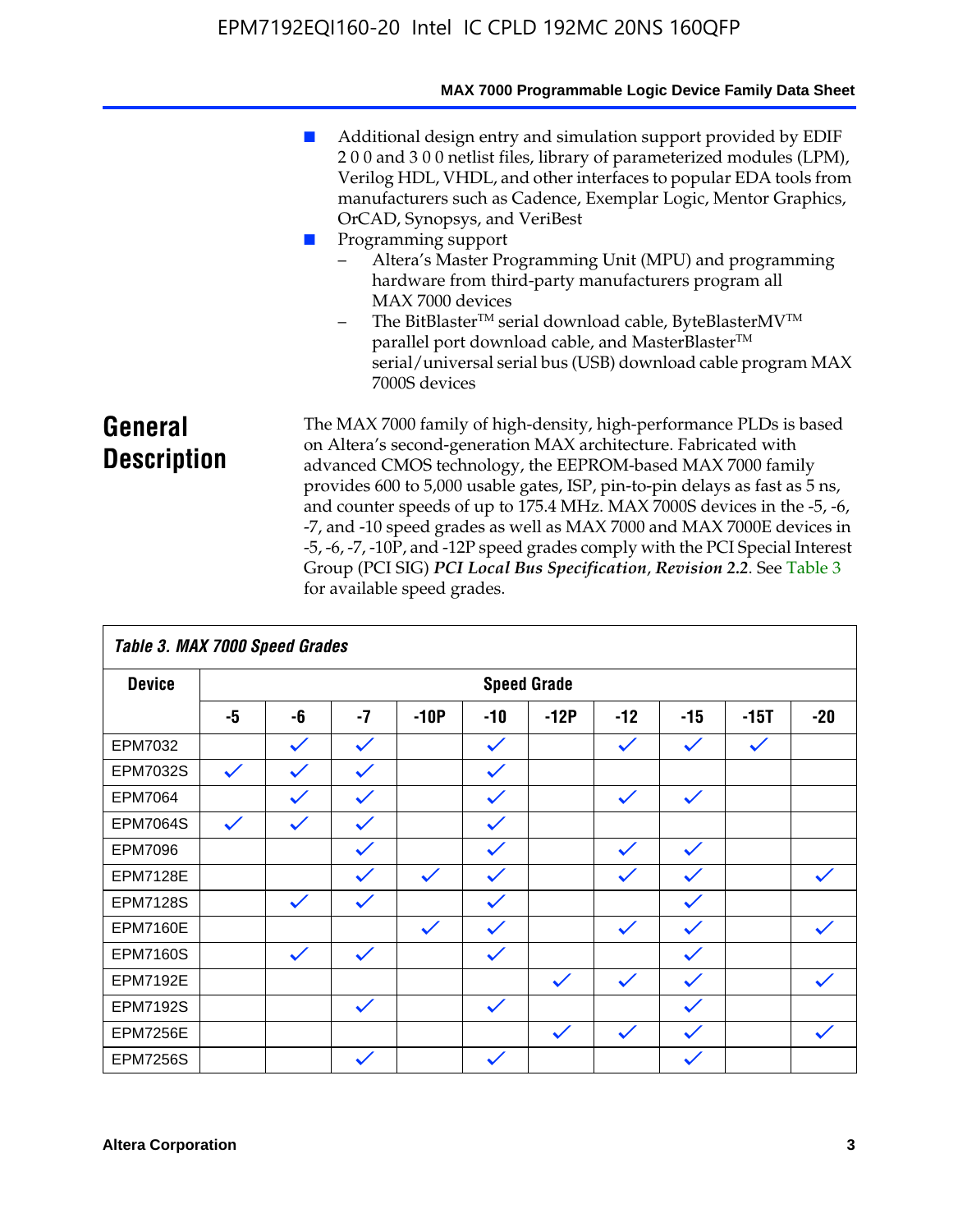### **MAX 7000 Programmable Logic Device Family Data Sheet**

The MAX 7000E devices—including the EPM7128E, EPM7160E, EPM7192E, and EPM7256E devices—have several enhanced features: additional global clocking, additional output enable controls, enhanced interconnect resources, fast input registers, and a programmable slew rate.

In-system programmable MAX 7000 devices—called MAX 7000S devices—include the EPM7032S, EPM7064S, EPM7128S, EPM7160S, EPM7192S, and EPM7256S devices. MAX 7000S devices have the enhanced features of MAX 7000E devices as well as JTAG BST circuitry in devices with 128 or more macrocells, ISP, and an open-drain output option. See Table 4.

| Table 4. MAX 7000 Device Features |                                                    |                                           |                                           |  |  |  |
|-----------------------------------|----------------------------------------------------|-------------------------------------------|-------------------------------------------|--|--|--|
| <b>Feature</b>                    | <b>EPM7032</b><br><b>EPM7064</b><br><b>EPM7096</b> | All<br><b>MAX 7000E</b><br><b>Devices</b> | All<br><b>MAX 7000S</b><br><b>Devices</b> |  |  |  |
| ISP via JTAG interface            |                                                    |                                           |                                           |  |  |  |
| JTAG BST circuitry                |                                                    |                                           | $\checkmark$ (1)                          |  |  |  |
| Open-drain output option          |                                                    |                                           |                                           |  |  |  |
| Fast input registers              |                                                    |                                           |                                           |  |  |  |
| Six global output enables         |                                                    |                                           |                                           |  |  |  |
| Two global clocks                 |                                                    |                                           |                                           |  |  |  |
| Slew-rate control                 |                                                    |                                           |                                           |  |  |  |
| MultiVolt interface (2)           |                                                    |                                           |                                           |  |  |  |
| Programmable register             |                                                    |                                           |                                           |  |  |  |
| Parallel expanders                |                                                    |                                           |                                           |  |  |  |
| Shared expanders                  |                                                    |                                           |                                           |  |  |  |
| Power-saving mode                 |                                                    |                                           |                                           |  |  |  |
| Security bit                      |                                                    |                                           |                                           |  |  |  |
| PCI-compliant devices available   |                                                    |                                           |                                           |  |  |  |

*Notes:*

(1) Available only in EPM7128S, EPM7160S, EPM7192S, and EPM7256S devices only.

(2) The MultiVolt I/O interface is not available in 44-pin packages.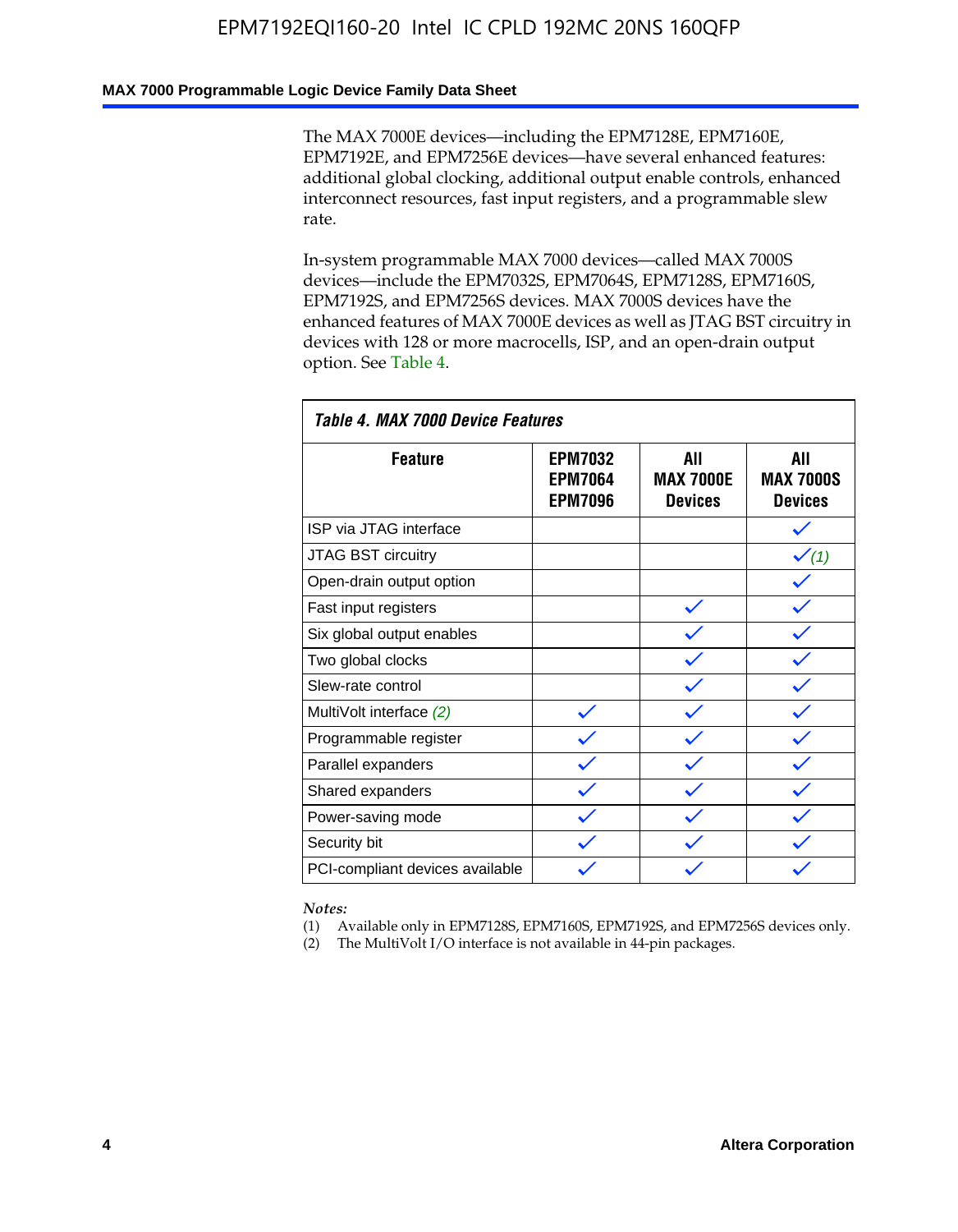#### **MAX 7000 Programmable Logic Device Family Data Sheet**

The MAX 7000 architecture supports 100% TTL emulation and high-density integration of SSI, MSI, and LSI logic functions. The MAX 7000 architecture easily integrates multiple devices ranging from PALs, GALs, and 22V10s to MACH and pLSI devices. MAX 7000 devices are available in a wide range of packages, including PLCC, PGA, PQFP, RQFP, and TQFP packages. See Table 5.

| Table 5. MAX 7000 Maximum User I/O Pins<br><i>Note</i> $(1)$ |                           |                           |                           |                           |                           |                               |                        |                            |                       |                              |                               |                               |
|--------------------------------------------------------------|---------------------------|---------------------------|---------------------------|---------------------------|---------------------------|-------------------------------|------------------------|----------------------------|-----------------------|------------------------------|-------------------------------|-------------------------------|
| <b>Device</b>                                                | 44-<br>Pin<br><b>PLCC</b> | 44-<br>Pin<br><b>PQFP</b> | 44-<br>Pin<br><b>TQFP</b> | 68-<br>Pin<br><b>PLCC</b> | 84-<br>Pin<br><b>PLCC</b> | $100 -$<br>Pin<br><b>PQFP</b> | $100 -$<br>Pin<br>TQFP | 160-<br>Pin<br><b>PQFP</b> | $160 -$<br>Pin<br>PGA | $192 -$<br>Pin<br><b>PGA</b> | $208 -$<br>Pin<br><b>PQFP</b> | $208 -$<br>Pin<br><b>RQFP</b> |
| EPM7032                                                      | 36                        | 36                        | 36                        |                           |                           |                               |                        |                            |                       |                              |                               |                               |
| <b>EPM7032S</b>                                              | 36                        |                           | 36                        |                           |                           |                               |                        |                            |                       |                              |                               |                               |
| <b>EPM7064</b>                                               | 36                        |                           | 36                        | 52                        | 68                        | 68                            |                        |                            |                       |                              |                               |                               |
| <b>EPM7064S</b>                                              | 36                        |                           | 36                        |                           | 68                        |                               | 68                     |                            |                       |                              |                               |                               |
| <b>EPM7096</b>                                               |                           |                           |                           | 52                        | 64                        | 76                            |                        |                            |                       |                              |                               |                               |
| <b>EPM7128E</b>                                              |                           |                           |                           |                           | 68                        | 84                            |                        | 100                        |                       |                              |                               |                               |
| <b>EPM7128S</b>                                              |                           |                           |                           |                           | 68                        | 84                            | 84(2)                  | 100                        |                       |                              |                               |                               |
| <b>EPM7160E</b>                                              |                           |                           |                           |                           | 64                        | 84                            |                        | 104                        |                       |                              |                               |                               |
| EPM7160S                                                     |                           |                           |                           |                           | 64                        |                               | 84(2)                  | 104                        |                       |                              |                               |                               |
| <b>EPM7192E</b>                                              |                           |                           |                           |                           |                           |                               |                        | 124                        | 124                   |                              |                               |                               |
| <b>EPM7192S</b>                                              |                           |                           |                           |                           |                           |                               |                        | 124                        |                       |                              |                               |                               |
| <b>EPM7256E</b>                                              |                           |                           |                           |                           |                           |                               |                        | 132(2)                     |                       | 164                          |                               | 164                           |
| <b>EPM7256S</b>                                              |                           |                           |                           |                           |                           |                               |                        |                            |                       |                              | 164 $(2)$                     | 164                           |

#### *Notes:*

(1) When the JTAG interface in MAX 7000S devices is used for either boundary-scan testing or for ISP, four I/O pins become JTAG pins.

(2) Perform a complete thermal analysis before committing a design to this device package. For more information, see the *Operating Requirements for Altera Devices Data Sheet*.

> MAX 7000 devices use CMOS EEPROM cells to implement logic functions. The user-configurable MAX 7000 architecture accommodates a variety of independent combinatorial and sequential logic functions. The devices can be reprogrammed for quick and efficient iterations during design development and debug cycles, and can be programmed and erased up to 100 times.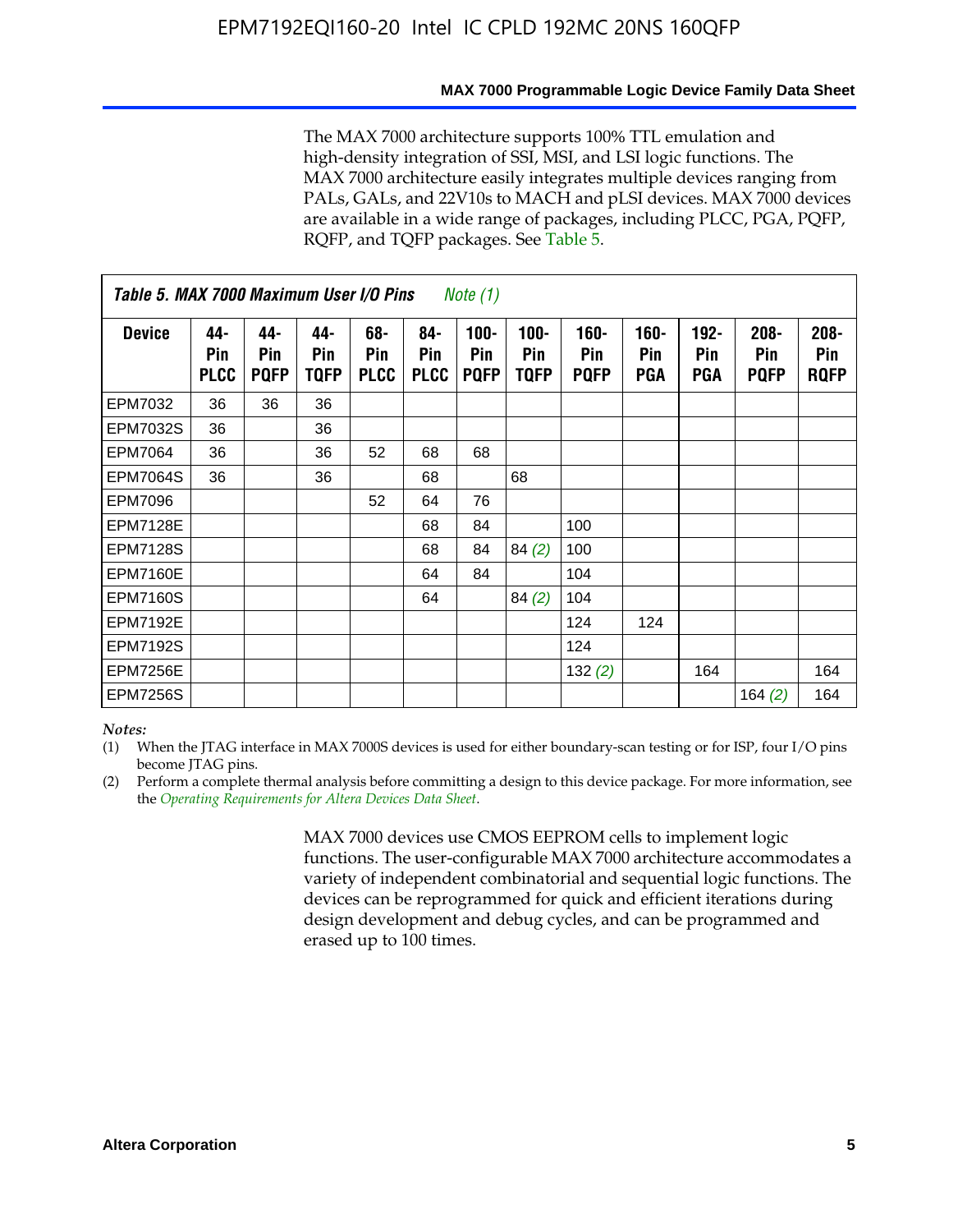### **MAX 7000 Programmable Logic Device Family Data Sheet**

MAX 7000 devices contain from 32 to 256 macrocells that are combined into groups of 16 macrocells, called logic array blocks (LABs). Each macrocell has a programmable-AND/fixed-OR array and a configurable register with independently programmable clock, clock enable, clear, and preset functions. To build complex logic functions, each macrocell can be supplemented with both shareable expander product terms and highspeed parallel expander product terms to provide up to 32 product terms per macrocell.

The MAX 7000 family provides programmable speed/power optimization. Speed-critical portions of a design can run at high speed/full power, while the remaining portions run at reduced speed/low power. This speed/power optimization feature enables the designer to configure one or more macrocells to operate at 50% or lower power while adding only a nominal timing delay. MAX 7000E and MAX 7000S devices also provide an option that reduces the slew rate of the output buffers, minimizing noise transients when non-speed-critical signals are switching. The output drivers of all MAX 7000 devices (except 44-pin devices) can be set for either 3.3-V or 5.0-V operation, allowing MAX 7000 devices to be used in mixed-voltage systems.

The MAX 7000 family is supported byAltera development systems, which are integrated packages that offer schematic, text—including VHDL, Verilog HDL, and the Altera Hardware Description Language (AHDL) and waveform design entry, compilation and logic synthesis, simulation and timing analysis, and device programming. The [software provides](http://www.altera.com/literature/ds/dsmii.pdf)  [EDIF 2 0 0 and 3 0 0, LPM, VHDL, Verilog HDL, and other in](http://www.altera.com/literature/ds/dsmii.pdf)terfaces for [additional design entry and simulation support from other industry](http://www.altera.com/literature/ds/quartus.pdf)standard PC- and UNIX-workstation-based EDA tools. The software runs on Windows-based PCs, as well as Sun SPARCstation, and HP 9000 Series 700/800 workstations.

For more information on development tools, see the **MAX+PLUS II** *Programmable Logic Development System & Software Data Sheet* and the *Quartus Programmable Logic Development System & Software Data Sheet*.

The MAX 7000 architecture includes the following elements:

## **Functional Description**

- Logic array blocks
- **Macrocells**
- Expander product terms (shareable and parallel)
- Programmable interconnect array
- I/O control blocks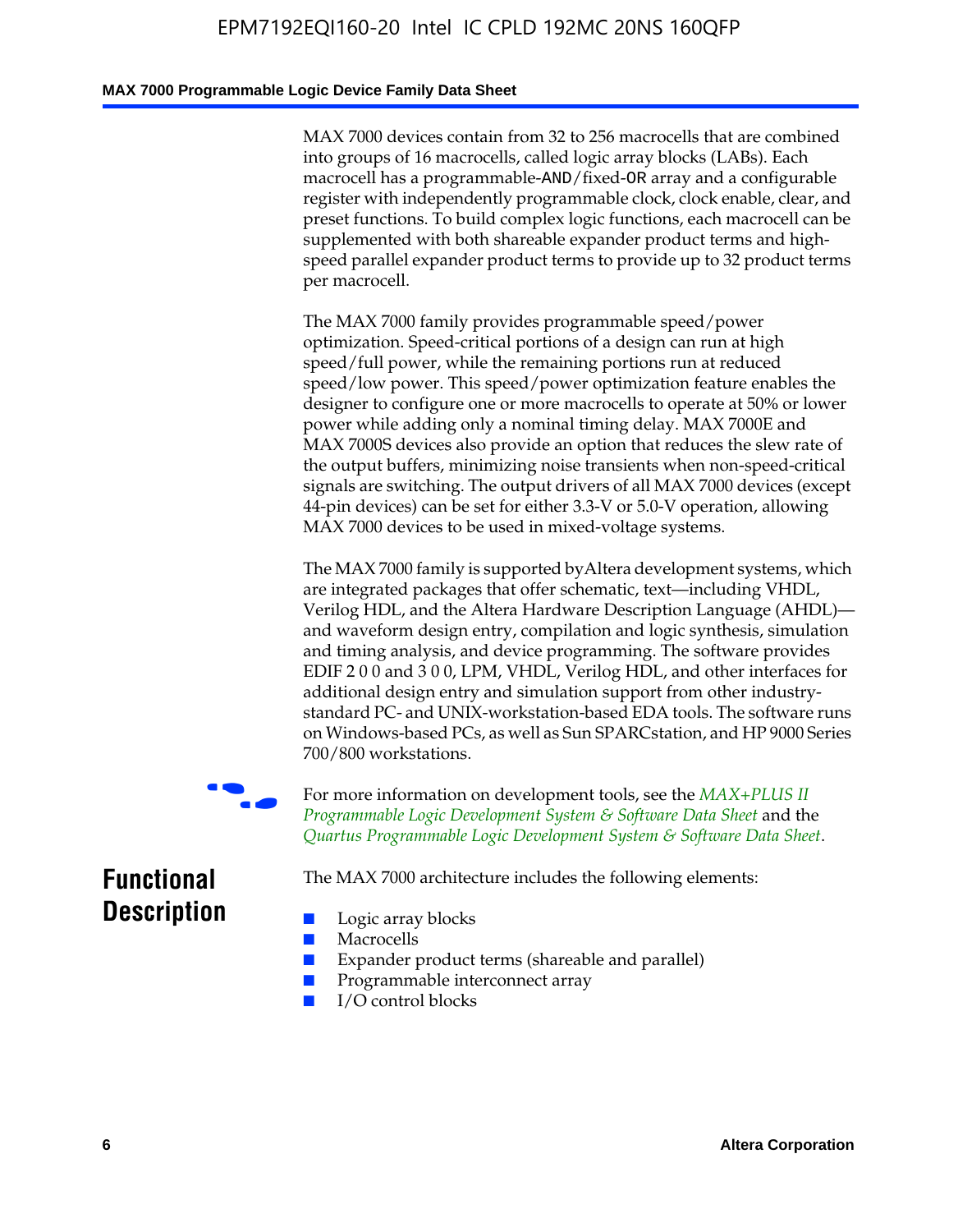### **MAX 7000 Programmable Logic Device Family Data Sheet**

The MAX 7000 architecture includes four dedicated inputs that can be used as general-purpose inputs or as high-speed, global control signals (clock, clear, and two output enable signals) for each macrocell and I/O pin. Figure 1 shows the architecture of EPM7032, EPM7064, and EPM7096 devices.



*Figure 1. EPM7032, EPM7064 & EPM7096 Device Block Diagram*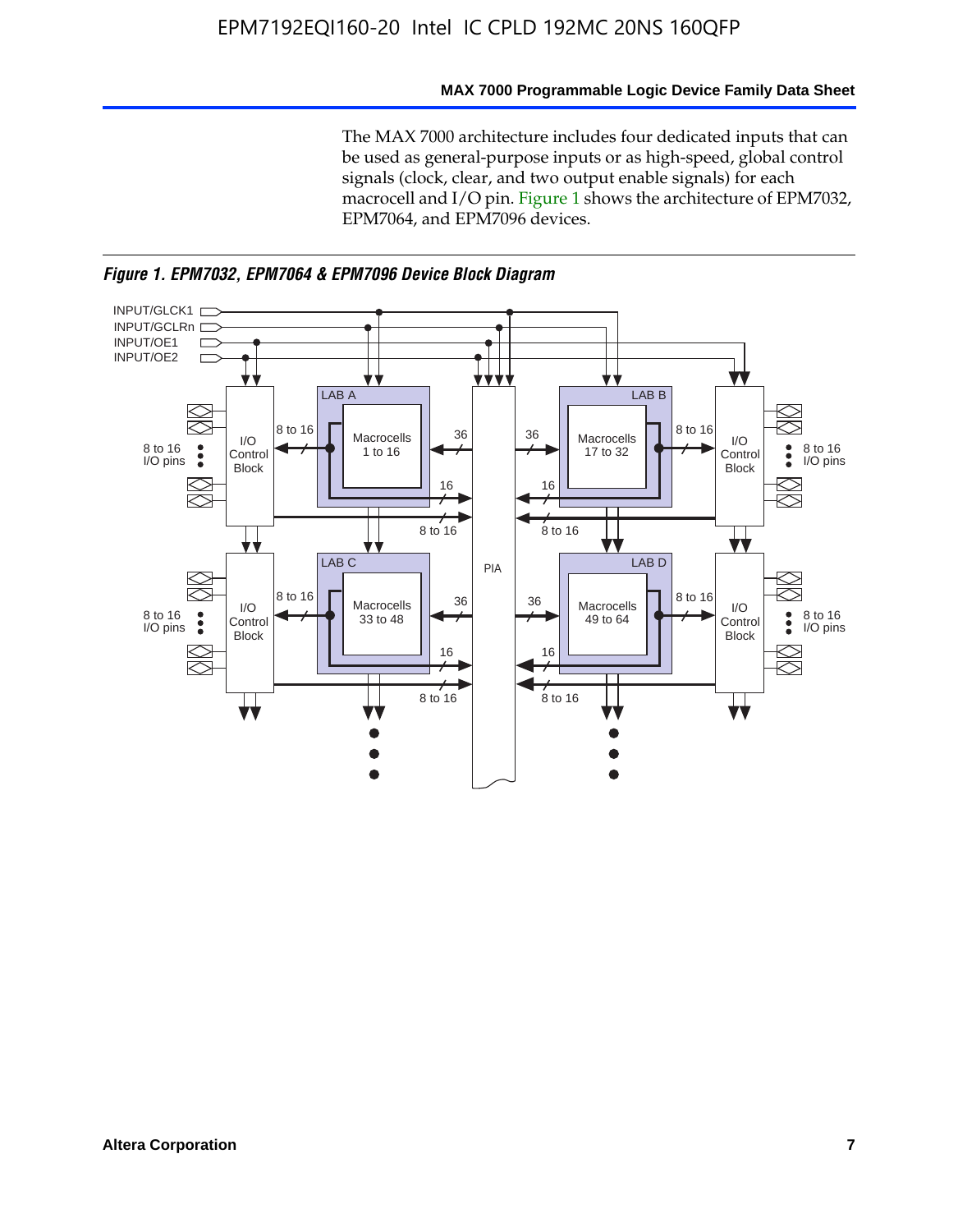Figure 2 shows the architecture of MAX 7000E and MAX 7000S devices.

### **MAX 7000 Programmable Logic Device Family Data Sheet**





## **Logic Array Blocks**

The MAX 7000 device architecture is based on the linking of highperformance, flexible, logic array modules called logic array blocks (LABs). LABs consist of 16-macrocell arrays, as shown in Figures 1 and 2. Multiple LABs are linked together via the programmable interconnect array (PIA), a global bus that is fed by all dedicated inputs, I/O pins, and macrocells.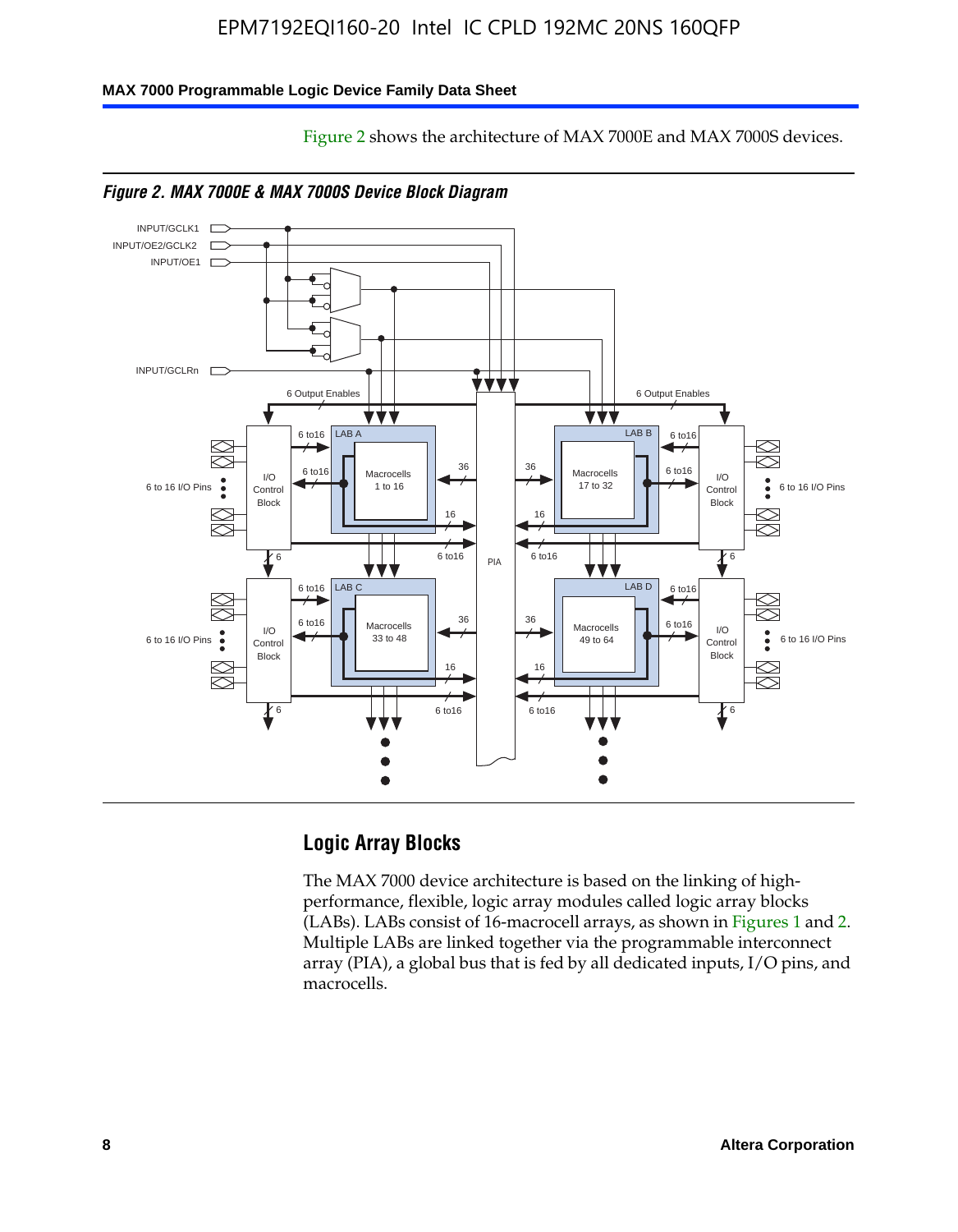#### **MAX 7000 Programmable Logic Device Family Data Sheet**

Each LAB is fed by the following signals:

- 36 signals from the PIA that are used for general logic inputs
- Global controls that are used for secondary register functions
- Direct input paths from I/O pins to the registers that are used for fast setup times for MAX 7000E and MAX 7000S devices

## **Macrocells**

The MAX 7000 macrocell can be individually configured for either sequential or combinatorial logic operation. The macrocell consists of three functional blocks: the logic array, the product-term select matrix, and the programmable register. The macrocell of EPM7032, EPM7064, and EPM7096 devices is shown in Figure 3.

*Figure 3. EPM7032, EPM7064 & EPM7096 Device Macrocell*

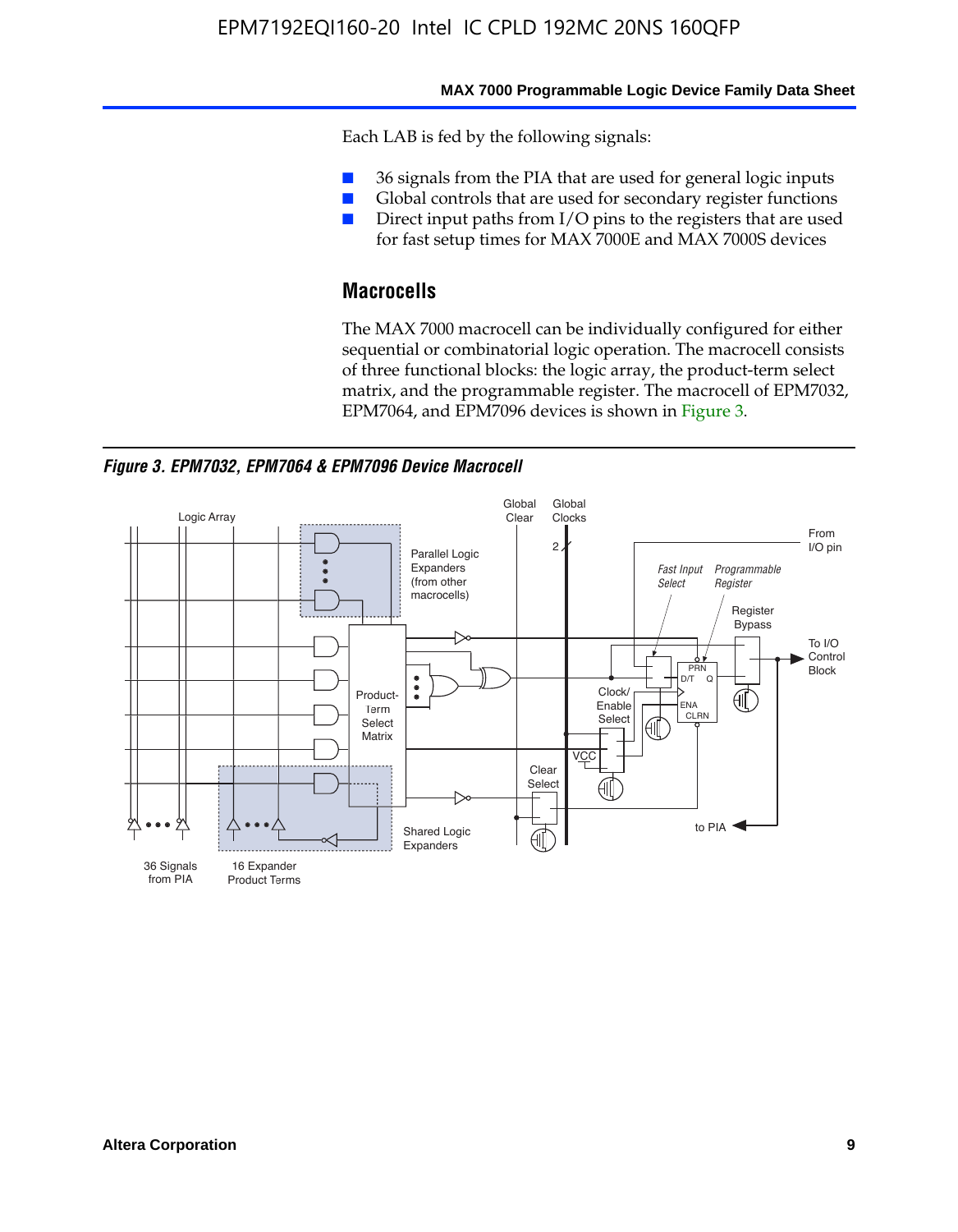#### **MAX 7000 Programmable Logic Device Family Data Sheet**



Figure 4 shows a MAX 7000E and MAX 7000S device macrocell.

Combinatorial logic is implemented in the logic array, which provides five product terms per macrocell. The product-term select matrix allocates these product terms for use as either primary logic inputs (to the OR and XOR gates) to implement combinatorial functions, or as secondary inputs to the macrocell's register clear, preset, clock, and clock enable control functions. Two kinds of expander product terms ("expanders") are available to supplement macrocell logic resources:

- Shareable expanders, which are inverted product terms that are fed back into the logic array
- Parallel expanders, which are product terms borrowed from adjacent macrocells

The Altera development system automatically optimizes product-term allocation according to the logic requirements of the design.

For registered functions, each macrocell flipflop can be individually programmed to implement D, T, JK, or SR operation with programmable clock control. The flipflop can be bypassed for combinatorial operation. During design entry, the designer specifies the desired flipflop type; the Altera development software then selects the most efficient flipflop operation for each registered function to optimize resource utilization.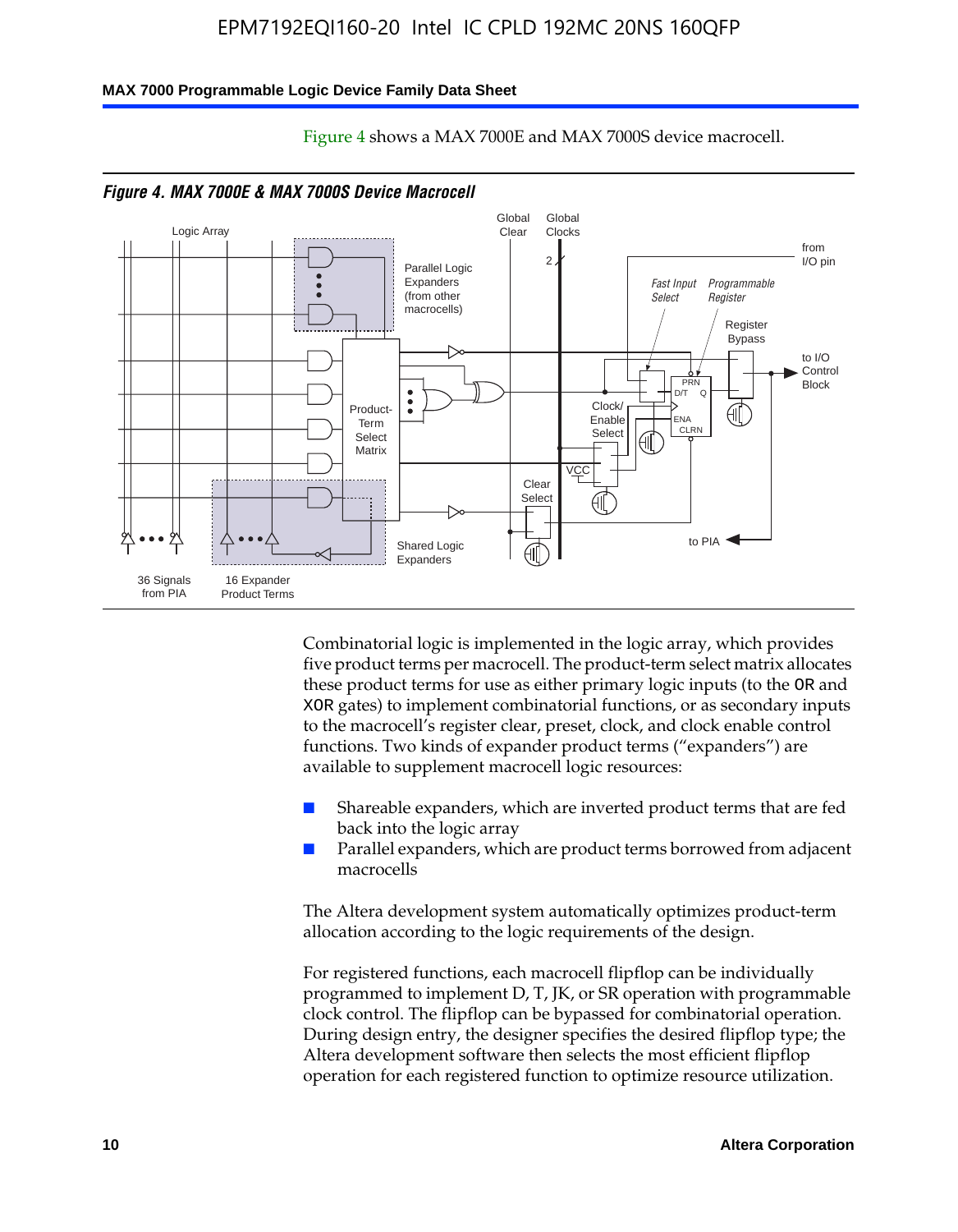Each programmable register can be clocked in three different modes:

- By a global clock signal. This mode achieves the fastest clock-tooutput performance.
- By a global clock signal and enabled by an active-high clock enable. This mode provides an enable on each flipflop while still achieving the fast clock-to-output performance of the global clock.
- By an array clock implemented with a product term. In this mode, the flipflop can be clocked by signals from buried macrocells or I/O pins.

In EPM7032, EPM7064, and EPM7096 devices, the global clock signal is available from a dedicated clock pin, GCLK1, as shown in Figure 1. In MAX 7000E and MAX 7000S devices, two global clock signals are available. As shown in Figure 2, these global clock signals can be the true or the complement of either of the global clock pins, GCLK1 or GCLK2.

Each register also supports asynchronous preset and clear functions. As shown in Figures 3 and 4, the product-term select matrix allocates product terms to control these operations. Although the product-term-driven preset and clear of the register are active high, active-low control can be obtained by inverting the signal within the logic array. In addition, each register clear function can be individually driven by the active-low dedicated global clear pin (GCLRn). Upon power-up, each register in the device will be set to a low state.

All MAX 7000E and MAX 7000S I/O pins have a fast input path to a macrocell register. This dedicated path allows a signal to bypass the PIA and combinatorial logic and be driven to an input D flipflop with an extremely fast (2.5 ns) input setup time.

### **Expander Product Terms**

Although most logic functions can be implemented with the five product terms available in each macrocell, the more complex logic functions require additional product terms. Another macrocell can be used to supply the required logic resources; however, the MAX 7000 architecture also allows both shareable and parallel expander product terms ("expanders") that provide additional product terms directly to any macrocell in the same LAB. These expanders help ensure that logic is synthesized with the fewest possible logic resources to obtain the fastest possible speed.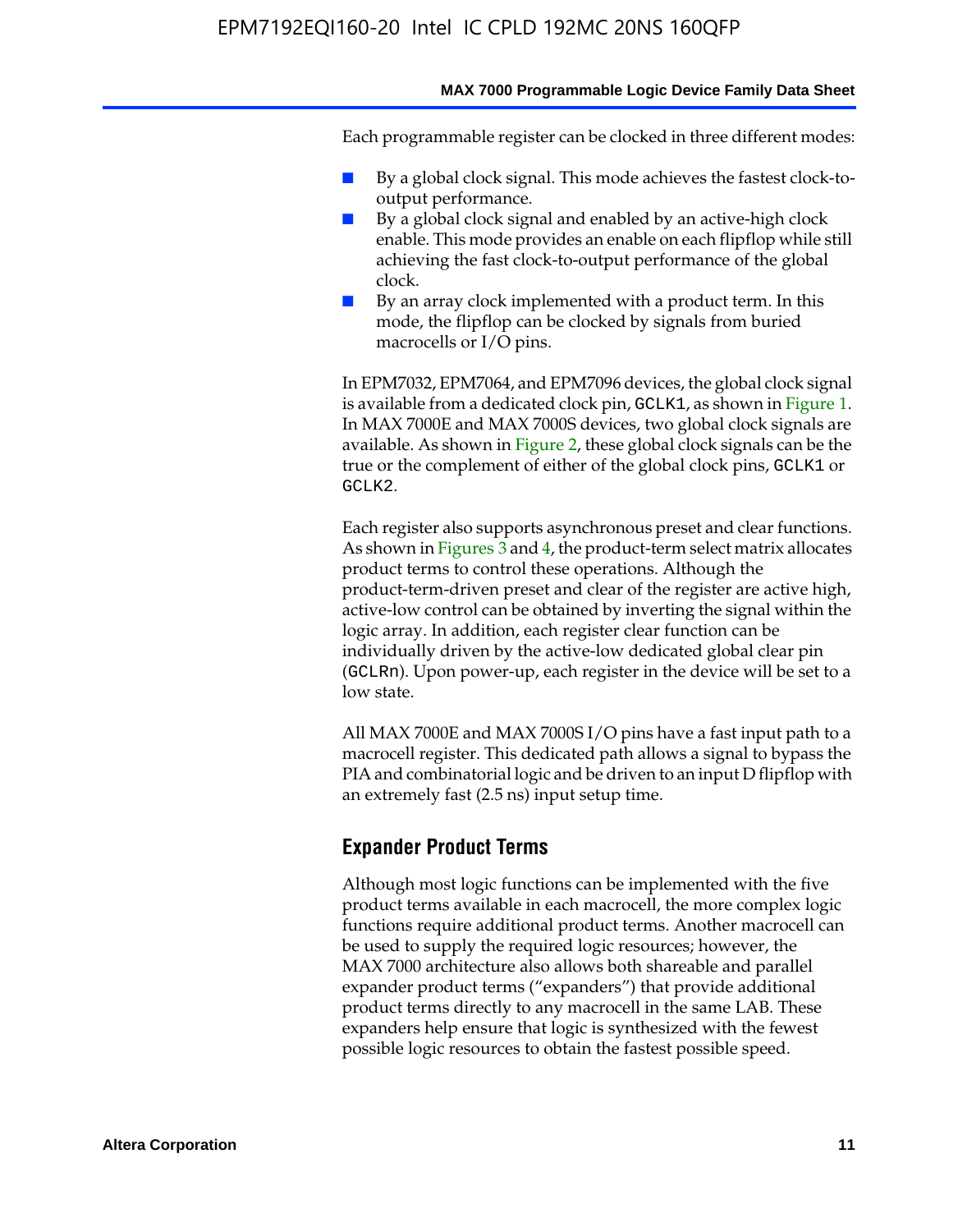### **MAX 7000 Programmable Logic Device Family Data Sheet**

### *Shareable Expanders*

Each LAB has 16 shareable expanders that can be viewed as a pool of uncommitted single product terms (one from each macrocell) with inverted outputs that feed back into the logic array. Each shareable expander can be used and shared by any or all macrocells in the LAB to build complex logic functions. A small delay ( $t_{SEXP}$ ) is incurred when shareable expanders are used. Figure 5 shows how shareable expanders can feed multiple macrocells.

### *Figure 5. Shareable Expanders*



*Shareable expanders can be shared by any or all macrocells in an LAB.*

### *Parallel Expanders*

Parallel expanders are unused product terms that can be allocated to a neighboring macrocell to implement fast, complex logic functions. Parallel expanders allow up to 20 product terms to directly feed the macrocell OR logic, with five product terms provided by the macrocell and 15 parallel expanders provided by neighboring macrocells in the LAB.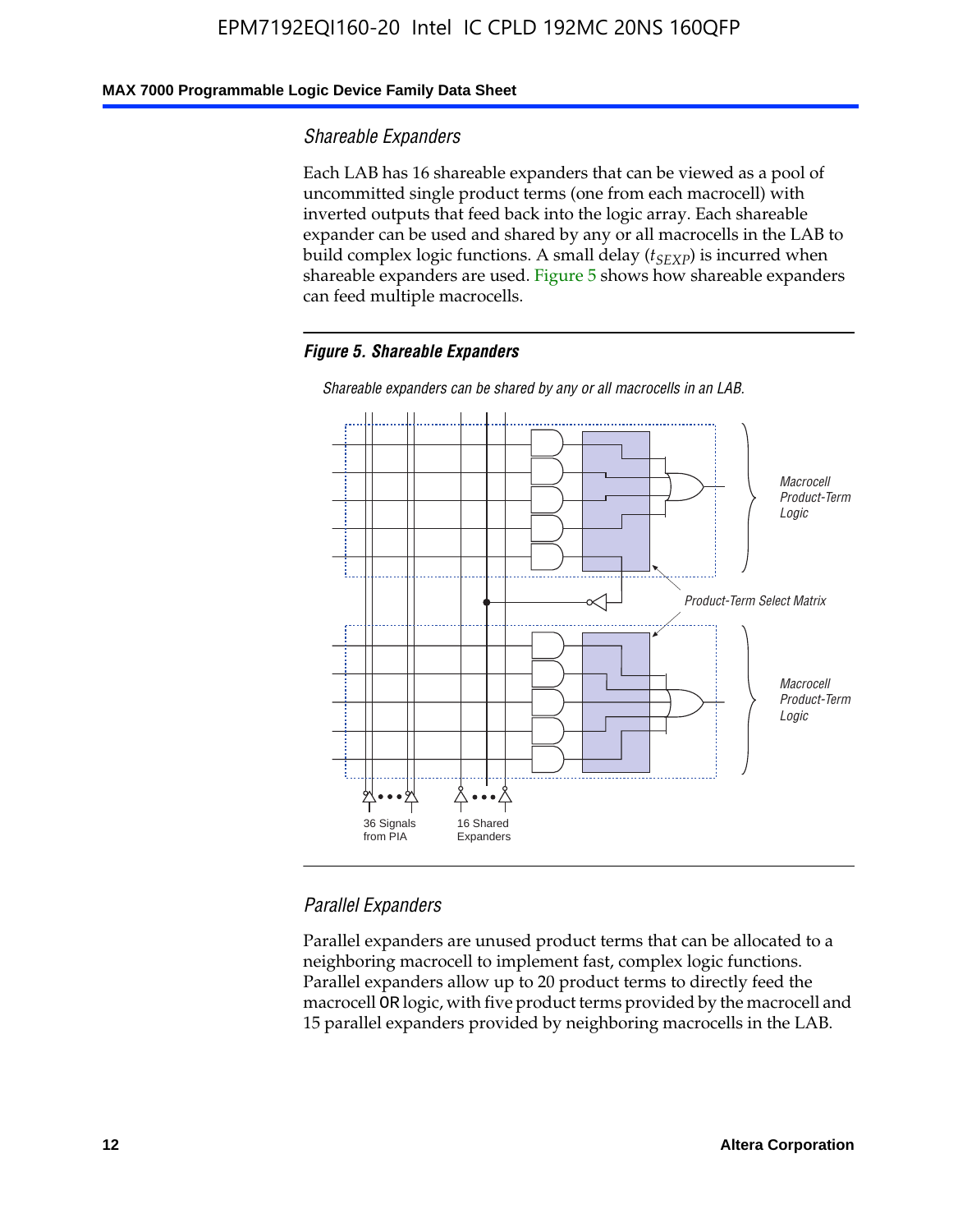The compiler can allocate up to three sets of up to five parallel expanders automatically to the macrocells that require additional product terms. Each set of five parallel expanders incurs a small, incremental timing delay (*t<sub>PEXP</sub>*). For example, if a macrocell requires 14 product terms, the Compiler uses the five dedicated product terms within the macrocell and allocates two sets of parallel expanders; the first set includes five product terms and the second set includes four product terms, increasing the total delay by  $2 \times t_{PFXP}$ .

Two groups of 8 macrocells within each LAB (e.g., macrocells 1 through 8 and 9 through 16) form two chains to lend or borrow parallel expanders. A macrocell borrows parallel expanders from lowernumbered macrocells. For example, macrocell 8 can borrow parallel expanders from macrocell 7, from macrocells 7 and 6, or from macrocells 7, 6, and 5. Within each group of 8, the lowest-numbered macrocell can only lend parallel expanders and the highest-numbered macrocell can only borrow them. Figure 6 shows how parallel expanders can be borrowed from a neighboring macrocell.

### *Figure 6. Parallel Expanders*

*Unused product terms in a macrocell can be allocated to a neighboring macrocell.*

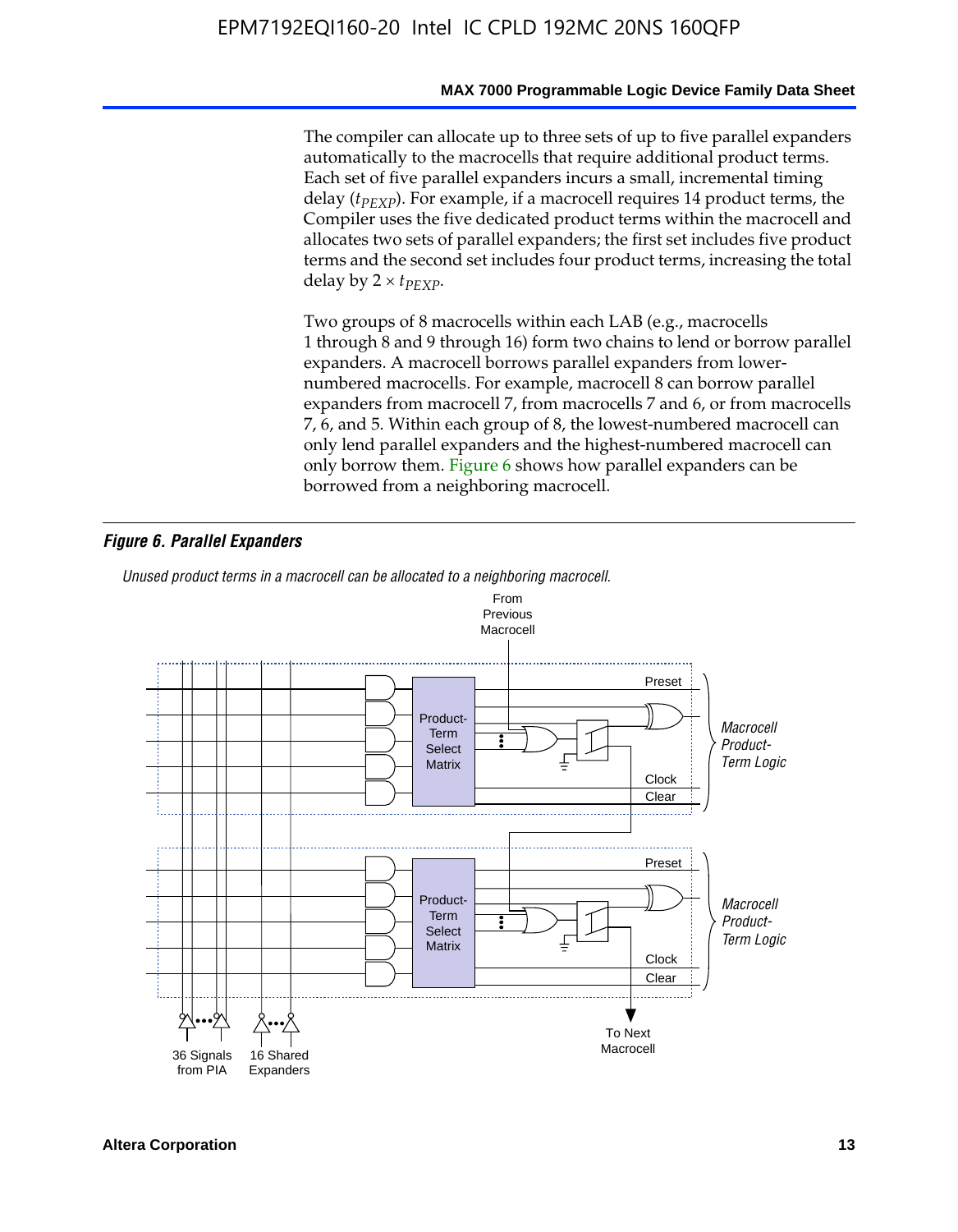#### **MAX 7000 Programmable Logic Device Family Data Sheet**

### **Programmable Interconnect Array**

Logic is routed between LABs via the programmable interconnect array (PIA). This global bus is a programmable path that connects any signal source to any destination on the device. All MAX 7000 dedicated inputs, I/O pins, and macrocell outputs feed the PIA, which makes the signals available throughout the entire device. Only the signals required by each LAB are actually routed from the PIA into the LAB. Figure 7 shows how the PIA signals are routed into the LAB. An EEPROM cell controls one input to a 2-input AND gate, which selects a PIA signal to drive into the LAB.





While the routing delays of channel-based routing schemes in masked or FPGAs are cumulative, variable, and path-dependent, the MAX 7000 PIA has a fixed delay. The PIA thus eliminates skew between signals and makes timing performance easy to predict.

### **I/O Control Blocks**

The I/O control block allows each I/O pin to be individually configured for input, output, or bidirectional operation. All I/O pins have a tri-state buffer that is individually controlled by one of the global output enable signals or directly connected to ground or  $V_{CC}$ . Figure 8 shows the I/O control block for the MAX 7000 family. The I/O control block of EPM7032, EPM7064, and EPM7096 devices has two global output enable signals that are driven by two dedicated active-low output enable pins (OE1 and OE2). The I/O control block of MAX 7000E and MAX 7000S devices has six global output enable signals that are driven by the true or complement of two output enable signals, a subset of the I/O pins, or a subset of the I/O macrocells.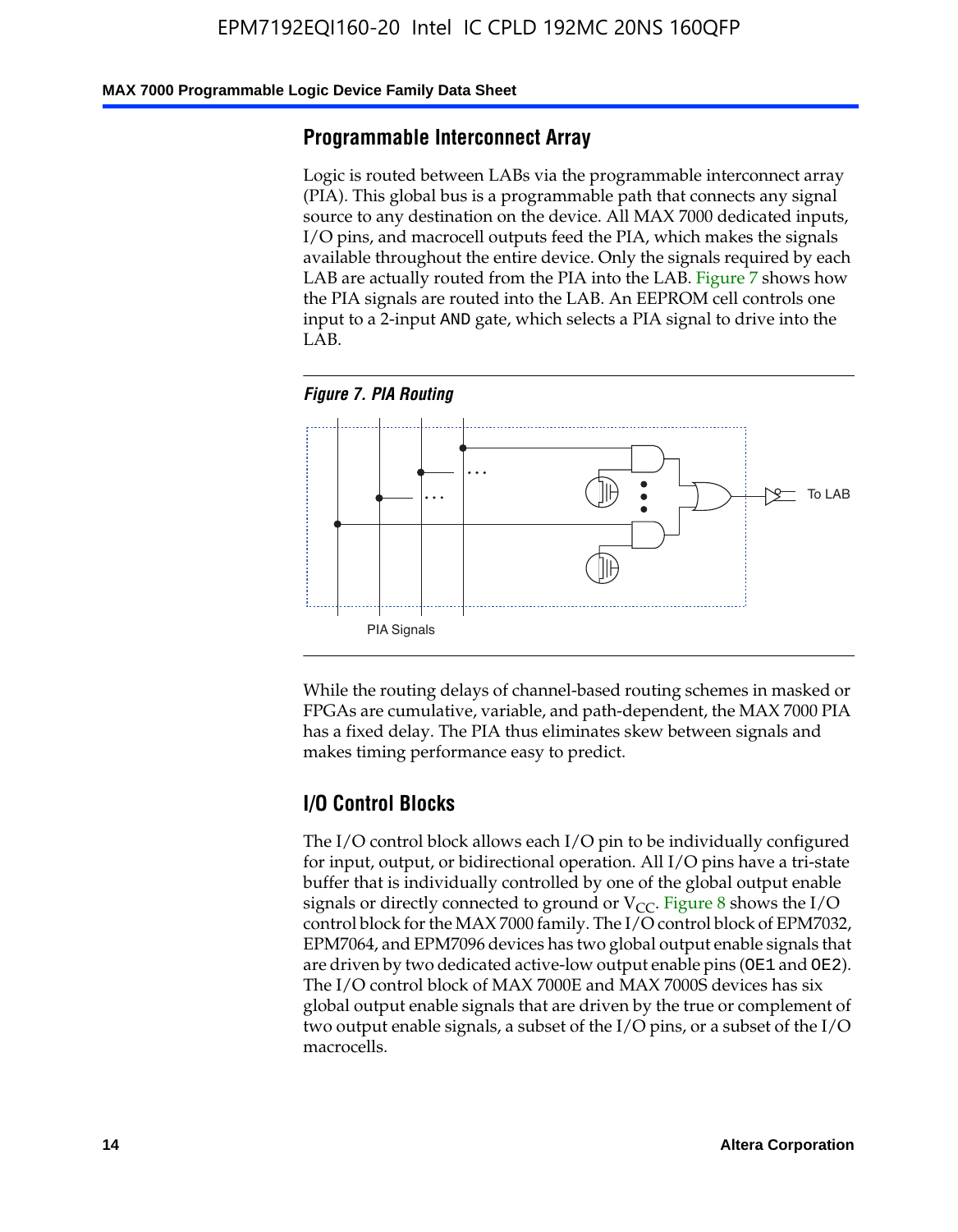

#### **EPM7032, EPM7064 & EPM7096 Devices**







#### *Note:*

(1) The open-drain output option is available only in MAX 7000S devices.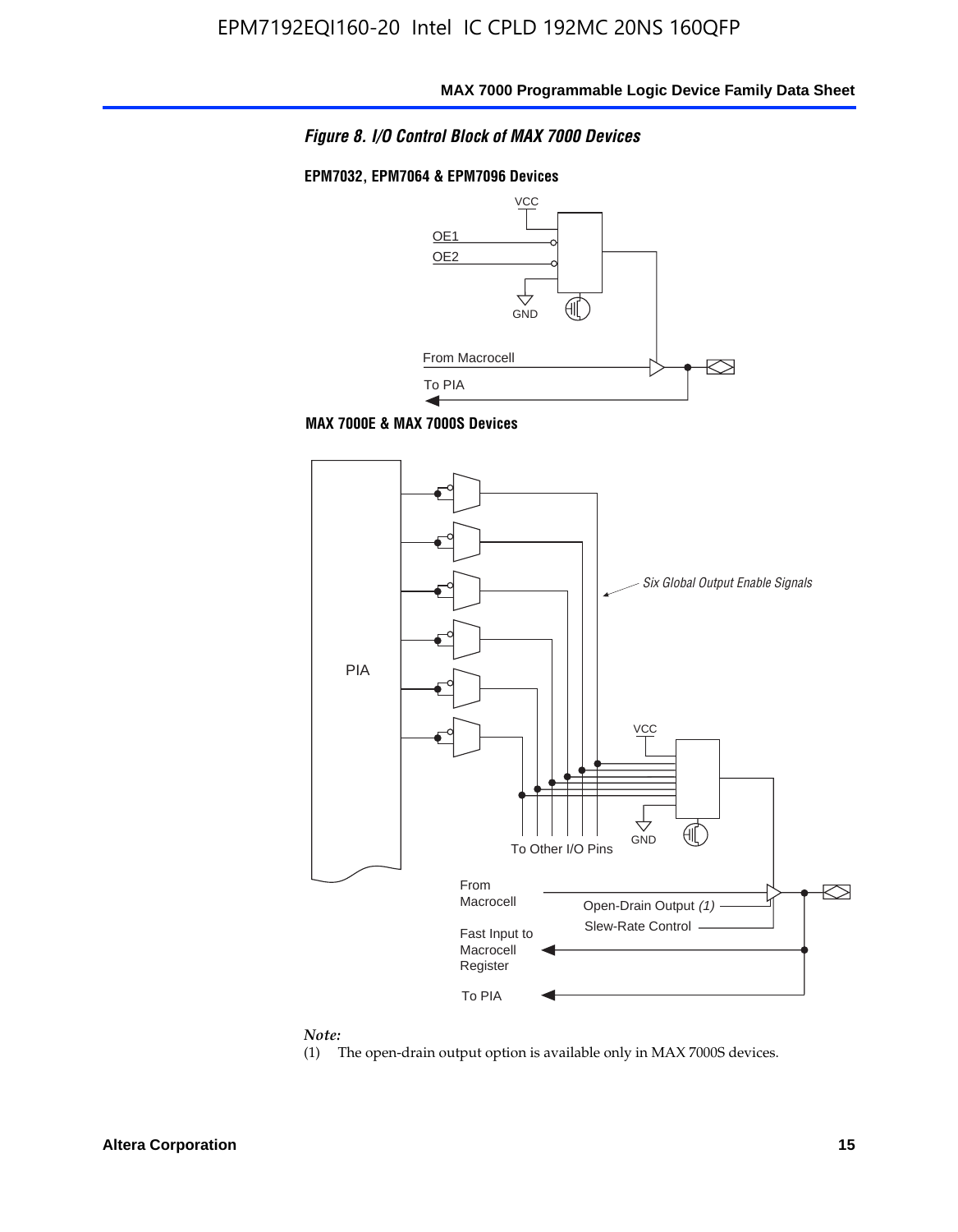When the tri-state buffer control is connected to ground, the output is tri-stated (high impedance) and the I/O pin can be used as a dedicated input. When the tri-state buffer control is connected to  $V_{CC}$ , the output is enabled.

The MAX 7000 architecture provides dual I/O feedback, in which macrocell and pin feedbacks are independent. When an I/O pin is configured as an input, the associated macrocell can be used for buried logic.

## **In-System Programmability (ISP)**

MAX 7000S devices are in-system programmable via an industry-standard 4-pin Joint Test Action Group (JTAG) interface (IEEE Std. 1149.1-1990). ISP allows quick, efficient iterations during design development and debugging cycles. The MAX 7000S architecture internally generates the high programming voltage required to program EEPROM cells, allowing in-system programming with only a single 5.0 V power supply. During in-system programming, the I/O pins are tri-stated and pulled-up to eliminate board conflicts. The pull-up value is nominally 50 k¾.

ISP simplifies the manufacturing flow by allowing devices to be mounted on a printed circuit board with standard in-circuit test equipment before they are programmed. MAX 7000S devices can be programmed by downloading the information via in-circuit testers (ICT), embedded processors, or the Altera MasterBlaster, ByteBlasterMV, ByteBlaster, BitBlaster download cables. (The ByteBlaster cable is obsolete and is replaced by the ByteBlasterMV cable, which can program and configure 2.5-V, 3.3-V, and 5.0-V devices.) Programming the devices after they are placed on the board eliminates lead damage on high-pin-count packages (e.g., QFP packages) due to device handling and allows devices to be reprogrammed after a system has already shipped to the field. For example, product upgrades can be performed in the field via software or modem.

In-system programming can be accomplished with either an adaptive or constant algorithm. An adaptive algorithm reads information from the unit and adapts subsequent programming steps to achieve the fastest possible programming time for that unit. Because some in-circuit testers cannot support an adaptive algorithm, Altera offers devices tested with a constant algorithm. Devices tested to the constant algorithm have an "F" suffix in the ordering code.

The Jam™ Standard Test and Programming Language (STAPL) can be used to program MAX 7000S devices with in-circuit testers, PCs, or embedded processor.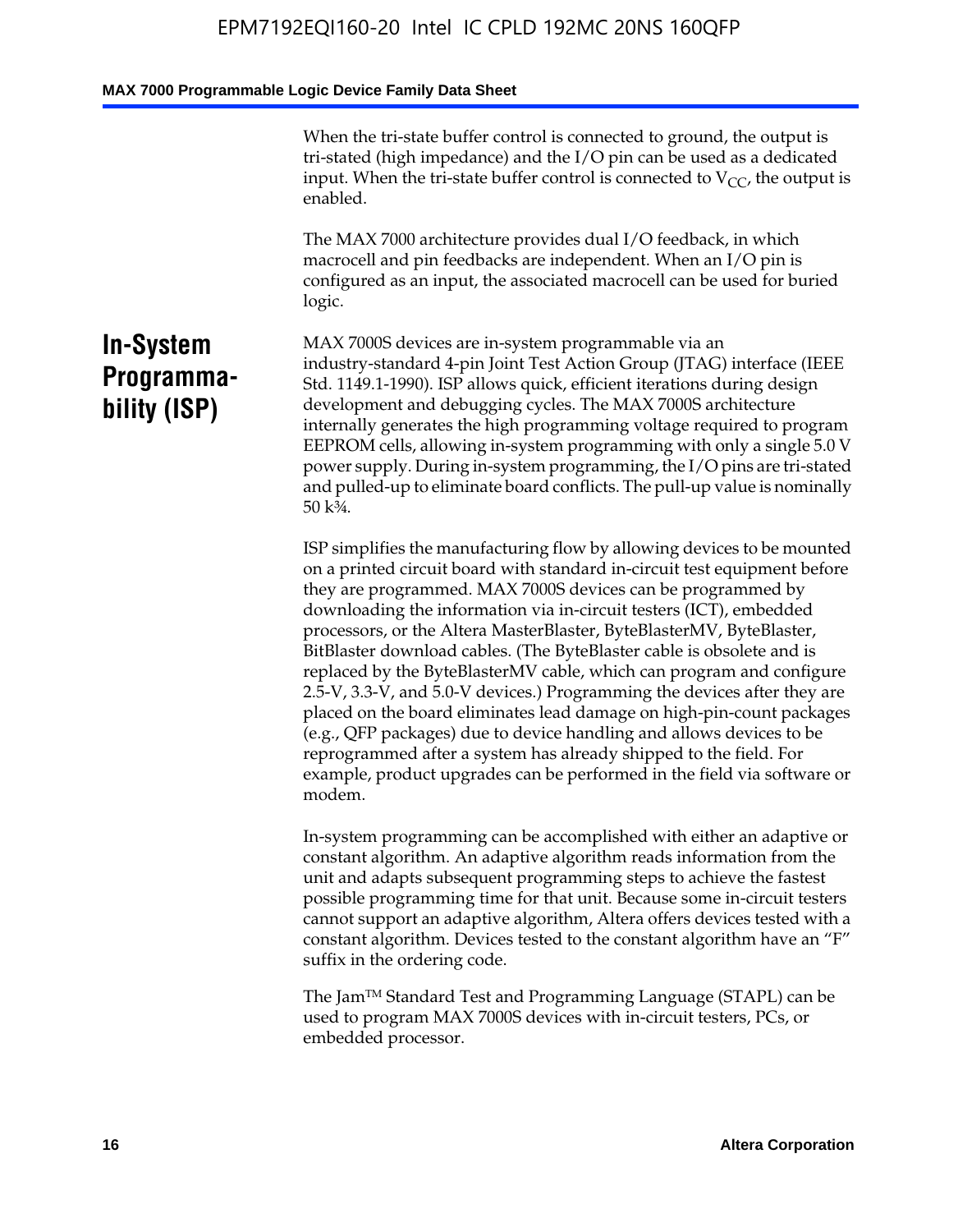For more information on using the Jam language, refer to *AN* 122: Using *Jam STAPL for ISP & ICR via an Embedded Processor*.

The ISP circuitry in MAX 7000S devices is compatible with IEEE Std. 1532 specification. The IEEE Std. 1532 is a standard developed to allow concurrent ISP between multiple PLD vendors.

## **Programming Sequence**

During in-system programming, instructions, addresses, and data are shifted into the MAX 7000S device through the TDI input pin. Data is shifted out through the TDO output pin and compared against the expected data.

Programming a pattern into the device requires the following six ISP stages. A stand-alone verification of a programmed pattern involves only stages 1, 2, 5, and 6.

- 1. *Enter ISP*. The enter ISP stage ensures that the I/O pins transition smoothly from user mode to ISP mode. The enter ISP stage requires 1 ms.
- 2. *Check ID*. Before any program or verify process, the silicon ID is checked. The time required to read this silicon ID is relatively small compared to the overall programming time.
- 3. *Bulk Erase*. Erasing the device in-system involves shifting in the instructions to erase the device and applying one erase pulse of 100 ms.
- 4. *Program*. Programming the device in-system involves shifting in the address and data and then applying the programming pulse to program the EEPROM cells. This process is repeated for each EEPROM address.
- 5. *Verify*. Verifying an Altera device in-system involves shifting in addresses, applying the read pulse to verify the EEPROM cells, and shifting out the data for comparison. This process is repeated for each EEPROM address.
- 6. *Exit ISP*. An exit ISP stage ensures that the I/O pins transition smoothly from ISP mode to user mode. The exit ISP stage requires 1 ms.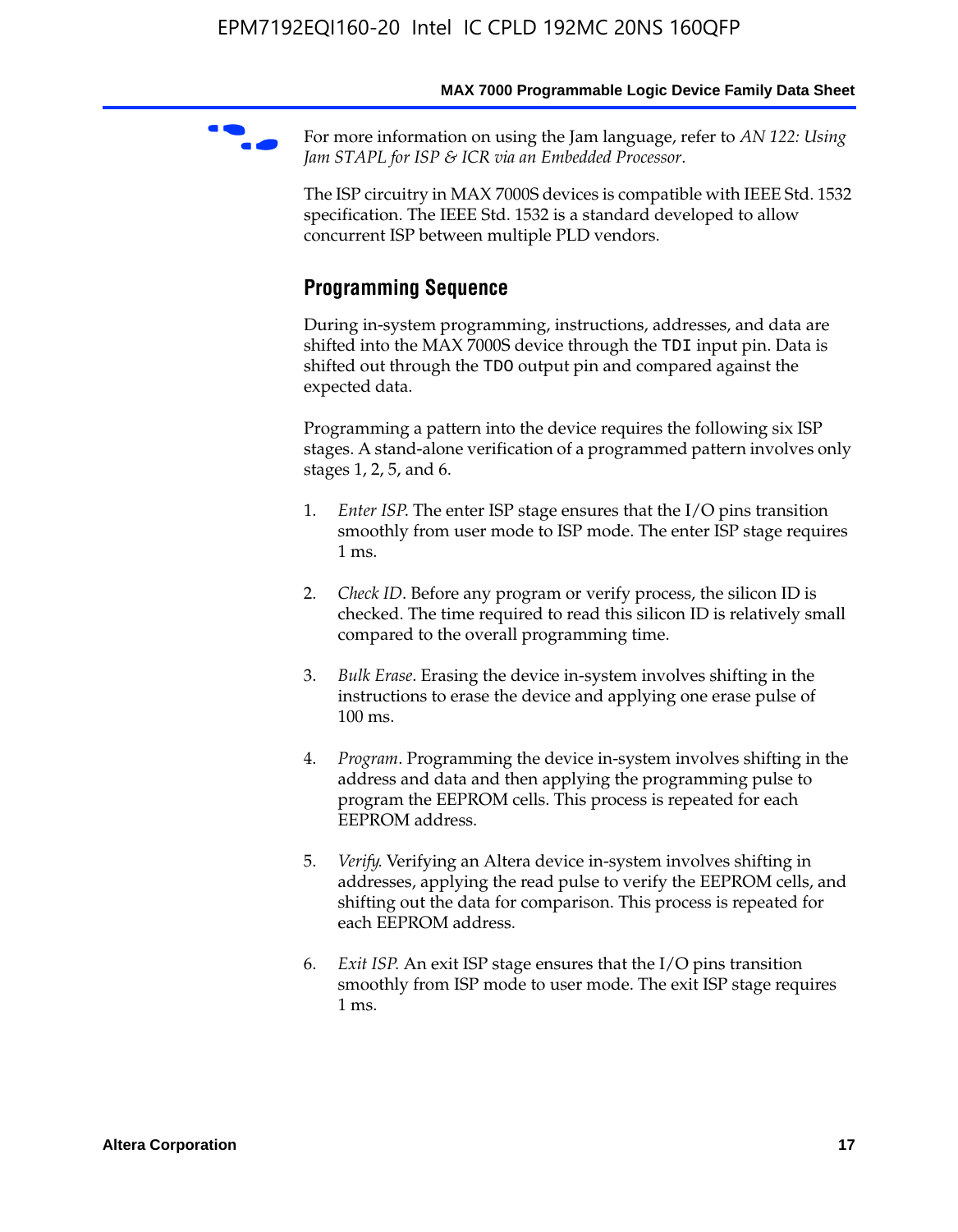## **Programming Times**

The time required to implement each of the six programming stages can be broken into the following two elements:

- A pulse time to erase, program, or read the EEPROM cells.
- A shifting time based on the test clock (TCK) frequency and the number of TCK cycles to shift instructions, address, and data into the device.

By combining the pulse and shift times for each of the programming stages, the program or verify time can be derived as a function of the TCK frequency, the number of devices, and specific target device(s). Because different ISP-capable devices have a different number of EEPROM cells, both the total fixed and total variable times are unique for a single device.

### *Programming a Single MAX 7000S Device*

The time required to program a single MAX 7000S device in-system can be calculated from the following formula:

$$
t_{PROG} = t_{PPULSE} + \frac{C_{ycle_{PTCK}}}{f_{TCK}}
$$
  
where:  $t_{PROG}$  = Programming time  
 $t_{PPULSE}$  = Sum of the fixed times to erase, program, and  
verify the EEPROM cells  
 $C_{ycle_{PTCK}}$  = Number of TCK cycles to program a device  
 $f_{TCK}$  = TCK frequency

The ISP times for a stand-alone verification of a single MAX 7000S device can be calculated from the following formula:

|                  | $t_{VER} = t_{VPULSE} + \frac{Cycle_{VTCK}}{f_{TCK}}$ |                                                                                                                                 |
|------------------|-------------------------------------------------------|---------------------------------------------------------------------------------------------------------------------------------|
| where: $t_{VFR}$ | $t_{VPULSE}$                                          | = Verify time<br>$=$ Sum of the fixed times to verify the EEPROM cells<br>$CycleVTCK$ = Number of TCK cycles to verify a device |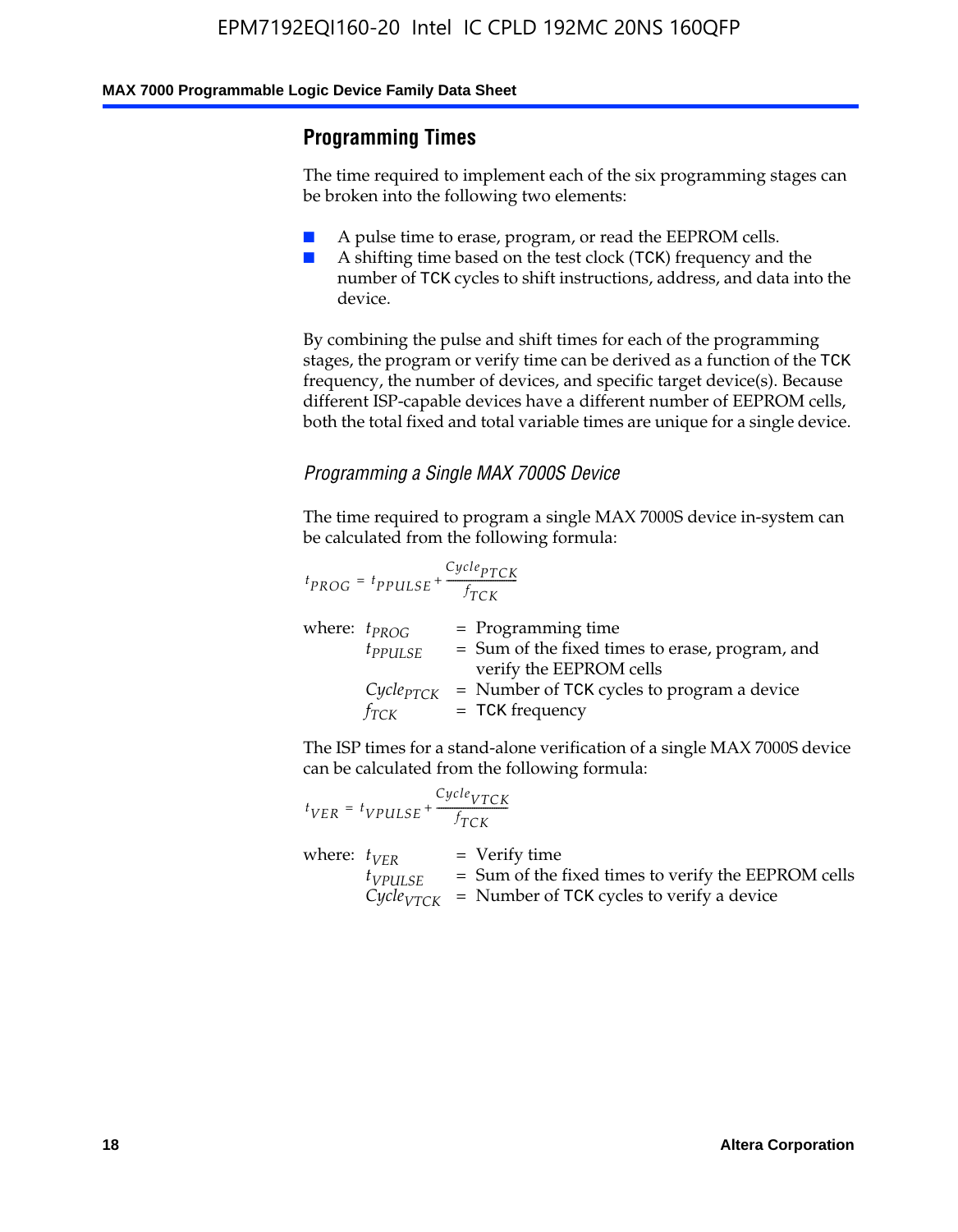### **MAX 7000 Programmable Logic Device Family Data Sheet**

The programming times described in Tables 6 through 8 are associated with the worst-case method using the enhanced ISP algorithm.

| Table 6. MAX 7000S t <sub>PULSE</sub> & Cycle <sub>TCK</sub> Values |                               |                       |                 |                                 |  |  |  |
|---------------------------------------------------------------------|-------------------------------|-----------------------|-----------------|---------------------------------|--|--|--|
| <b>Device</b>                                                       |                               | <b>Programming</b>    |                 | <b>Stand-Alone Verification</b> |  |  |  |
|                                                                     | <i>t<sub>PPULSE</sub></i> (S) | Cycle <sub>PTCK</sub> | $t_{VPULSE}(s)$ | Cycle <sub>VTCK</sub>           |  |  |  |
| EPM7032S                                                            | 4.02                          | 342,000               | 0.03            | 200,000                         |  |  |  |
| <b>EPM7064S</b>                                                     | 4.50                          | 504.000               | 0.03            | 308,000                         |  |  |  |
| <b>EPM7128S</b>                                                     | 5.11                          | 832,000               | 0.03            | 528,000                         |  |  |  |
| <b>EPM7160S</b>                                                     | 5.35                          | 1,001,000             | 0.03            | 640,000                         |  |  |  |
| <b>EPM7192S</b>                                                     | 5.71                          | 1,192,000             | 0.03            | 764,000                         |  |  |  |
| <b>EPM7256S</b>                                                     | 6.43                          | 1,603,000             | 0.03            | 1,024,000                       |  |  |  |

Tables 7 and 8 show the in-system programming and stand alone verification times for several common test clock frequencies.

| Table 7. MAX 7000S In-System Programming Times for Different Test Clock Frequencies |               |       |       |       |                    |                |                |               |              |
|-------------------------------------------------------------------------------------|---------------|-------|-------|-------|--------------------|----------------|----------------|---------------|--------------|
| <b>Device</b>                                                                       |               |       |       |       | $t_{\textit{TCK}}$ |                |                |               | <b>Units</b> |
|                                                                                     | <b>10 MHz</b> | 5 MHz | 2 MHz | 1 MHz | <b>500 kHz</b>     | <b>200 kHz</b> | <b>100 kHz</b> | <b>50 kHz</b> |              |
| <b>EPM7032S</b>                                                                     | 4.06          | 4.09  | 4.19  | 4.36  | 4.71               | 5.73           | 7.44           | 10.86         | s            |
| <b>EPM7064S</b>                                                                     | 4.55          | 4.60  | 4.76  | 5.01  | 5.51               | 7.02           | 9.54           | 14.58         | s            |
| <b>EPM7128S</b>                                                                     | 5.19          | 5.27  | 5.52  | 5.94  | 6.77               | 9.27           | 13.43          | 21.75         | s            |
| <b>EPM7160S</b>                                                                     | 5.45          | 5.55  | 5.85  | 6.35  | 7.35               | 10.35          | 15.36          | 25.37         | s            |
| <b>EPM7192S</b>                                                                     | 5.83          | 5.95  | 6.30  | 6.90  | 8.09               | 11.67          | 17.63          | 29.55         | s            |
| <b>EPM7256S</b>                                                                     | 6.59          | 6.75  | 7.23  | 8.03  | 9.64               | 14.45          | 22.46          | 38.49         | s            |

| Table 8. MAX 7000S Stand-Alone Verification Times for Different Test Clock Frequencies |               |       |       |       |                  |                |                |               |              |
|----------------------------------------------------------------------------------------|---------------|-------|-------|-------|------------------|----------------|----------------|---------------|--------------|
| <b>Device</b>                                                                          |               |       |       |       | † <sub>TCK</sub> |                |                |               | <b>Units</b> |
|                                                                                        | <b>10 MHz</b> | 5 MHz | 2 MHz | 1 MHz | <b>500 kHz</b>   | <b>200 kHz</b> | <b>100 kHz</b> | <b>50 kHz</b> |              |
| <b>EPM7032S</b>                                                                        | 0.05          | 0.07  | 0.13  | 0.23  | 0.43             | 1.03           | 2.03           | 4.03          | s            |
| <b>EPM7064S</b>                                                                        | 0.06          | 0.09  | 0.18  | 0.34  | 0.64             | 1.57           | 3.11           | 6.19          | s            |
| <b>EPM7128S</b>                                                                        | 0.08          | 0.14  | 0.29  | 0.56  | 1.09             | 2.67           | 5.31           | 10.59         | s            |
| <b>EPM7160S</b>                                                                        | 0.09          | 0.16  | 0.35  | 0.67  | 1.31             | 3.23           | 6.43           | 12.83         | s            |
| <b>EPM7192S</b>                                                                        | 0.11          | 0.18  | 0.41  | 0.79  | 1.56             | 3.85           | 7.67           | 15.31         | s            |
| <b>EPM7256S</b>                                                                        | 0.13          | 0.24  | 0.54  | 1.06  | 2.08             | 5.15           | 10.27          | 20.51         | s            |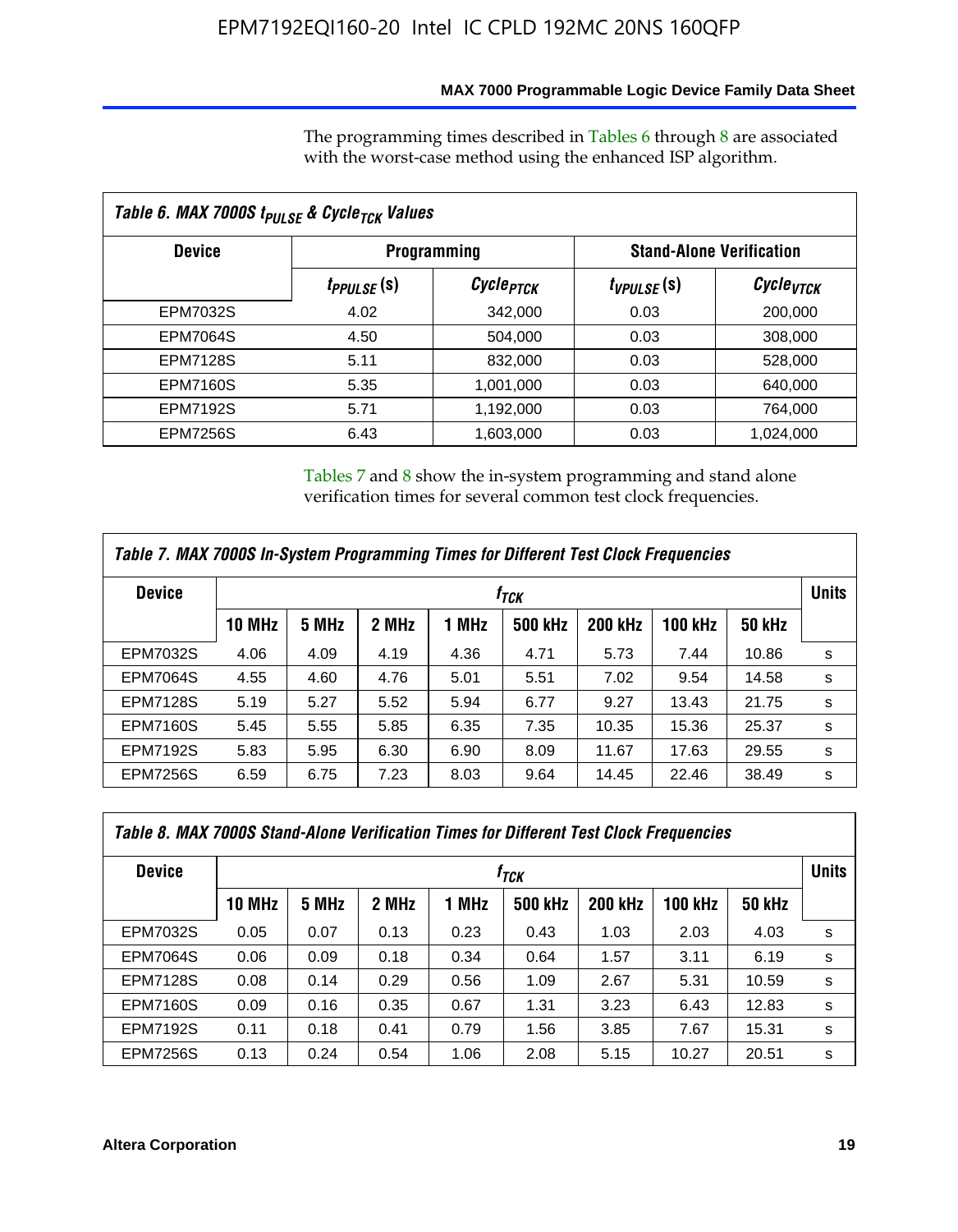## **Programmable Speed/Power Control**

MAX 7000 devices offer a power-saving mode that supports low-power operation across user-defined signal paths or the entire device. This feature allows total power dissipation to be reduced by 50% or more, because most logic applications require only a small fraction of all gates to operate at maximum frequency.

The designer can program each individual macrocell in a MAX 7000 device for either high-speed (i.e., with the Turbo  $Bit^{TM}$  option turned on) or low-power (i.e., with the Turbo Bit option turned off) operation. As a result, speed-critical paths in the design can run at high speed, while the remaining paths can operate at reduced power. Macrocells that run at low power incur a nominal timing delay adder  $(t_{LPA})$  for the  $t_{LAD}$ ,  $t_{LAC}$ ,  $t_{IC}$ ,  $t_{EN}$ , and  $t_{SEXP}$ ,  $t_{ACL}$ , and  $t_{CPPW}$  parameters.

## **Output Configuration**

MAX 7000 device outputs can be programmed to meet a variety of system-level requirements.

## **MultiVolt I/O Interface**

MAX 7000 devices—except 44-pin devices—support the MultiVolt I/O interface feature, which allows MAX 7000 devices to interface with systems that have differing supply voltages. The 5.0-V devices in all packages can be set for 3.3-V or 5.0-V I/O pin operation. These devices have one set of VCC pins for internal operation and input buffers (VCCINT), and another set for I/O output drivers (VCCIO).

The VCCINT pins must always be connected to a 5.0-V power supply. With a 5.0-V  $V_{\text{CCINT}}$  level, input voltage thresholds are at TTL levels, and are therefore compatible with both 3.3-V and 5.0-V inputs.

The VCCIO pins can be connected to either a 3.3-V or a 5.0-V power supply, depending on the output requirements. When the VCCIO pins are connected to a 5.0-V supply, the output levels are compatible with 5.0-V systems. When  $V_{\text{CGO}}$  is connected to a 3.3-V supply, the output high is 3.3 V and is therefore compatible with 3.3-V or 5.0-V systems. Devices operating with  $V_{\text{CCIO}}$  levels lower than 4.75 V incur a nominally greater timing delay of  $t_{OD2}$  instead of  $t_{OD1}$ .

## **Open-Drain Output Option (MAX 7000S Devices Only)**

MAX 7000S devices provide an optional open-drain (functionally equivalent to open-collector) output for each I/O pin. This open-drain output enables the device to provide system-level control signals (e.g., interrupt and write enable signals) that can be asserted by any of several devices. It can also provide an additional wired-OR plane.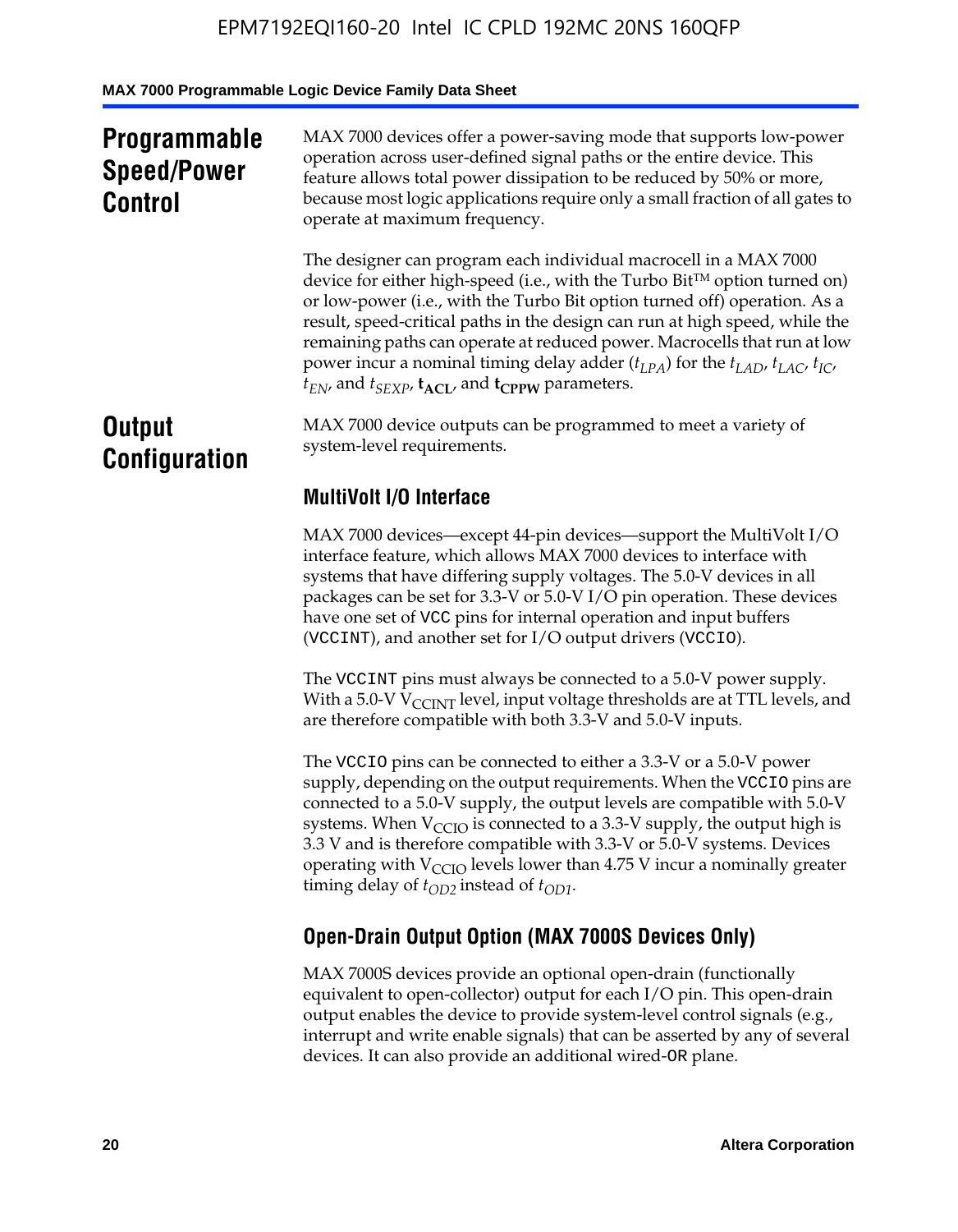By using an external 5.0-V pull-up resistor, output pins on MAX 7000S devices can be set to meet 5.0-V CMOS input voltages. When  $V_{\text{CCIO}}$  is 3.3 V, setting the open drain option will turn off the output pull-up transistor, allowing the external pull-up resistor to pull the output high enough to meet 5.0-V CMOS input voltages. When  $V_{\text{CCIO}}$  is 5.0 V, setting the output drain option is not necessary because the pull-up transistor will already turn off when the pin exceeds approximately 3.8 V, allowing the external pull-up resistor to pull the output high enough to meet 5.0-V CMOS input voltages.

## **Slew-Rate Control**

The output buffer for each MAX 7000E and MAX 7000S I/O pin has an adjustable output slew rate that can be configured for low-noise or high-speed performance. A faster slew rate provides high-speed transitions for high-performance systems. However, these fast transitions may introduce noise transients into the system. A slow slew rate reduces system noise, but adds a nominal delay of 4 to 5 ns. In MAX 7000E devices, when the Turbo Bit is turned off, the slew rate is set for low noise performance. For MAX 7000S devices, each I/O pin has an individual EEPROM bit that controls the slew rate, allowing designers to specify the slew rate on a pin-by-pin basis.

## **Programming with External Hardware**

[MAX](http://www.altera.com/literature/ds/dspghd.pdf) 7000 devices can be prog[rammed on Windows-based PCs with](http://www.altera.com/literature/ds/dspghd.pdf)  the Altera Logic Programmer card, the Master Programming Unit (MPU), and the appropriate device adapter. The MPU performs a continuity check to ensure adequate electrical contact between the adapter and the device.



For more information, see the *Altera Programming Hardware Data Sheet*.

The Altera development system can use text- or waveform-format test vectors created with the Text Editor or Waveform Editor to test the programmed device. For added design verification, designers can perform functional testing to compare the functional behavior of a MAX 7000 device with the results of simulation. Moreover, Data I/O, BP Microsystems, and other programming hardware manufacturers also provide programming support for Altera devices.



For more information, see the *Programming Hardware Manufacturers*.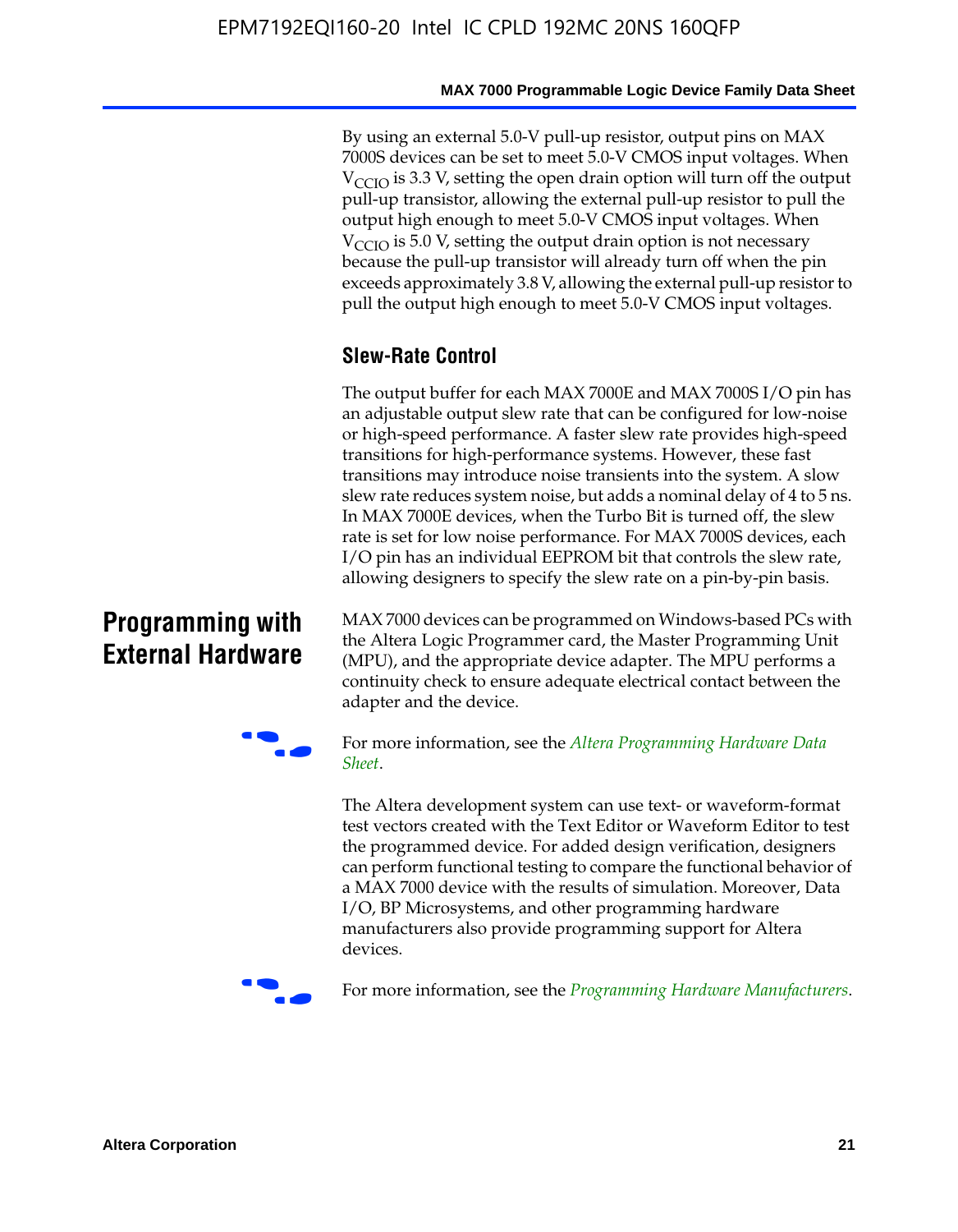## **MAX 7000 Programmable Logic Device Family Data Sheet**

## **IEEE Std. 1149.1 (JTAG) Boundary-Scan Support**

 $\mathsf{r}$ 

MAX 7000 devices support JTAG BST circuitry as specified by IEEE Std. 1149.1-1990. Table 9 describes the JTAG instructions supported by the MAX 7000 family. The pin-out tables (see the Altera web site (**http://www.altera.com**) or the *Altera Digital Library* for pin-out information) show the location of the JTAG control pins for each device. If the JTAG interface is not required, the JTAG pins are available as user I/O pins.

| Table 9. MAX 7000 JTAG Instructions |                                                                                                                |                                                                                                                                                                                                                                                                                                         |  |  |  |  |
|-------------------------------------|----------------------------------------------------------------------------------------------------------------|---------------------------------------------------------------------------------------------------------------------------------------------------------------------------------------------------------------------------------------------------------------------------------------------------------|--|--|--|--|
| <b>JTAG Instruction</b>             | <b>Devices</b>                                                                                                 | <b>Description</b>                                                                                                                                                                                                                                                                                      |  |  |  |  |
| SAMPLE/PRELOAD                      | <b>EPM7128S</b><br><b>EPM7160S</b><br><b>EPM7192S</b>                                                          | Allows a snapshot of signals at the device pins to be captured and<br>examined during normal device operation, and permits an initial data<br>pattern output at the device pins.                                                                                                                        |  |  |  |  |
|                                     | <b>EPM7256S</b>                                                                                                |                                                                                                                                                                                                                                                                                                         |  |  |  |  |
| <b>EXTEST</b>                       | <b>EPM7128S</b><br><b>EPM7160S</b><br><b>EPM7192S</b><br><b>EPM7256S</b>                                       | Allows the external circuitry and board-level interconnections to be<br>tested by forcing a test pattern at the output pins and capturing test<br>results at the input pins.                                                                                                                            |  |  |  |  |
| <b>BYPASS</b>                       | EPM7032S<br><b>EPM7064S</b><br><b>EPM7128S</b><br><b>EPM7160S</b><br><b>EPM7192S</b><br><b>EPM7256S</b>        | Places the 1-bit bypass register between the TDI and TDO pins, which<br>allows the BST data to pass synchronously through a selected device<br>to adjacent devices during normal device operation.                                                                                                      |  |  |  |  |
| <b>IDCODE</b>                       | EPM7032S<br><b>EPM7064S</b><br><b>EPM7128S</b><br><b>EPM7160S</b><br><b>EPM7192S</b><br><b>EPM7256S</b>        | Selects the IDCODE register and places it between TDI and TDO,<br>allowing the IDCODE to be serially shifted out of TDO.                                                                                                                                                                                |  |  |  |  |
| <b>ISP Instructions</b>             | <b>EPM7032S</b><br><b>EPM7064S</b><br><b>EPM7128S</b><br><b>EPM7160S</b><br><b>EPM7192S</b><br><b>EPM7256S</b> | These instructions are used when programming MAX 7000S devices<br>via the JTAG ports with the MasterBlaster, ByteBlasterMV, BitBlaster<br>download cable, or using a Jam File (.jam), Jam Byte-Code file (.jbc),<br>or Serial Vector Format file (.svf) via an embedded processor or test<br>equipment. |  |  |  |  |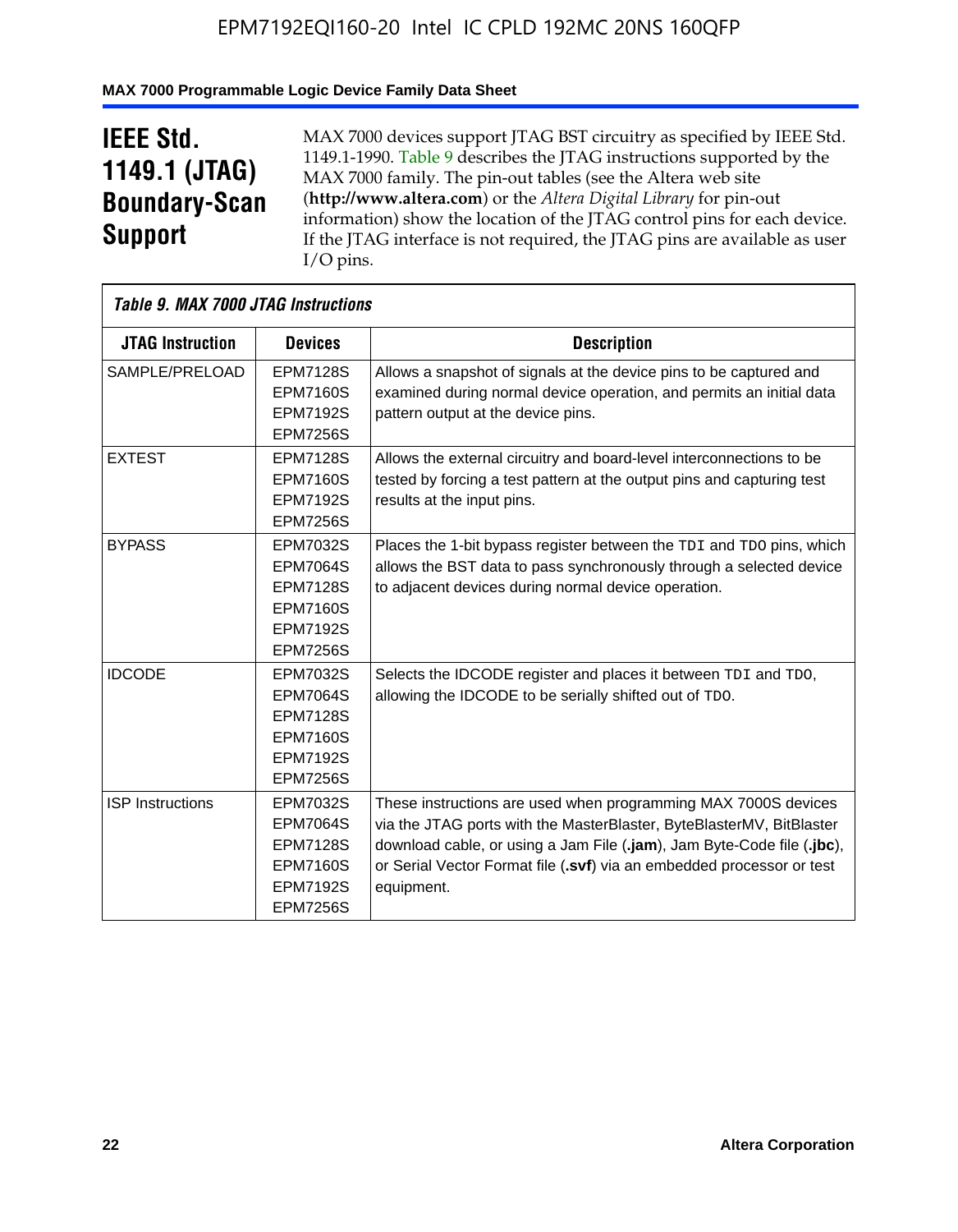The instruction register length of MAX 7000S devices is 10 bits. Tables 10 and 11 show the boundary-scan register length and device IDCODE information for MAX 7000S devices.

| Table 10. MAX 7000S Boundary-Scan Register Length |                                      |  |  |  |  |  |
|---------------------------------------------------|--------------------------------------|--|--|--|--|--|
| <b>Device</b>                                     | <b>Boundary-Scan Register Length</b> |  |  |  |  |  |
| <b>EPM7032S</b>                                   | 1 $(1)$                              |  |  |  |  |  |
| <b>EPM7064S</b>                                   | 1 $(1)$                              |  |  |  |  |  |
| <b>EPM7128S</b>                                   | 288                                  |  |  |  |  |  |
| <b>EPM7160S</b>                                   | 312                                  |  |  |  |  |  |
| <b>EPM7192S</b>                                   | 360                                  |  |  |  |  |  |
| <b>EPM7256S</b>                                   | 480                                  |  |  |  |  |  |

*Note:*

(1) This device does not support JTAG boundary-scan testing. Selecting either the EXTEST or SAMPLE/PRELOAD instruction will select the one-bit bypass register.

| Table 11, 32-Bit MAX 7000 Device IDCODE<br>Note (1) |                            |                              |                                                    |                  |  |  |
|-----------------------------------------------------|----------------------------|------------------------------|----------------------------------------------------|------------------|--|--|
| <b>Device</b>                                       |                            | <b>IDCODE (32 Bits)</b>      |                                                    |                  |  |  |
|                                                     | <b>Version</b><br>(4 Bits) | Part Number (16 Bits)        | <b>Manufacturer's</b><br><b>Identity (11 Bits)</b> | 1 (1 Bit)<br>(2) |  |  |
| EPM7032S                                            | 0000                       | 0011<br>0010<br>0111<br>0000 | 00001101110                                        | 1                |  |  |
| <b>EPM7064S</b>                                     | 0000                       | 0110<br>0100<br>0111<br>0000 | 00001101110                                        | $\mathbf{1}$     |  |  |
| <b>EPM7128S</b>                                     | 0000                       | 0001 0010 1000<br>0111       | 00001101110                                        | $\mathbf{1}$     |  |  |
| <b>EPM7160S</b>                                     | 0000                       | 0001<br>0110<br>0000<br>0111 | 00001101110                                        | $\mathbf{1}$     |  |  |
| <b>EPM7192S</b>                                     | 0000                       | 0111<br>1001<br>0010<br>0001 | 00001101110                                        | 1                |  |  |
| EPM7256S                                            | 0000                       | 0111<br>0010<br>0101<br>0110 | 00001101110                                        | 1                |  |  |

*Notes:*

(1) The most significant bit (MSB) is on the left.

(2) The least significant bit (LSB) for all JTAG IDCODEs is 1.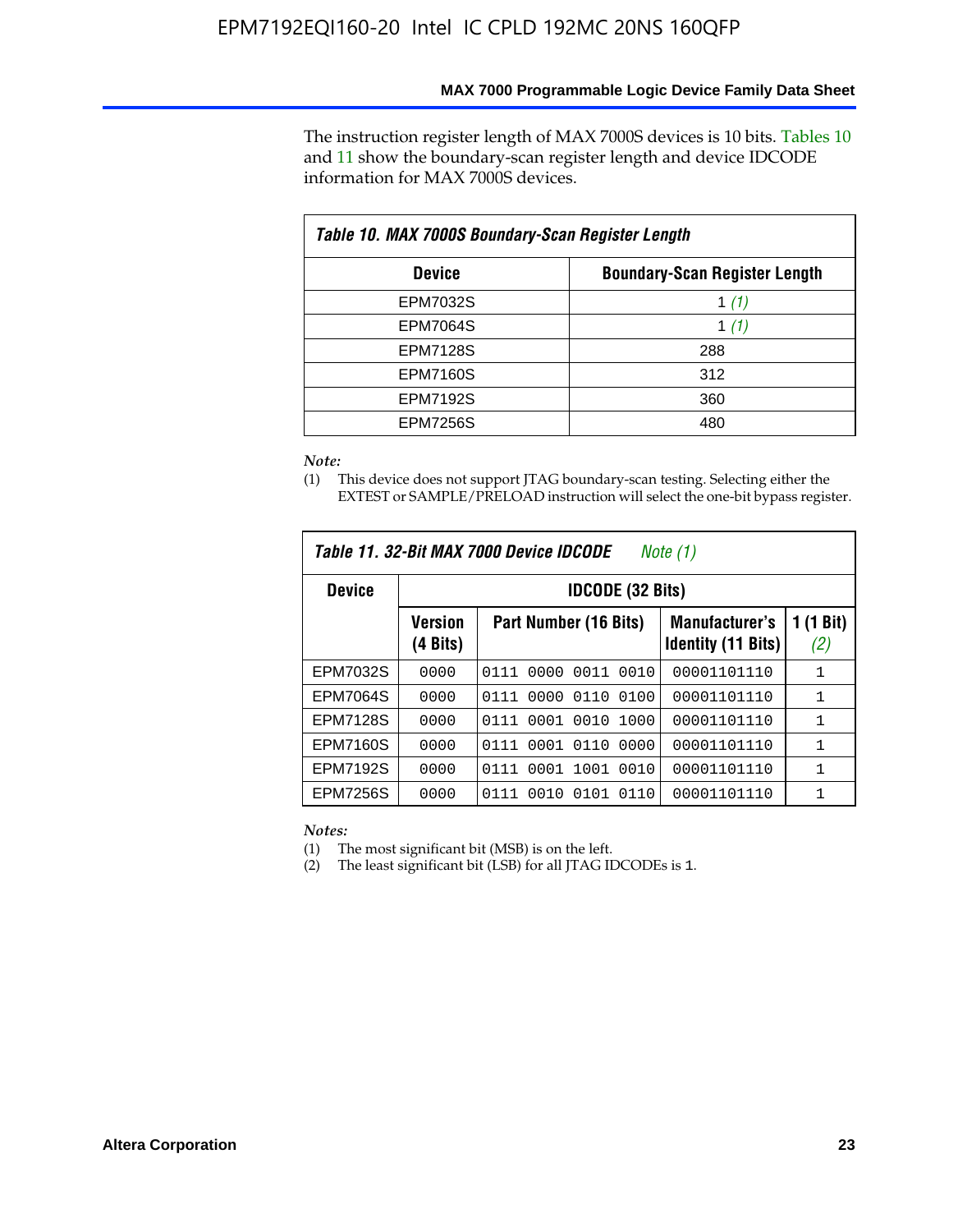### **MAX 7000 Programmable Logic Device Family Data Sheet**

Figure 9 shows the timing requirements for the JTAG signals.



Table 12 shows the JTAG timing parameters and values for MAX 7000S devices.

|                   | Table 12. JTAG Timing Parameters & Values for MAX 7000S Devices |     |            |      |
|-------------------|-----------------------------------------------------------------|-----|------------|------|
| <b>Symbol</b>     | Parameter                                                       | Min | <b>Max</b> | Unit |
| t <sub>JCP</sub>  | TCK clock period                                                | 100 |            | ns   |
| t <sub>JCH</sub>  | TCK clock high time                                             | 50  |            | ns   |
| t <sub>JCL</sub>  | <b>TCK clock low time</b>                                       | 50  |            | ns   |
| t <sub>JPSU</sub> | JTAG port setup time                                            | 20  |            | ns   |
| t <sub>JPH</sub>  | JTAG port hold time                                             | 45  |            | ns   |
| t <sub>JPCO</sub> | JTAG port clock to output                                       |     | 25         | ns   |
| t <sub>JPZX</sub> | JTAG port high impedance to valid output                        |     | 25         | ns   |
| t <sub>JPXZ</sub> | JTAG port valid output to high impedance                        |     | 25         | ns   |
| t <sub>JSSU</sub> | Capture register setup time                                     | 20  |            | ns   |
| t <sub>JSH</sub>  | Capture register hold time                                      | 45  |            | ns   |
| t <sub>JSCO</sub> | Update register clock to output                                 |     | 25         | ns   |
| t <sub>JSZX</sub> | Update register high impedance to valid output                  |     | 25         | ns   |
| t <sub>JSXZ</sub> | Update register valid output to high impedance                  |     | 25         | ns   |



For more information, see *Application Note 39 (IEEE 1149.1 (JTAG) Boundary-Scan Testing in Altera Devices)*.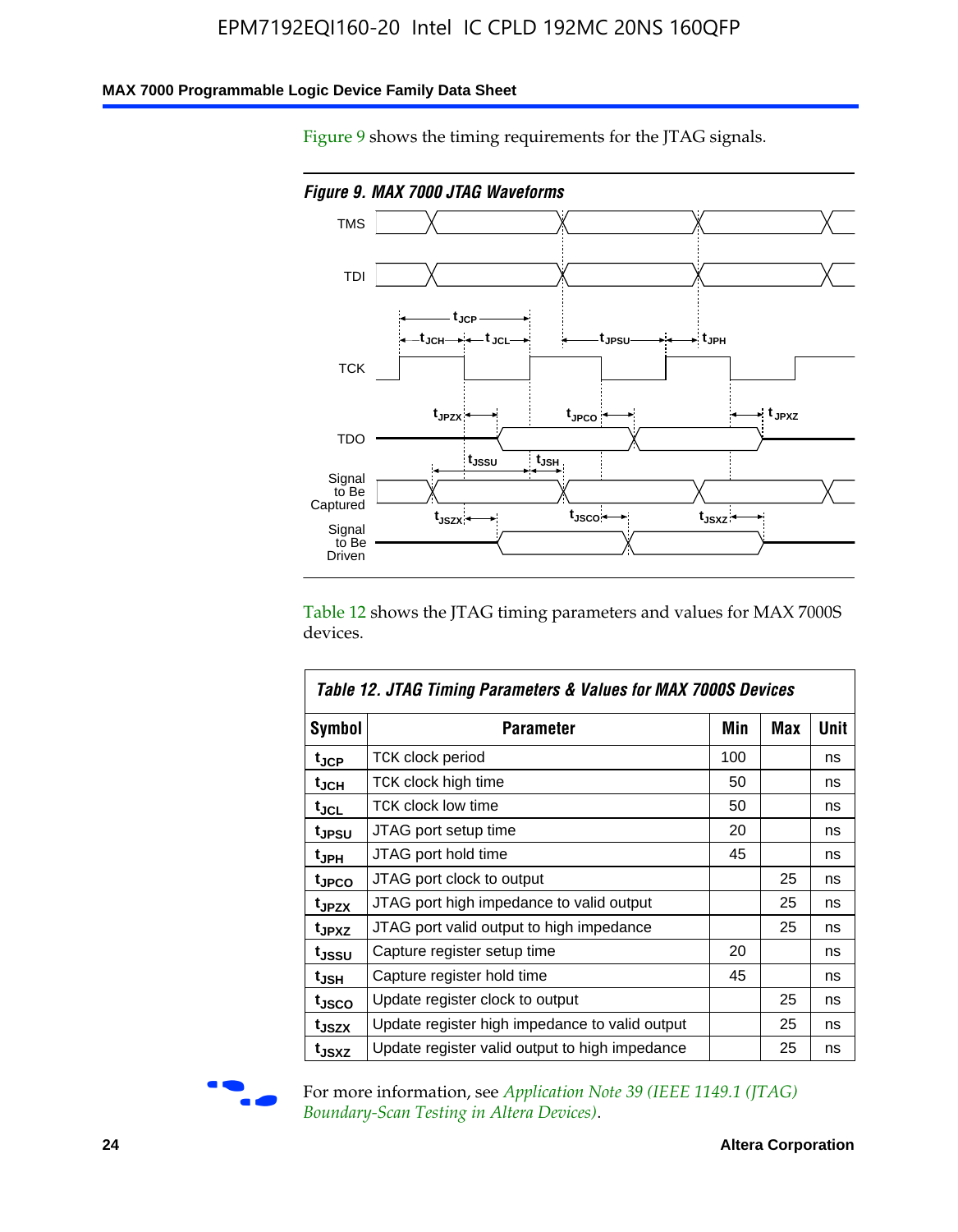#### **MAX 7000 Programmable Logic Device Family Data Sheet**

**Design Security** All MAX 7000 devices contain a programmable security bit that controls access to the data programmed into the device. When this bit is programmed, a proprietary design implemented in the device cannot be copied or retrieved. This feature provides a high level of design security because programmed data within EEPROM cells is invisible. The security bit that controls this function, as well as all other programmed data, is reset only when the device is reprogrammed.

### **Generic Testing** Each MAX 7000 device is functionally tested. Complete testing of each programmable EEPROM bit and all internal logic elements ensures 100% programming yield. AC test measurements are taken under conditions equivalent to those shown in Figure 10. Test patterns can be used and then erased during early stages of the production flow.

#### *Figure 10. MAX 7000 AC Test Conditions*

*Power supply transients can affect AC measurements. Simultaneous transitions of multiple outputs should be avoided for accurate measurement. Threshold tests must not be performed under AC conditions. Large-amplitude, fast ground-current transients normally occur as the device outputs discharge the load capacitances. When these transients flow through the parasitic inductance between the device ground pin and the test system ground, significant reductions in observable noise immunity can result. Numbers in brackets are for 2.5-V devices and outputs. Numbers without brackets are for 3.3-V devices and outputs.*



## **QFP Carrier & Development Socket**

MAX 7000 and MAX 7000E devices in QFP packages with 10[0 or more](http://www.altera.com/literature/ds/dsqfp.pdf)  [pins are shipped in special plas](http://www.altera.com/literature/ds/dsqfp.pdf)tic carriers to protect the QFP leads. The carrier is used with a prototype development socket and special programming hardware available from Altera. This carrier technology makes it possible to program, test, erase, and reprogram a device without exposing the leads to mechanical stress.

For detailed information and carrier dimensions, refer to the *QFP Carrier & Development Socket Data Sheet*.

MAX 7000S devices are not shipped in carriers.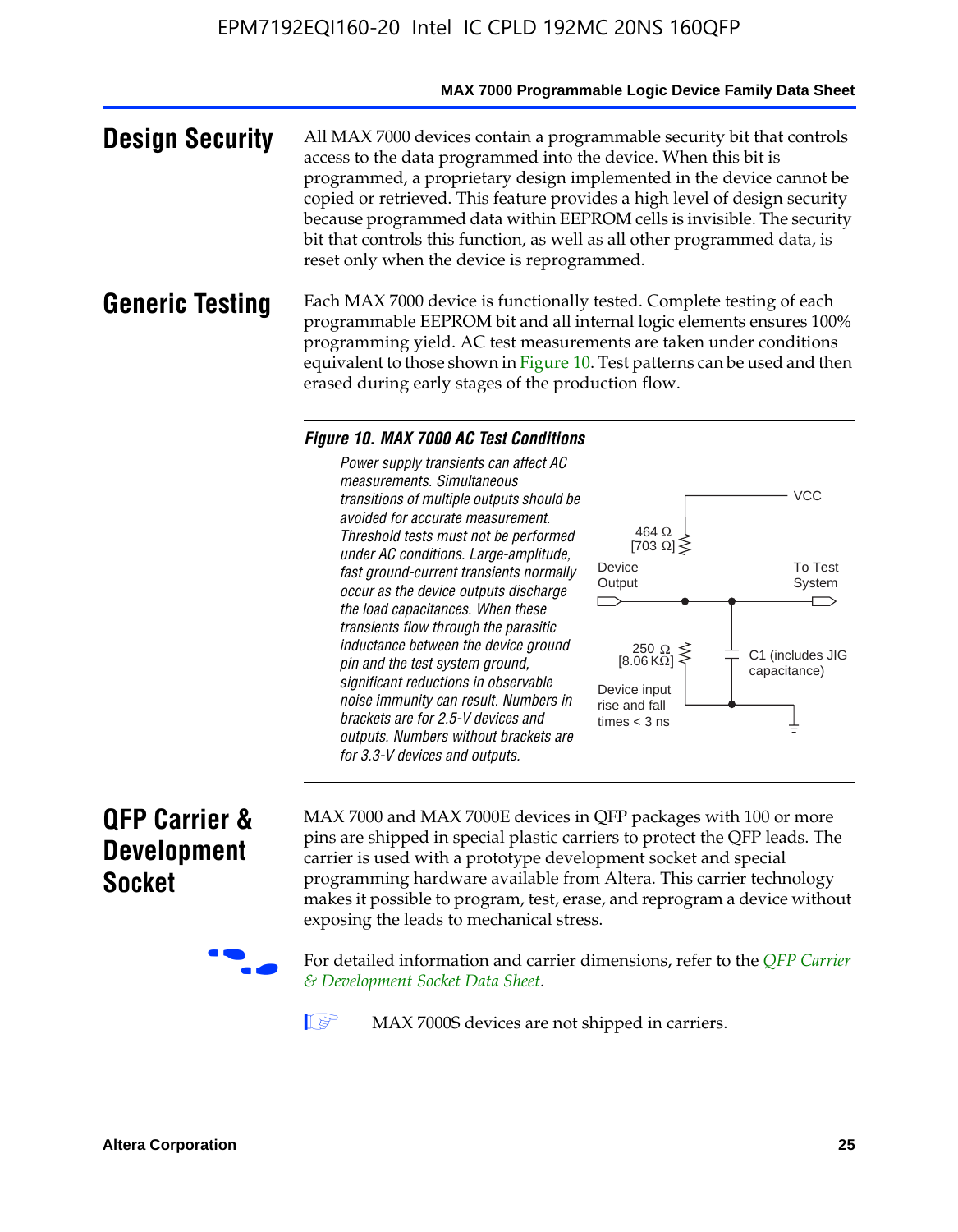### **MAX 7000 Programmable Logic Device Family Data Sheet**

## **Operating Conditions**

Tables 13 through 18 provide information about absolute maximum ratings, recommended operating conditions, operating conditions, and capacitance for 5.0-V MAX 7000 devices.

|                             | Table 13. MAX 7000 5.0-V Device Absolute Maximum Ratings | Note (1)                           |        |     |      |
|-----------------------------|----------------------------------------------------------|------------------------------------|--------|-----|------|
| Symbol                      | <b>Parameter</b>                                         | <b>Conditions</b>                  | Min    | Max | Unit |
| $V_{\rm CC}$                | Supply voltage                                           | With respect to ground (2)         | $-2.0$ | 7.0 | V    |
| $V_{1}$                     | DC input voltage                                         |                                    | $-2.0$ | 7.0 | V    |
| $I_{\text{OUT}}$            | DC output current, per pin                               |                                    | $-25$  | 25  | mA   |
| $\mathsf{T}_{\text{STG}}$   | Storage temperature                                      | No bias                            | $-65$  | 150 | ° C  |
| $\mathsf{T}_{\mathsf{AMB}}$ | Ambient temperature                                      | Under bias                         | $-65$  | 135 | ° C  |
| $T_{\rm J}$                 | Junction temperature                                     | Ceramic packages, under bias       |        | 150 | ° C  |
|                             |                                                          | PQFP and RQFP packages, under bias |        | 135 | ° C  |

|                          |                                                        | <b>Table 14. MAX 7000 5.0-V Device Recommended Operating Conditions</b> |                |                       |              |
|--------------------------|--------------------------------------------------------|-------------------------------------------------------------------------|----------------|-----------------------|--------------|
| Symbol                   | <b>Parameter</b>                                       | <b>Conditions</b>                                                       | Min            | Max                   | <b>Unit</b>  |
| <b>V<sub>CCINT</sub></b> | Supply voltage for internal logic and<br>input buffers | (3), (4), (5)                                                           | 4.75<br>(4.50) | 5.25<br>(5.50)        | $\vee$       |
| V <sub>CCIO</sub>        | Supply voltage for output drivers,<br>5.0-V operation  | (3), (4)                                                                | 4.75<br>(4.50) | 5.25<br>(5.50)        | $\vee$       |
|                          | Supply voltage for output drivers,<br>3.3-V operation  | (3), (4), (6)                                                           | 3.00<br>(3.00) | 3.60<br>(3.60)        | $\vee$       |
| V <sub>CCISP</sub>       | Supply voltage during ISP                              | (7)                                                                     | 4.75           | 5.25                  | V            |
| $V_{1}$                  | Input voltage                                          |                                                                         | $-0.5(8)$      | $V_{\rm CCINT}$ + 0.5 | V            |
| $V_{\rm O}$              | Output voltage                                         |                                                                         | 0              | V <sub>CCIO</sub>     | V            |
| T <sub>A</sub>           | Ambient temperature                                    | For commercial use                                                      | $\Omega$       | 70                    | $^{\circ}$ C |
|                          |                                                        | For industrial use                                                      | $-40$          | 85                    | $^{\circ}$ C |
| $T_{\rm J}$              | Junction temperature                                   | For commercial use                                                      | $\Omega$       | 90                    | ° C          |
|                          |                                                        | For industrial use                                                      | $-40$          | 105                   | ° C          |
| $t_{\mathsf{R}}$         | Input rise time                                        |                                                                         |                | 40                    | ns           |
| $t_F$                    | Input fall time                                        |                                                                         |                | 40                    | ns           |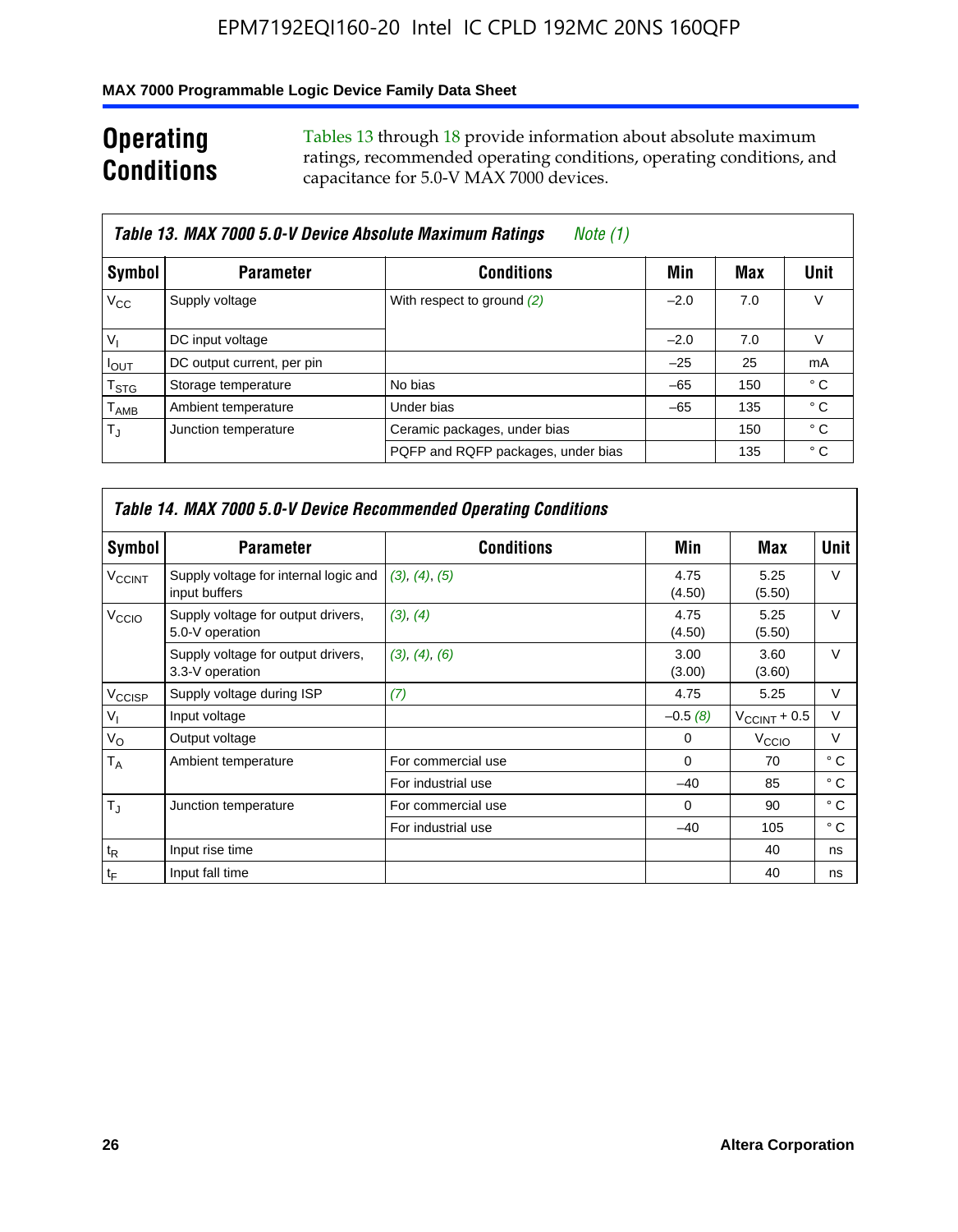|                 | Table 15. MAX 7000 5.0-V Device DC Operating Conditions<br>Note (9) |                                                                                                                                                                                                                                                                                                                                                                                                                                                                                                                            |  |                       |        |  |  |  |  |
|-----------------|---------------------------------------------------------------------|----------------------------------------------------------------------------------------------------------------------------------------------------------------------------------------------------------------------------------------------------------------------------------------------------------------------------------------------------------------------------------------------------------------------------------------------------------------------------------------------------------------------------|--|-----------------------|--------|--|--|--|--|
| Symbol          | <b>Parameter</b>                                                    | <b>Conditions</b><br>Min<br>2.0<br>$-0.5(8)$<br>2.4<br>$I_{OH} = -4$ mA DC, $V_{CClO} = 4.75$ V (10)<br>2.4<br>$I_{OH} = -4$ mA DC, $V_{CClO} = 3.00$ V (10)<br>$I_{OH} = -0.1$ mA DC, $V_{CClO} = 3.0$ V (10)<br>$V_{\text{CClO}}$ – 0.2<br>$I_{\text{OI}}$ = 12 mA DC, $V_{\text{CCIO}}$ = 4.75 V (11)<br>$I_{OL}$ = 12 mA DC, $V_{CClO}$ = 3.00 V (11)<br>$I_{\text{OI}} = 0.1 \text{ mA DC}, V_{\text{CCIO}} = 3.0 \text{ V} (11)$<br>$V_1 = -0.5$ to 5.5 V (11)<br>$-10$<br>$V_1 = -0.5$ to 5.5 V (11), (12)<br>$-40$ |  | Max                   | Unit   |  |  |  |  |
| V <sub>IH</sub> | High-level input voltage                                            |                                                                                                                                                                                                                                                                                                                                                                                                                                                                                                                            |  | $V_{\rm CCINT}$ + 0.5 | V      |  |  |  |  |
| $V_{IL}$        | Low-level input voltage                                             |                                                                                                                                                                                                                                                                                                                                                                                                                                                                                                                            |  | 0.8                   | V      |  |  |  |  |
| $V_{OH}$        | 5.0-V high-level TTL output voltage                                 |                                                                                                                                                                                                                                                                                                                                                                                                                                                                                                                            |  |                       | V      |  |  |  |  |
|                 | 3.3-V high-level TTL output voltage                                 |                                                                                                                                                                                                                                                                                                                                                                                                                                                                                                                            |  |                       | V      |  |  |  |  |
|                 | 3.3-V high-level CMOS output<br>voltage                             |                                                                                                                                                                                                                                                                                                                                                                                                                                                                                                                            |  |                       | $\vee$ |  |  |  |  |
| $V_{OL}$        | 5.0-V low-level TTL output voltage                                  |                                                                                                                                                                                                                                                                                                                                                                                                                                                                                                                            |  | 0.45                  | V      |  |  |  |  |
|                 | 3.3-V low-level TTL output voltage                                  |                                                                                                                                                                                                                                                                                                                                                                                                                                                                                                                            |  | 0.45                  | $\vee$ |  |  |  |  |
|                 | 3.3-V low-level CMOS output<br>voltage                              |                                                                                                                                                                                                                                                                                                                                                                                                                                                                                                                            |  | 0.2                   | $\vee$ |  |  |  |  |
| I <sub>I</sub>  | Leakage current of dedicated input<br>pins                          |                                                                                                                                                                                                                                                                                                                                                                                                                                                                                                                            |  | 10                    | μA     |  |  |  |  |
| $I_{OZ}$        | I/O pin tri-state output off-state<br>current                       |                                                                                                                                                                                                                                                                                                                                                                                                                                                                                                                            |  | 40                    | μA     |  |  |  |  |

|                  | Table 16. MAX 7000 5.0-V Device Capacitance: EPM7032, EPM7064 & EPM7096 Devices<br><i>Note (13)</i>   |                                     |     |             |    |
|------------------|-------------------------------------------------------------------------------------------------------|-------------------------------------|-----|-------------|----|
| Symbol           | Min<br><b>Conditions</b><br><b>Parameter</b><br>$V_{IN} = 0 V$ , f = 1.0 MHz<br>Input pin capacitance |                                     | Max | <b>Unit</b> |    |
| $C_{IN}$         |                                                                                                       |                                     |     | 12          | рF |
| C <sub>I/O</sub> | I/O pin capacitance                                                                                   | $V_{\text{OUT}} = 0$ V, f = 1.0 MHz |     | 12          | рF |

|                  | Table 17. MAX 7000 5.0-V Device Capacitance: MAX 7000E Devices | <i>Note (13)</i>               |     |     |        |
|------------------|----------------------------------------------------------------|--------------------------------|-----|-----|--------|
| Symbol           | <b>Parameter</b>                                               | <b>Conditions</b>              | Min | Max | Unit I |
| $C_{IN}$         | Input pin capacitance                                          | $V_{1N} = 0 V$ , f = 1.0 MHz   |     | 15  | pF     |
| C <sub>I/O</sub> | I/O pin capacitance                                            | $V_{OIII} = 0 V$ , f = 1.0 MHz |     | 15  | pF     |

|                  | Table 18. MAX 7000 5.0-V Device Capacitance: MAX 7000S Devices | <i>Note (13)</i>                    |     |     |        |
|------------------|----------------------------------------------------------------|-------------------------------------|-----|-----|--------|
| Symbol           | <b>Parameter</b>                                               | <b>Conditions</b>                   | Min | Max | Unit I |
| $C_{IN}$         | Dedicated input pin capacitance                                | $V_{IN} = 0 V$ , f = 1.0 MHz        |     | 10  | pF     |
| C <sub>I/O</sub> | I/O pin capacitance                                            | $V_{\text{OUT}} = 0$ V, f = 1.0 MHz |     | 10  | pF     |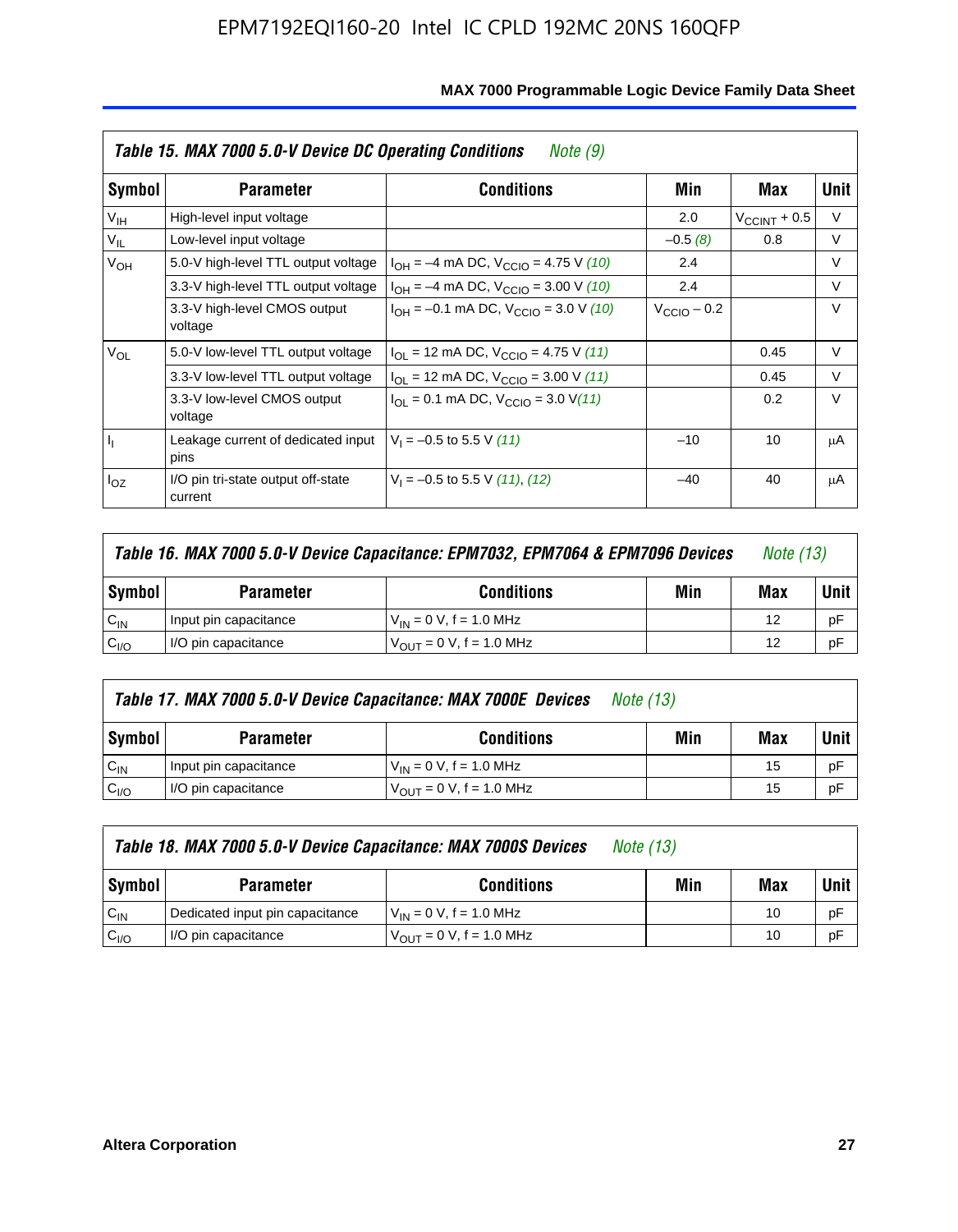#### **MAX 7000 Programmable Logic Device Family Data Sheet**

*Notes to tables:*

- (1) See the *Operating Requirements for Altera Devices Data Sheet*.
- (2) Minimum DC input voltage on I/O pins is –0.5 V and on 4 dedicated input pins is –0.3 V. During transitions, the inputs may undershoot to –2.0 V or overshoot to 7.0 V for input currents less than 100 mA and periods shorter than  $20$  ns.
- (3) Numbers in parentheses are for industrial-temperature-range devices.<br>(4)  $V_{CC}$  must rise monotonically.
- $V_{CC}$  must rise monotonically.
- (5) The POR time for all 7000S devices does not exceed 300 µs. The sufficient V<sub>CCINT</sub> voltage level for POR is 4.5 V. The device is fully initialized within the POR time after  $V_{\text{CCINT}}$  reaches the sufficient POR voltage level.
- (6) 3.3-V I/O operation is not available for 44-pin packages.
- (7) The  $V_{\text{CCISP}}$  parameter applies only to MAX 7000S devices.
- (8) During in-system programming, the minimum DC input voltage is –0.3 V.
- (9) These values are specified under the MAX 7000 recommended operating conditions in Table 14 on page 26.
- (10) The parameter is measured with 50% of the outputs each sourcing the specified current. The  $I_{OH}$  parameter refers to high-level TTL or CMOS output current.
- (11) The parameter is measured with 50% of the outputs each sinking the specified current. The  $I_{OL}$  parameter refers to low-level TTL, PCI, or CMOS output current.
- (12) When the JTAG interface is enabled in MAX 7000S devices, the input leakage current on the JTAG pins is typically –60 μA.
- (13) Capacitance is measured at 25° C and is sample-tested only. The OE1 pin has a maximum capacitance of 20 pF.

Figure 11 shows the typical output drive characteristics of MAX 7000 devices.

#### *Figure 11. Output Drive Characteristics of 5.0-V MAX 7000 Devices*



**Timing Model** MAX 7000 device timing can be analyzed with the Altera software, with a variety of popular industry-standard EDA simulators and timing analyzers, or with the timing model shown in Figure 12. MAX 7000 devices have fixed internal delays that enable the designer to determine the worst-case timing of any design. The Altera software provides timing simulation, point-to-point delay prediction, and detailed timing analysis for a device-wide performance evaluation.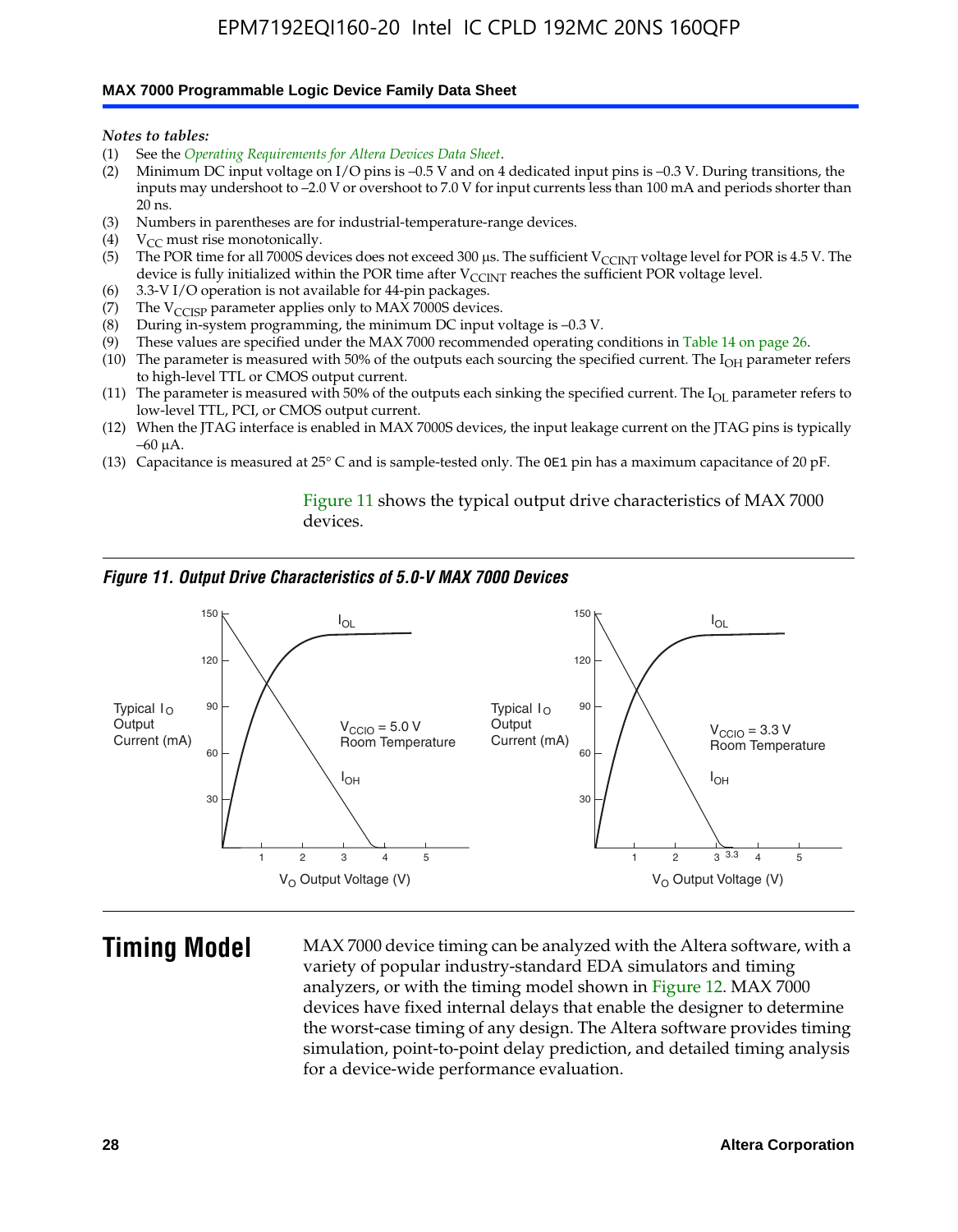

### **MAX 7000 Programmable Logic Device Family Data Sheet**

#### *Notes:*

- (1) Only available in MAX 7000E and MAX 7000S devices.
- (2) Not available in 44-pin devices.

[The tim](http://www.altera.com/literature/an/an094.pdf)ing characteristics [of any signal path can be derived from the](http://www.altera.com/literature/an/an094.pdf)  timing model and parameters of a particular device. External timing parameters, which represent pin-to-pin timing delays, can be calculated as the sum of internal parameters. Figure 13 shows the internal timing relationship of internal and external delay parameters.



For more infomration, see *Application Note 94 (Understanding MAX 7000 Timing)*.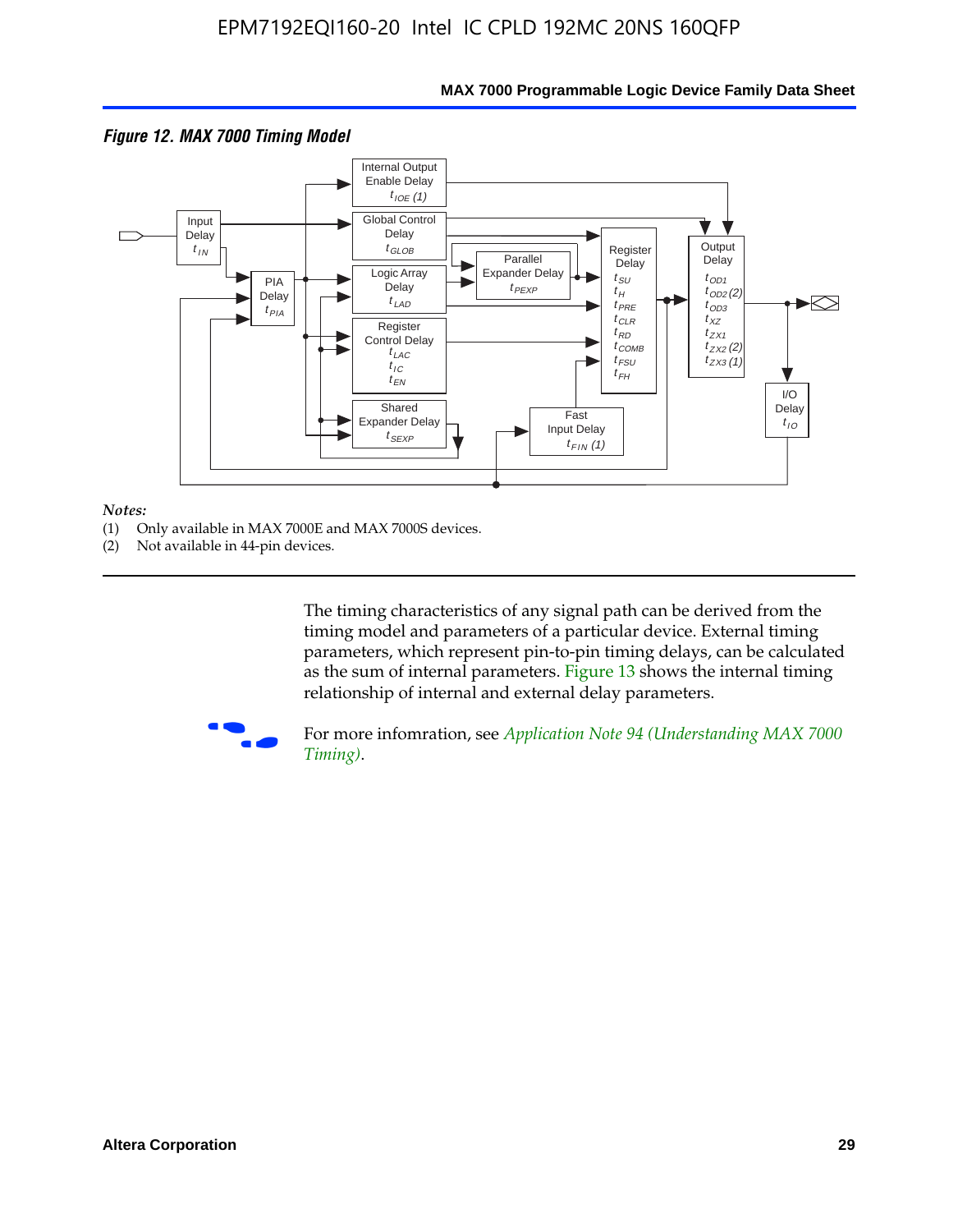### *Figure 13. Switching Waveforms*



**30 Altera Corporation**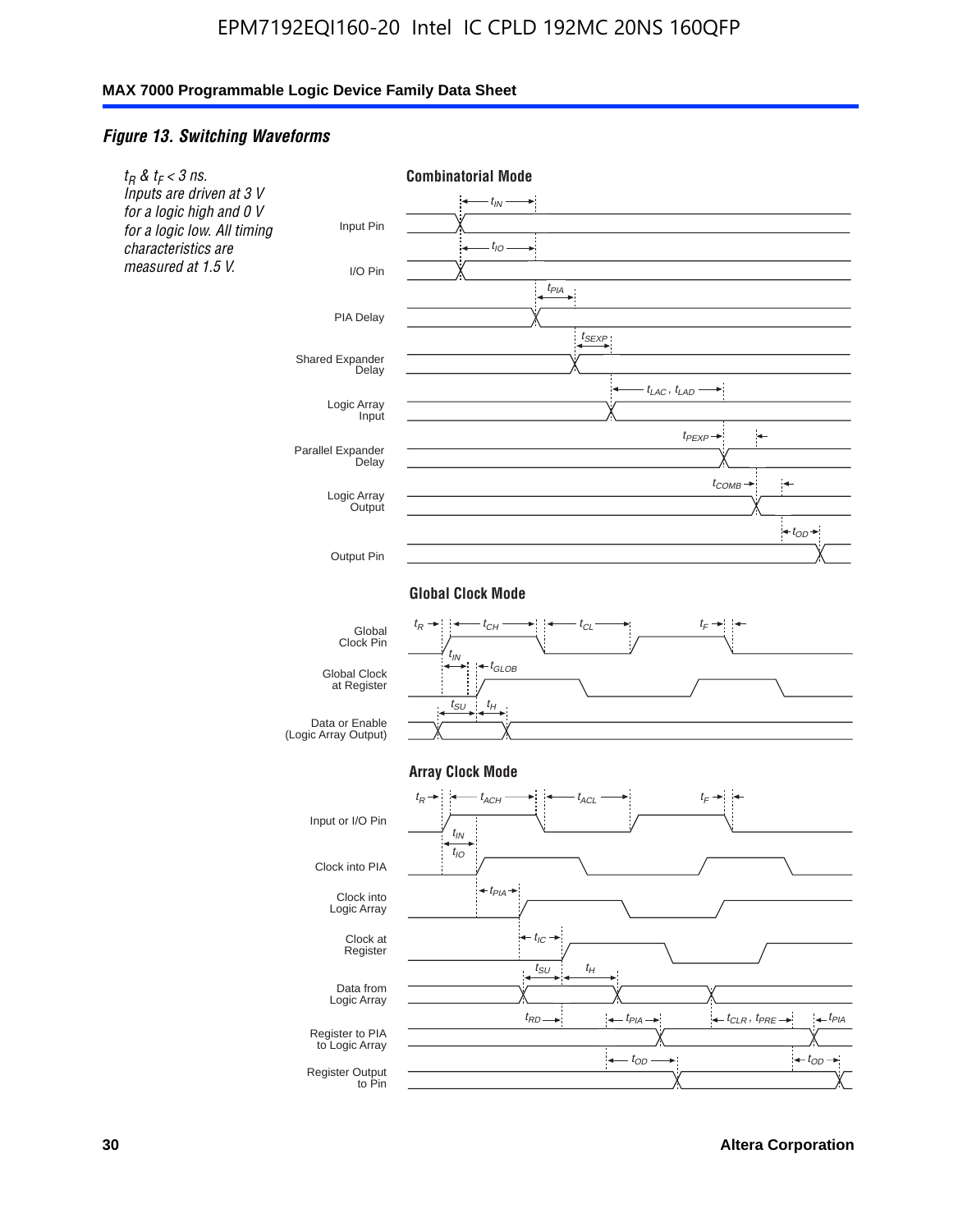|                         | Table 19. MAX 7000 & MAX 7000E External Timing Parameters<br>Note (1) |                    |       |                                  |       |             |            |  |
|-------------------------|-----------------------------------------------------------------------|--------------------|-------|----------------------------------|-------|-------------|------------|--|
| Symbol                  | <b>Parameter</b>                                                      | <b>Conditions</b>  |       | -6 Speed Grade<br>-7 Speed Grade |       | <b>Unit</b> |            |  |
|                         |                                                                       |                    | Min   | Max                              | Min   | Max         |            |  |
| t <sub>PD1</sub>        | Input to non-registered output                                        | $C1 = 35 pF$       |       | 6.0                              |       | 7.5         | ns         |  |
| $t_{PD2}$               | I/O input to non-registered output                                    | $C1 = 35 pF$       |       | 6.0                              |       | 7.5         | ns         |  |
| $t_{\text{SU}}$         | Global clock setup time                                               |                    | 5.0   |                                  | 6.0   |             | ns         |  |
| $t_H$                   | Global clock hold time                                                |                    | 0.0   |                                  | 0.0   |             | ns         |  |
| t <sub>FSU</sub>        | Global clock setup time of fast input                                 | (2)                | 2.5   |                                  | 3.0   |             | ns         |  |
| $t_{FH}$                | Global clock hold time of fast input                                  | (2)                | 0.5   |                                  | 0.5   |             | ns         |  |
| $t_{CO1}$               | Global clock to output delay                                          | $C1 = 35 pF$       |       | 4.0                              |       | 4.5         | ns         |  |
| $t_{CH}$                | Global clock high time                                                |                    | 2.5   |                                  | 3.0   |             | ns         |  |
| $t_{CL}$                | Global clock low time                                                 |                    | 2.5   |                                  | 3.0   |             | ns         |  |
| t <sub>ASU</sub>        | Array clock setup time                                                |                    | 2.5   |                                  | 3.0   |             | ns         |  |
| t <sub>АН</sub>         | Array clock hold time                                                 |                    | 2.0   |                                  | 2.0   |             | ns         |  |
| $t_{ACO1}$              | Array clock to output delay                                           | $C1 = 35 pF$       |       | 6.5                              |       | 7.5         | ns         |  |
| t <sub>ACH</sub>        | Array clock high time                                                 |                    | 3.0   |                                  | 3.0   |             | ns         |  |
| $t_{\sf ACL}$           | Array clock low time                                                  |                    | 3.0   |                                  | 3.0   |             | ns         |  |
| t <sub>CPPW</sub>       | Minimum pulse width for clear and<br>preset                           | (3)                | 3.0   |                                  | 3.0   |             | ns         |  |
| t <sub>ODH</sub>        | Output data hold time after clock                                     | $C1 = 35$ pF $(4)$ | 1.0   |                                  | 1.0   |             | ns         |  |
| $t_{\mathsf{CNT}}$      | Minimum global clock period                                           |                    |       | 6.6                              |       | 8.0         | ns         |  |
| $f_{\text{CNT}}$        | Maximum internal global clock<br>frequency                            | (5)                | 151.5 |                                  | 125.0 |             | <b>MHz</b> |  |
| <b>t<sub>ACNT</sub></b> | Minimum array clock period                                            |                    |       | 6.6                              |       | 8.0         | ns         |  |
| <b>f<sub>ACNT</sub></b> | Maximum internal array clock<br>frequency                             | (5)                | 151.5 |                                  | 125.0 |             | <b>MHz</b> |  |
| f <sub>MAX</sub>        | Maximum clock frequency                                               | (6)                | 200   |                                  | 166.7 |             | <b>MHz</b> |  |

## **MAX 7000 Programmable Logic Device Family Data Sheet**

Tables 19 through 26 show the MAX 7000 and MAX 7000E AC operating conditions.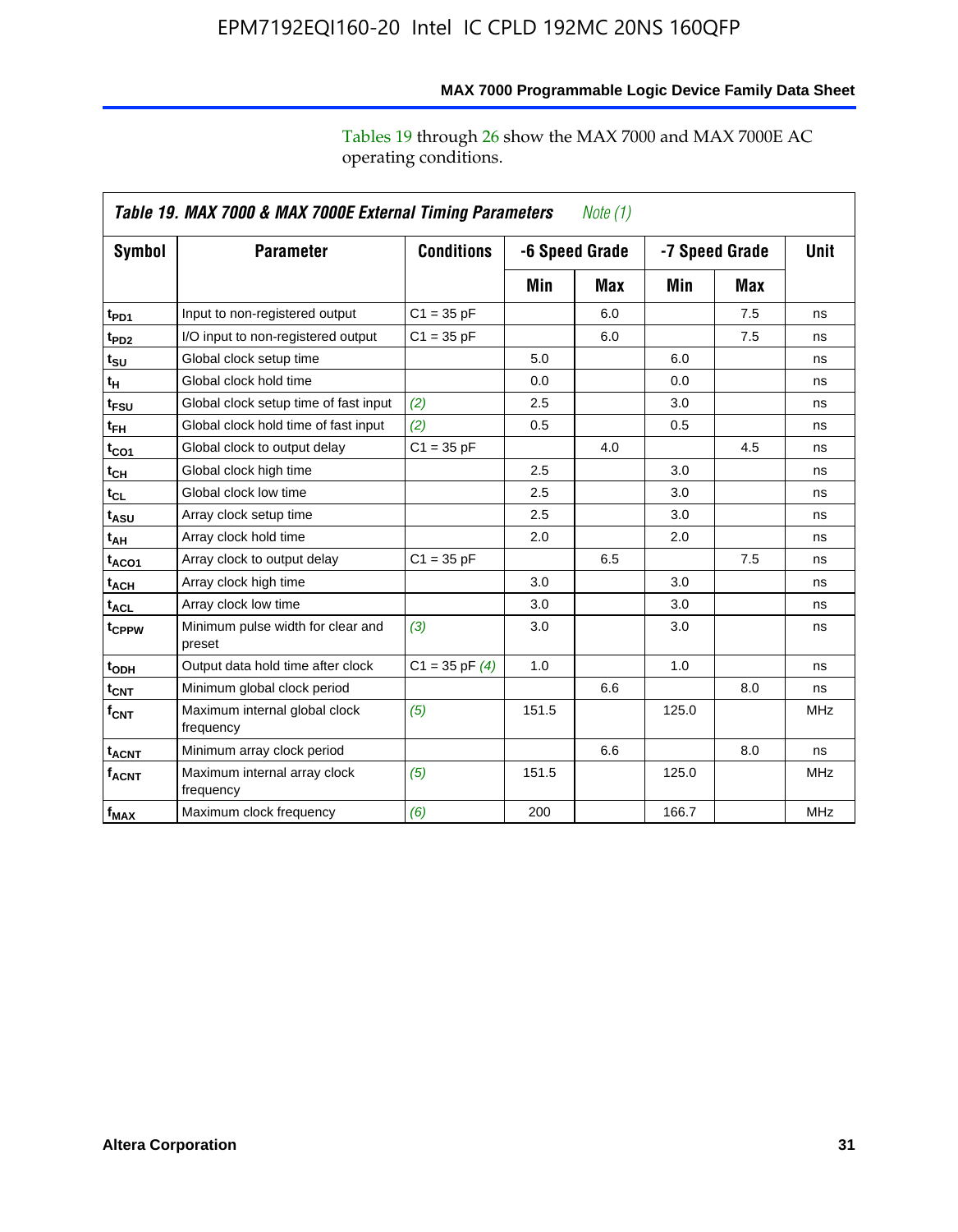| <b>Symbol</b>               | <b>Parameter</b>                                                                                             | <b>Conditions</b>  |     | Speed Grade -6 |     | Speed Grade -7 | Unit |
|-----------------------------|--------------------------------------------------------------------------------------------------------------|--------------------|-----|----------------|-----|----------------|------|
|                             |                                                                                                              |                    | Min | Max            | Min | Max            |      |
| $t_{IN}$                    | Input pad and buffer delay                                                                                   |                    |     | 0.4            |     | 0.5            | ns   |
| $t_{IO}$                    | I/O input pad and buffer delay                                                                               |                    |     | 0.4            |     | 0.5            | ns   |
| $t_{\sf FIN}$               | Fast input delay                                                                                             | (2)                |     | 0.8            |     | 1.0            | ns   |
| <sup>t</sup> SEXP           | Shared expander delay                                                                                        |                    |     | 3.5            |     | 4.0            | ns   |
| t <sub>PEXP</sub>           | Parallel expander delay                                                                                      |                    |     | 0.8            |     | 0.8            | ns   |
| t <sub>LAD</sub>            | Logic array delay                                                                                            |                    |     | 2.0            |     | 3.0            | ns   |
| $t_{LAC}$                   | Logic control array delay                                                                                    |                    |     | 2.0            |     | 3.0            | ns   |
| $t_{IOE}$                   | Internal output enable delay                                                                                 | (2)                |     |                |     | 2.0            | ns   |
| $t_{OD1}$                   | Output buffer and pad delay<br>Slow slew rate = off, $V_{\text{CCIO}} = 5.0 V$                               | $C1 = 35 pF$       |     | 2.0            |     | 2.0            | ns   |
| $t_{OD2}$                   | Output buffer and pad delay<br>Slow slew rate = off, $V_{\text{CCIO}} = 3.3$ V                               | $C1 = 35$ pF $(7)$ |     | 2.5            |     | 2.5            | ns   |
| $t_{OD3}$                   | Output buffer and pad delay<br>Slow slew rate $=$ on,<br>$V_{\text{CCIO}} = 5.0 \text{ V or } 3.3 \text{ V}$ | $C1 = 35$ pF $(2)$ |     | 7.0            |     | 7.0            | ns   |
| $t_{ZX1}$                   | Output buffer enable delay<br>Slow slew rate = off, $V_{\text{CCIO}} = 5.0 V$                                | $C1 = 35 pF$       |     | 4.0            |     | 4.0            | ns   |
| t <sub>ZX2</sub>            | Output buffer enable delay<br>Slow slew rate = off, $V_{\text{CCIO}} = 3.3 \text{ V}$                        | $C1 = 35$ pF $(7)$ |     | 4.5            |     | 4.5            | ns   |
| tzx3                        | Output buffer enable delay<br>Slow slew rate $=$ on<br>$V_{\text{CCIO}} = 5.0 \text{ V or } 3.3 \text{ V}$   | $C1 = 35$ pF $(2)$ |     | 9.0            |     | 9.0            | ns   |
| $t_{\mathsf{XZ}}$           | Output buffer disable delay                                                                                  | $C1 = 5pF$         |     | 4.0            |     | 4.0            | ns   |
| $t_{\scriptstyle\text{SU}}$ | Register setup time                                                                                          |                    | 3.0 |                | 3.0 |                | ns   |
| $t_H$                       | Register hold time                                                                                           |                    | 1.5 |                | 2.0 |                | ns   |
| t <sub>FSU</sub>            | Register setup time of fast input                                                                            | (2)                | 2.5 |                | 3.0 |                | ns   |
| $t_{FH}$                    | Register hold time of fast input                                                                             | (2)                | 0.5 |                | 0.5 |                | ns   |
| t <sub>RD</sub>             | Register delay                                                                                               |                    |     | 0.8            |     | 1.0            | ns   |
| $t_{\mathsf{COMB}}$         | Combinatorial delay                                                                                          |                    |     | 0.8            |     | 1.0            | ns   |
| $t_{IC}$                    | Array clock delay                                                                                            |                    |     | 2.5            |     | 3.0            | ns   |
| $t_{EN}$                    | Register enable time                                                                                         |                    |     | 2.0            |     | 3.0            | ns   |
| t <sub>GLOB</sub>           | Global control delay                                                                                         |                    |     | 0.8            |     | 1.0            | ns   |
| $t_{PRE}$                   | Register preset time                                                                                         |                    |     | 2.0            |     | 2.0            | ns   |
| $t_{\sf CLR}$               | Register clear time                                                                                          |                    |     | 2.0            |     | 2.0            | ns   |
| $t_{PIA}$                   | PIA delay                                                                                                    |                    |     | 0.8            |     | 1.0            | ns   |
| $t_{LPA}$                   | Low-power adder                                                                                              | (8)                |     | 10.0           |     | 10.0           | ns   |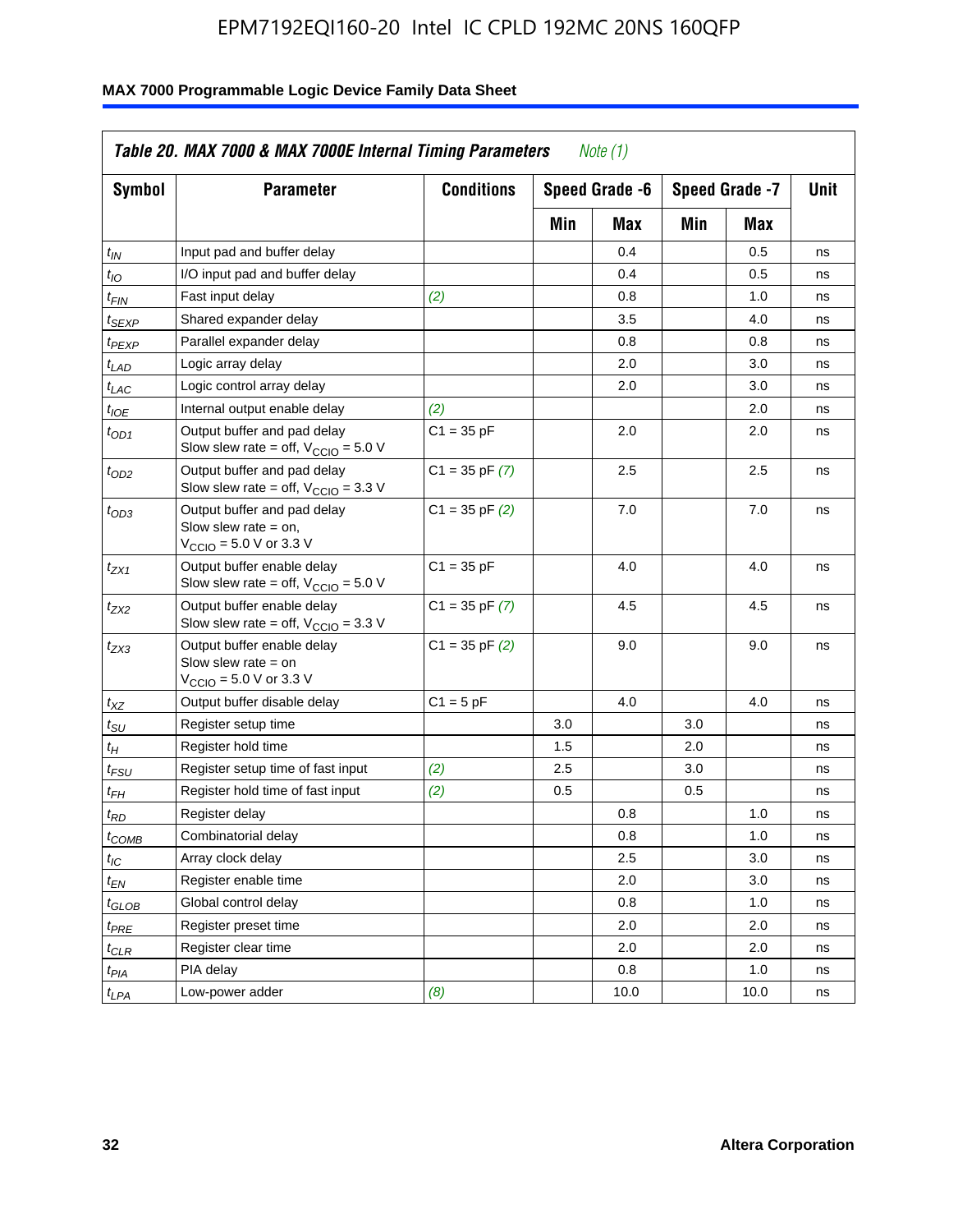|                             | Table 21. MAX 7000 & MAX 7000E External Timing Parameters |                    | Note $(1)$ |                         |       |                                          |             |
|-----------------------------|-----------------------------------------------------------|--------------------|------------|-------------------------|-------|------------------------------------------|-------------|
| Symbol                      | <b>Parameter</b>                                          | <b>Conditions</b>  |            | <b>Speed Grade</b>      |       |                                          | <b>Unit</b> |
|                             |                                                           |                    |            | <b>MAX 7000E (-10P)</b> |       | MAX 7000 (-10)<br><b>MAX 7000E (-10)</b> |             |
|                             |                                                           |                    | Min        | <b>Max</b>              | Min   | Max                                      |             |
| t <sub>PD1</sub>            | Input to non-registered output                            | $C1 = 35 pF$       |            | 10.0                    |       | 10.0                                     | ns          |
| t <sub>PD2</sub>            | I/O input to non-registered output                        | $C1 = 35 pF$       |            | 10.0                    |       | 10.0                                     | ns          |
| t <sub>SU</sub>             | Global clock setup time                                   |                    | 7.0        |                         | 8.0   |                                          | ns          |
| tн                          | Global clock hold time                                    |                    | 0.0        |                         | 0.0   |                                          | ns          |
| t <sub>FSU</sub>            | Global clock setup time of fast input                     | (2)                | 3.0        |                         | 3.0   |                                          | ns          |
| t <sub>FH</sub>             | Global clock hold time of fast input                      | (2)                | 0.5        |                         | 0.5   |                                          | ns          |
| t <sub>CO1</sub>            | Global clock to output delay                              | $C1 = 35 pF$       |            | 5.0                     |       | 5                                        | ns          |
| $t_{\mathsf{CH}}$           | Global clock high time                                    |                    | 4.0        |                         | 4.0   |                                          | ns          |
| $t_{CL}$                    | Global clock low time                                     |                    | 4.0        |                         | 4.0   |                                          | ns          |
| t <sub>ASU</sub>            | Array clock setup time                                    |                    | 2.0        |                         | 3.0   |                                          | ns          |
| t <sub>АН</sub>             | Array clock hold time                                     |                    | 3.0        |                         | 3.0   |                                          | ns          |
| t <sub>ACO1</sub>           | Array clock to output delay                               | $C1 = 35 pF$       |            | 10.0                    |       | 10.0                                     | ns          |
| t <sub>ACH</sub>            | Array clock high time                                     |                    | 4.0        |                         | 4.0   |                                          | ns          |
| $t_{\sf ACL}$               | Array clock low time                                      |                    | 4.0        |                         | 4.0   |                                          | ns          |
| t <sub>CPPW</sub>           | Minimum pulse width for clear and<br>preset               | (3)                | 4.0        |                         | 4.0   |                                          | ns          |
| t <sub>ODH</sub>            | Output data hold time after clock                         | $C1 = 35$ pF $(4)$ | 1.0        |                         | 1.0   |                                          | ns          |
| $t_{\mathsf{CNT}}$          | Minimum global clock period                               |                    |            | 10.0                    |       | 10.0                                     | ns          |
| $\mathsf{f}_{\mathsf{CNT}}$ | Maximum internal global clock<br>frequency                | (5)                | 100.0      |                         | 100.0 |                                          | <b>MHz</b>  |
| <b>t<sub>ACNT</sub></b>     | Minimum array clock period                                |                    |            | 10.0                    |       | 10.0                                     | ns          |
| $f_{ACNT}$                  | Maximum internal array clock<br>frequency                 | (5)                | 100.0      |                         | 100.0 |                                          | <b>MHz</b>  |
| $f_{MAX}$                   | Maximum clock frequency                                   | (6)                | 125.0      |                         | 125.0 |                                          | <b>MHz</b>  |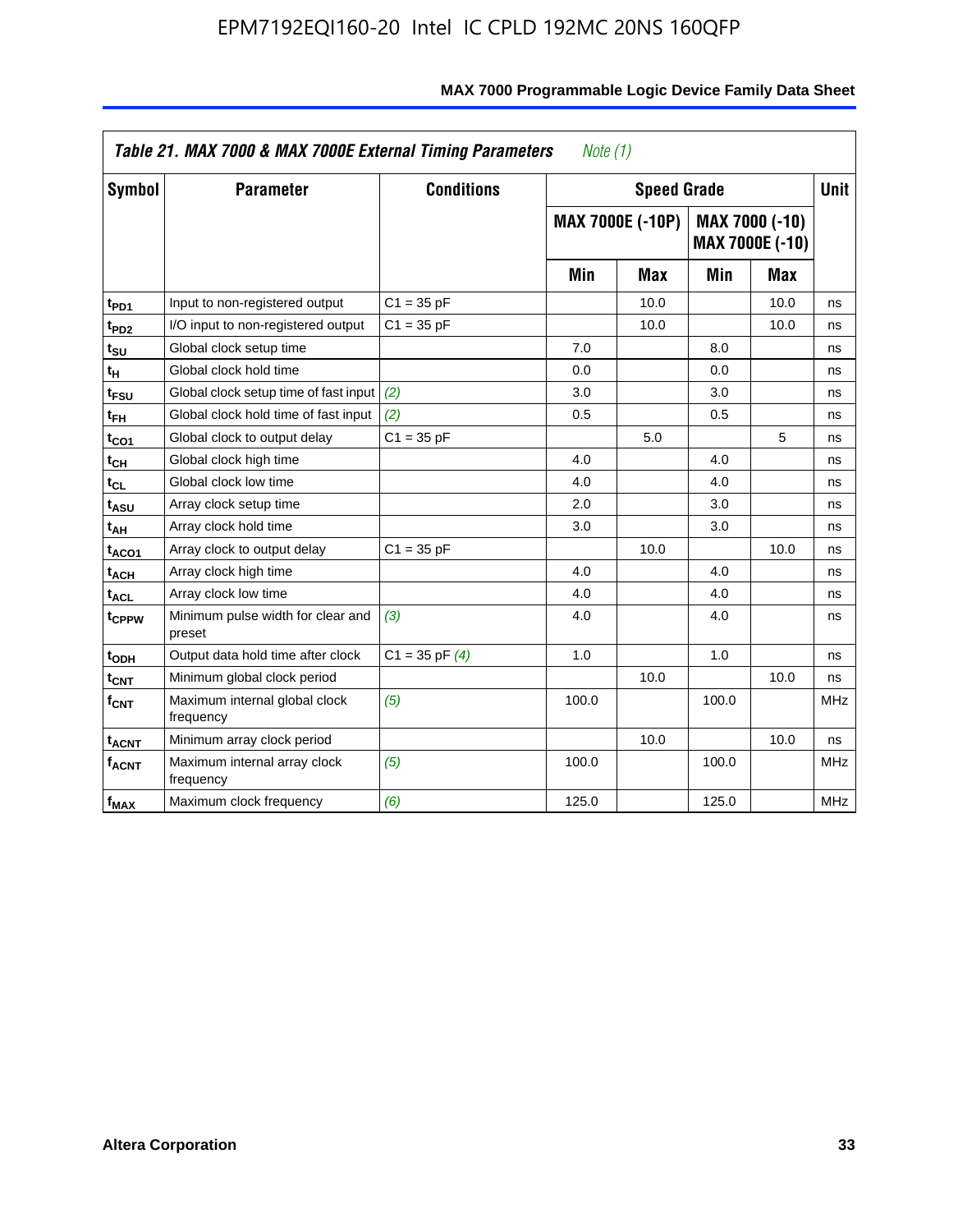| Symbol                      | <b>Parameter</b>                                                                                            | <b>Conditions</b>  |     | <b>Speed Grade</b>      |     |                                   | Unit |
|-----------------------------|-------------------------------------------------------------------------------------------------------------|--------------------|-----|-------------------------|-----|-----------------------------------|------|
|                             |                                                                                                             |                    |     | <b>MAX 7000E (-10P)</b> |     | MAX 7000 (-10)<br>MAX 7000E (-10) |      |
|                             |                                                                                                             |                    | Min | Max                     | Min | Max                               |      |
| $t_{IN}$                    | Input pad and buffer delay                                                                                  |                    |     | 0.5                     |     | 1.0                               | ns   |
| $t_{IO}$                    | I/O input pad and buffer delay                                                                              |                    |     | 0.5                     |     | 1.0                               | ns   |
| t <sub>FIN</sub>            | Fast input delay                                                                                            | (2)                |     | 1.0                     |     | 1.0                               | ns   |
| $t_{SEXP}$                  | Shared expander delay                                                                                       |                    |     | 5.0                     |     | 5.0                               | ns   |
| $t_{PEXP}$                  | Parallel expander delay                                                                                     |                    |     | 0.8                     |     | 0.8                               | ns   |
| t <sub>LAD</sub>            | Logic array delay                                                                                           |                    |     | 5.0                     |     | 5.0                               | ns   |
| $t_{LAC}$                   | Logic control array delay                                                                                   |                    |     | 5.0                     |     | 5.0                               | ns   |
| $t_{IOE}$                   | Internal output enable delay                                                                                | (2)                |     | 2.0                     |     | 2.0                               | ns   |
| $t_{OD1}$                   | Output buffer and pad delay<br>Slow slew rate $=$ off<br>V <sub>CCIO</sub> = 5.0 V                          | $C1 = 35 pF$       |     | 1.5                     |     | 2.0                               | ns   |
| $t_{OD2}$                   | Output buffer and pad delay<br>Slow slew rate $=$ off<br>$V_{\text{CCIO}} = 3.3 \text{ V}$                  | $C1 = 35$ pF $(7)$ |     | 2.0                     |     | 2.5                               | ns   |
| $t_{OD3}$                   | Output buffer and pad delay<br>Slow slew rate $=$ on<br>$V_{\text{CCIO}} = 5.0 \text{ V or } 3.3 \text{ V}$ | $C1 = 35$ pF $(2)$ |     | 5.5                     |     | 6.0                               | ns   |
| t <sub>ZX1</sub>            | Output buffer enable delay<br>Slow slew rate $=$ off<br>$VCCIO = 5.0 V$                                     | $C1 = 35 pF$       |     | 5.0                     |     | 5.0                               | ns   |
| t <sub>ZX2</sub>            | Output buffer enable delay<br>Slow slew rate $=$ off<br>$VCCIO = 3.3 V$                                     | $C1 = 35$ pF $(7)$ |     | 5.5                     |     | 5.5                               | ns   |
| t <sub>ZX3</sub>            | Output buffer enable delay<br>Slow slew rate $=$ on<br>$V_{\text{CCIO}} = 5.0 \text{ V or } 3.3 \text{ V}$  | $C1 = 35$ pF $(2)$ |     | 9.0                     |     | 9.0                               | ns   |
| $t_{XZ}$                    | Output buffer disable delay                                                                                 | $C1 = 5 pF$        |     | 5.0                     |     | 5.0                               | ns   |
| $t_{\scriptstyle\text{SU}}$ | Register setup time                                                                                         |                    | 2.0 |                         | 3.0 |                                   | ns   |
| $t_H$                       | Register hold time                                                                                          |                    | 3.0 |                         | 3.0 |                                   | ns   |
| $t_{\it FSU}$               | Register setup time of fast input                                                                           | (2)                | 3.0 |                         | 3.0 |                                   | ns   |
| $t_{FH}$                    | Register hold time of fast input                                                                            | (2)                | 0.5 |                         | 0.5 |                                   | ns   |
| t <sub>RD</sub>             | Register delay                                                                                              |                    |     | 2.0                     |     | 1.0                               | ns   |
| $t_{COMB}$                  | Combinatorial delay                                                                                         |                    |     | 2.0                     |     | 1.0                               | ns   |
| ЧC                          | Array clock delay                                                                                           |                    |     | 5.0                     |     | 5.0                               | ns   |
| $t_{EN}$                    | Register enable time                                                                                        |                    |     | 5.0                     |     | 5.0                               | ns   |
| $t_{GLOB}$                  | Global control delay                                                                                        |                    |     | 1.0                     |     | 1.0                               | ns   |
| $t_{PRE}$                   | Register preset time                                                                                        |                    |     | 3.0                     |     | 3.0                               | ns   |
| $t_{CLR}$                   | Register clear time                                                                                         |                    |     | 3.0                     |     | 3.0                               | ns   |
| t <sub>PIA</sub>            | PIA delay                                                                                                   |                    |     | 1.0                     |     | 1.0                               | ns   |
| $t_{LPA}$                   | Low-power adder                                                                                             | (8)                |     | 11.0                    |     | 11.0                              | ns   |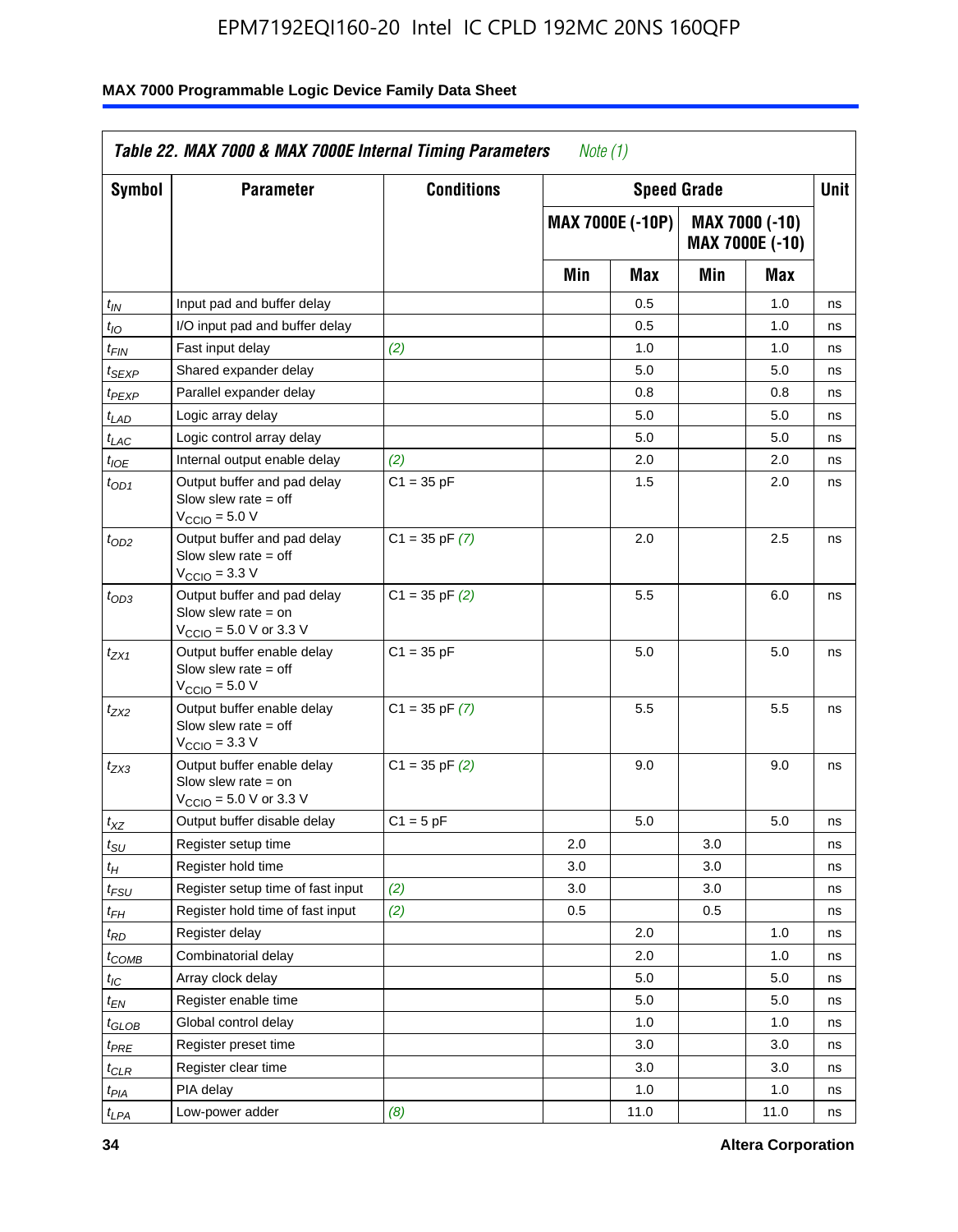| Symbol                      | <b>Parameter</b>                            | <b>Conditions</b>  |       | <b>Speed Grade</b>      |       |                                   | <b>Unit</b> |
|-----------------------------|---------------------------------------------|--------------------|-------|-------------------------|-------|-----------------------------------|-------------|
|                             |                                             |                    |       | <b>MAX 7000E (-12P)</b> |       | MAX 7000 (-12)<br>MAX 7000E (-12) |             |
|                             |                                             |                    | Min   | Max                     | Min   | <b>Max</b>                        |             |
| t <sub>PD1</sub>            | Input to non-registered output              | $C1 = 35 pF$       |       | 12.0                    |       | 12.0                              | ns          |
| t <sub>PD2</sub>            | I/O input to non-registered output          | $C1 = 35 pF$       |       | 12.0                    |       | 12.0                              | ns          |
| t <sub>su</sub>             | Global clock setup time                     |                    | 7.0   |                         | 10.0  |                                   | ns          |
| tμ                          | Global clock hold time                      |                    | 0.0   |                         | 0.0   |                                   | ns          |
| t <sub>FSU</sub>            | Global clock setup time of fast input       | (2)                | 3.0   |                         | 3.0   |                                   | ns          |
| t <sub>FH</sub>             | Global clock hold time of fast input        | (2)                | 0.0   |                         | 0.0   |                                   | ns          |
| t <sub>CO1</sub>            | Global clock to output delay                | $C1 = 35 pF$       |       | 6.0                     |       | 6.0                               | ns          |
| $t_{\mathsf{CH}}$           | Global clock high time                      |                    | 4.0   |                         | 4.0   |                                   | ns          |
| $t_{CL}$                    | Global clock low time                       |                    | 4.0   |                         | 4.0   |                                   | ns          |
| t <sub>ASU</sub>            | Array clock setup time                      |                    | 3.0   |                         | 4.0   |                                   | ns          |
| t <sub>АН</sub>             | Array clock hold time                       |                    | 4.0   |                         | 4.0   |                                   | ns          |
| t <sub>ACO1</sub>           | Array clock to output delay                 | $C1 = 35 pF$       |       | 12.0                    |       | 12.0                              | ns          |
| t <sub>ACH</sub>            | Array clock high time                       |                    | 5.0   |                         | 5.0   |                                   | ns          |
| $t_{\sf ACL}$               | Array clock low time                        |                    | 5.0   |                         | 5.0   |                                   | ns          |
| t <sub>CPPW</sub>           | Minimum pulse width for clear and<br>preset | (3)                | 5.0   |                         | 5.0   |                                   | ns          |
| t <sub>ODH</sub>            | Output data hold time after clock           | $C1 = 35$ pF $(4)$ | 1.0   |                         | 1.0   |                                   | ns          |
| $t_{\mathsf{CNT}}$          | Minimum global clock period                 |                    |       | 11.0                    |       | 11.0                              | ns          |
| $\mathsf{f}_{\mathsf{CNT}}$ | Maximum internal global clock<br>frequency  | (5)                | 90.9  |                         | 90.9  |                                   | <b>MHz</b>  |
| <b>t<sub>ACNT</sub></b>     | Minimum array clock period                  |                    |       | 11.0                    |       | 11.0                              | ns          |
| f <sub>ACNT</sub>           | Maximum internal array clock<br>frequency   | (5)                | 90.9  |                         | 90.9  |                                   | <b>MHz</b>  |
| $f_{MAX}$                   | Maximum clock frequency                     | (6)                | 125.0 |                         | 125.0 |                                   | MHz         |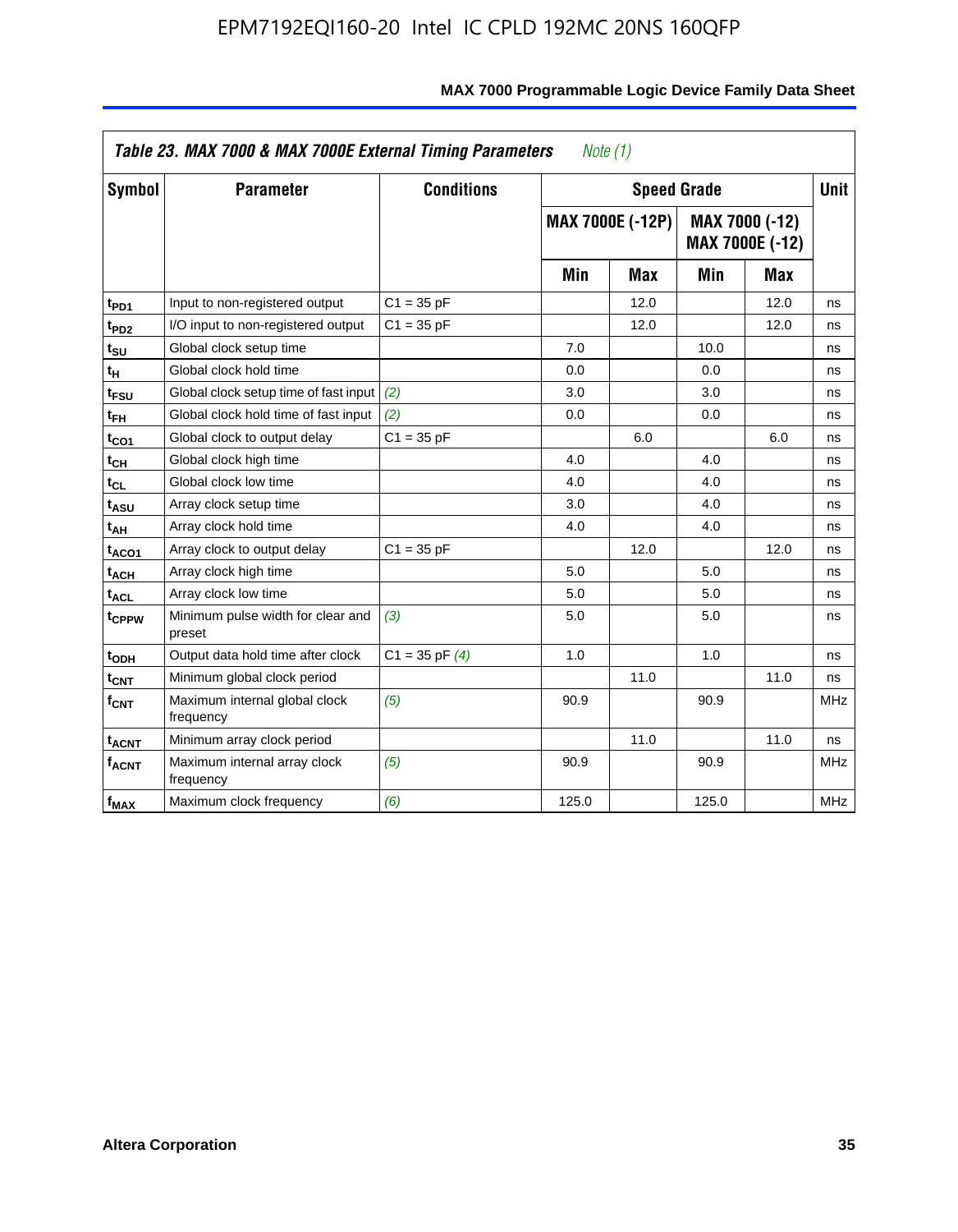| <b>Symbol</b>               | <b>Parameter</b>                                                                                           | <b>Conditions</b>  |     | <b>Speed Grade</b>      |     |                                          | <b>Unit</b> |
|-----------------------------|------------------------------------------------------------------------------------------------------------|--------------------|-----|-------------------------|-----|------------------------------------------|-------------|
|                             |                                                                                                            |                    |     | <b>MAX 7000E (-12P)</b> |     | MAX 7000 (-12)<br><b>MAX 7000E (-12)</b> |             |
|                             |                                                                                                            |                    | Min | Max                     | Min | Max                                      |             |
| $t_{\mathsf{IN}}$           | Input pad and buffer delay                                                                                 |                    |     | 1.0                     |     | 2.0                                      | ns          |
| $t_{IO}$                    | I/O input pad and buffer delay                                                                             |                    |     | 1.0                     |     | 2.0                                      | ns          |
| $t_{\sf FIN}$               | Fast input delay                                                                                           | (2)                |     | 1.0                     |     | 1.0                                      | ns          |
| t <sub>SEXP</sub>           | Shared expander delay                                                                                      |                    |     | 7.0                     |     | 7.0                                      | ns          |
| t <sub>PEXP</sub>           | Parallel expander delay                                                                                    |                    |     | 1.0                     |     | 1.0                                      | ns          |
| t <sub>LAD</sub>            | Logic array delay                                                                                          |                    |     | 7.0                     |     | 5.0                                      | ns          |
| $t_{LAC}$                   | Logic control array delay                                                                                  |                    |     | 5.0                     |     | 5.0                                      | ns          |
| $t_{IOE}$                   | Internal output enable delay                                                                               | (2)                |     | 2.0                     |     | 2.0                                      | ns          |
| $t_{OD1}$                   | Output buffer and pad delay<br>Slow slew rate $=$ off<br>$V_{\text{CCIO}} = 5.0 V$                         | $C1 = 35 pF$       |     | 1.0                     |     | 3.0                                      | ns          |
| $t_{OD2}$                   | Output buffer and pad delay<br>Slow slew rate $=$ off<br>V <sub>CCIO</sub> = 3.3 V                         | $C1 = 35$ pF $(7)$ |     | 2.0                     |     | 4.0                                      | ns          |
| $t_{OD3}$                   | Output buffer and pad delay<br>Slow slew rate = on<br>$V_{\text{CCIO}} = 5.0 \text{ V or } 3.3 \text{ V}$  | $C1 = 35$ pF $(2)$ |     | 5.0                     |     | 7.0                                      | ns          |
| $t_{ZX1}$                   | Output buffer enable delay<br>Slow slew rate $=$ off<br>$V_{\text{CCIO}} = 5.0 V$                          | $C1 = 35 pF$       |     | 6.0                     |     | 6.0                                      | ns          |
| t <sub>ZX2</sub>            | Output buffer enable delay<br>Slow slew rate $=$ off<br>$V_{\text{CCIO}} = 3.3 \text{ V}$                  | $C1 = 35$ pF $(7)$ |     | 7.0                     |     | 7.0                                      | ns          |
| $t_{ZX3}$                   | Output buffer enable delay<br>Slow slew rate $=$ on<br>$V_{\text{CCIO}} = 5.0 \text{ V or } 3.3 \text{ V}$ | $C1 = 35$ pF $(2)$ |     | 10.0                    |     | 10.0                                     | ns          |
| $t_{\mathsf{XZ}}$           | Output buffer disable delay                                                                                | $C1 = 5 pF$        |     | 6.0                     |     | 6.0                                      | ns          |
| $t_{\scriptstyle\text{SU}}$ | Register setup time                                                                                        |                    | 1.0 |                         | 4.0 |                                          | ns          |
| t <sub>Η</sub>              | Register hold time                                                                                         |                    | 6.0 |                         | 4.0 |                                          | ns          |
| $t_{\mathit{FSU}}$          | Register setup time of fast input                                                                          | (2)                | 4.0 |                         | 2.0 |                                          | ns          |
| t <sub>FН</sub>             | Register hold time of fast input                                                                           | (2)                | 0.0 |                         | 2.0 |                                          | ns          |
| $t_{RD}$                    | Register delay                                                                                             |                    |     | 2.0                     |     | 1.0                                      | ns          |
| $t_{COMB}$                  | Combinatorial delay                                                                                        |                    |     | 2.0                     |     | 1.0                                      | ns          |
| ЧC                          | Array clock delay                                                                                          |                    |     | $5.0\,$                 |     | 5.0                                      | 115         |
| $t_{EN}$                    | Register enable time                                                                                       |                    |     | 7.0                     |     | 5.0                                      | ns          |
| $t_{GLOB}$                  | Global control delay                                                                                       |                    |     | 2.0                     |     | 0.0                                      | ns          |
| t <sub>PRE</sub>            | Register preset time                                                                                       |                    |     | 4.0                     |     | 3.0                                      | ns          |
| $t_{CLR}$                   | Register clear time                                                                                        |                    |     | 4.0                     |     | 3.0                                      | ns          |
| t <sub>PIA</sub>            | PIA delay                                                                                                  |                    |     | 1.0                     |     | 1.0                                      | ns          |
| $t_{LPA}$                   | Low-power adder                                                                                            | (8)                |     | 12.0                    |     | 12.0                                     | ns          |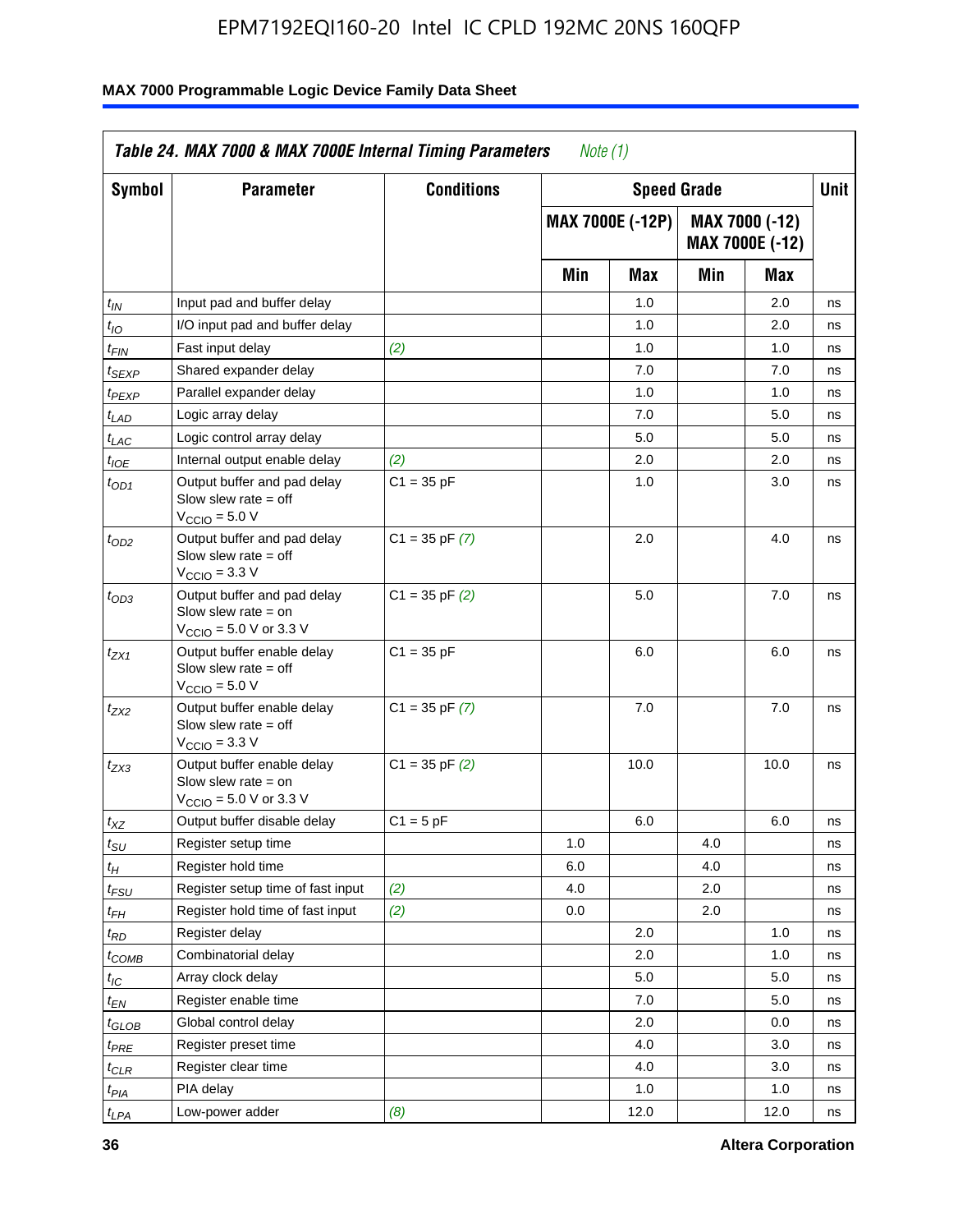| <b>Symbol</b>           | <b>Parameter</b>                            | <b>Conditions</b>  |      |            |      | <b>Speed Grade</b> |      |            | <b>Unit</b> |
|-------------------------|---------------------------------------------|--------------------|------|------------|------|--------------------|------|------------|-------------|
|                         |                                             |                    |      | $-15$      |      | $-15T$             |      | $-20$      |             |
|                         |                                             |                    | Min  | <b>Max</b> | Min  | <b>Max</b>         | Min  | <b>Max</b> |             |
| $t_{PD1}$               | Input to non-registered output              | $C1 = 35 pF$       |      | 15.0       |      | 15.0               |      | 20.0       | ns          |
| t <sub>PD2</sub>        | I/O input to non-registered<br>output       | $C1 = 35 pF$       |      | 15.0       |      | 15.0               |      | 20.0       | ns          |
| tsu                     | Global clock setup time                     |                    | 11.0 |            | 11.0 |                    | 12.0 |            | ns          |
| $t_H$                   | Global clock hold time                      |                    | 0.0  |            | 0.0  |                    | 0.0  |            | ns          |
| t <sub>FSU</sub>        | Global clock setup time of fast<br>input    | (2)                | 3.0  |            | -    |                    | 5.0  |            | ns          |
| $t_{FH}$                | Global clock hold time of fast<br>input     | (2)                | 0.0  |            | -    |                    | 0.0  |            | ns          |
| t <sub>CO1</sub>        | Global clock to output delay                | $C1 = 35 pF$       |      | 8.0        |      | 8.0                |      | 12.0       | ns          |
| $t_{\mathsf{CH}}$       | Global clock high time                      |                    | 5.0  |            | 6.0  |                    | 6.0  |            | ns          |
| $t_{CL}$                | Global clock low time                       |                    | 5.0  |            | 6.0  |                    | 6.0  |            | ns          |
| $t_{ASU}$               | Array clock setup time                      |                    | 4.0  |            | 4.0  |                    | 5.0  |            | ns          |
| t <sub>АН</sub>         | Array clock hold time                       |                    | 4.0  |            | 4.0  |                    | 5.0  |            | ns          |
| t <sub>ACO1</sub>       | Array clock to output delay                 | $C1 = 35 pF$       |      | 15.0       |      | 15.0               |      | 20.0       | ns          |
| $t_{\sf ACH}$           | Array clock high time                       |                    | 6.0  |            | 6.5  |                    | 8.0  |            | ns          |
| t <sub>ACL</sub>        | Array clock low time                        |                    | 6.0  |            | 6.5  |                    | 8.0  |            | ns          |
| t <sub>CPPW</sub>       | Minimum pulse width for clear<br>and preset | (3)                | 6.0  |            | 6.5  |                    | 8.0  |            | ns          |
| t <sub>ODH</sub>        | Output data hold time after<br>clock        | $C1 = 35$ pF $(4)$ | 1.0  |            | 1.0  |                    | 1.0  |            | ns          |
| $t_{\mathsf{CNT}}$      | Minimum global clock period                 |                    |      | 13.0       |      | 13.0               |      | 16.0       | ns          |
| $f_{\mathsf{CNT}}$      | Maximum internal global clock<br>frequency  | (5)                | 76.9 |            | 76.9 |                    | 62.5 |            | <b>MHz</b>  |
| <b>t<sub>ACNT</sub></b> | Minimum array clock period                  |                    |      | 13.0       |      | 13.0               |      | 16.0       | ns          |
| <b>fACNT</b>            | Maximum internal array clock<br>frequency   | (5)                | 76.9 |            | 76.9 |                    | 62.5 |            | <b>MHz</b>  |
| $f_{MAX}$               | Maximum clock frequency                     | (6)                | 100  |            | 83.3 |                    | 83.3 |            | MHz         |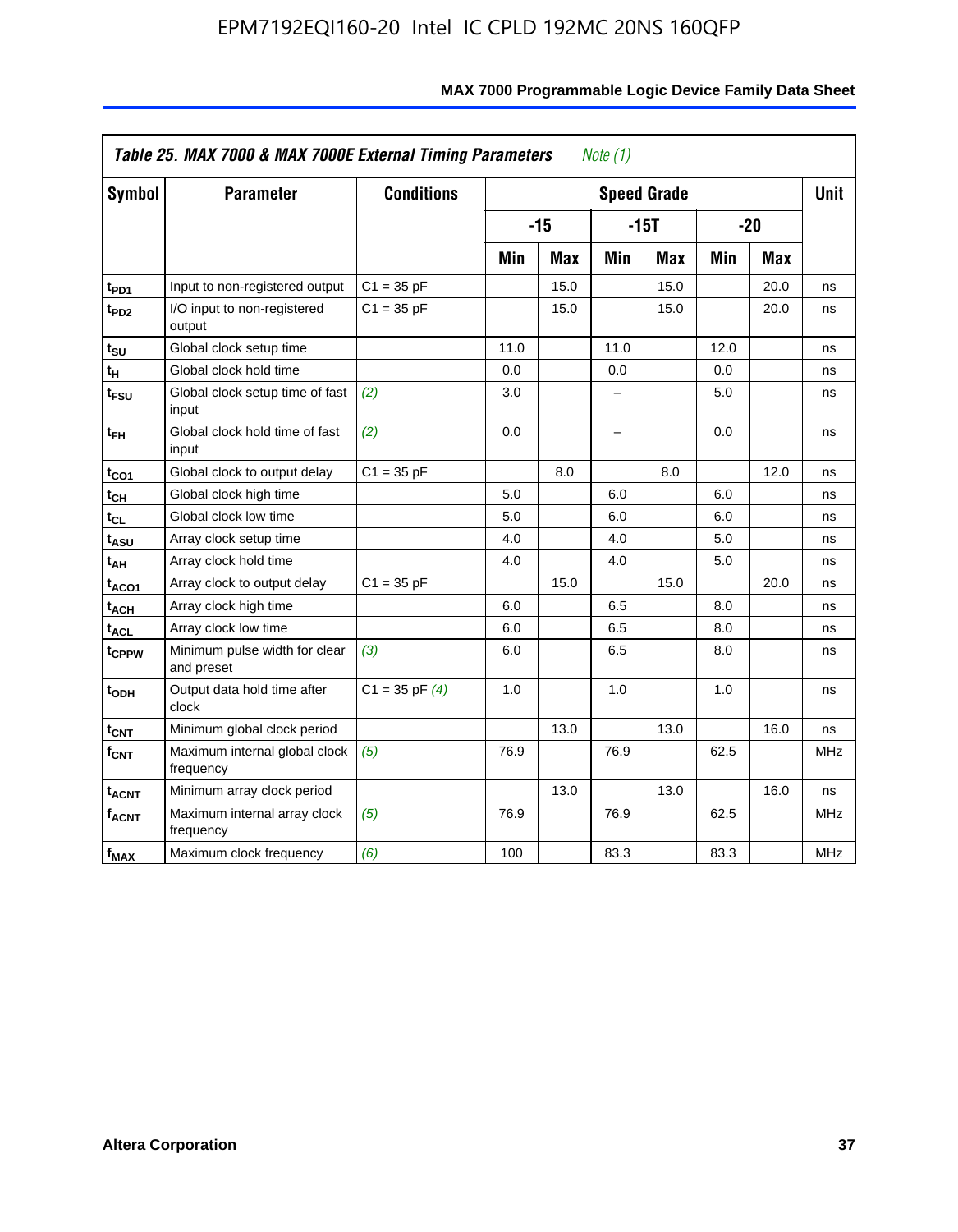| <b>Symbol</b>                 | <b>Parameter</b>                                                                                            | <b>Conditions</b>  |     |      |                          | <b>Speed Grade</b>       |     |      | <b>Unit</b> |
|-------------------------------|-------------------------------------------------------------------------------------------------------------|--------------------|-----|------|--------------------------|--------------------------|-----|------|-------------|
|                               |                                                                                                             |                    |     | -15  |                          | $-15T$                   |     | -20  |             |
|                               |                                                                                                             |                    | Min | Max  | Min                      | Max                      | Min | Max  |             |
| $t_{IN}$                      | Input pad and buffer delay                                                                                  |                    |     | 2.0  |                          | 2.0                      |     | 3.0  | ns          |
| $t_{IO}$                      | I/O input pad and buffer delay                                                                              |                    |     | 2.0  |                          | 2.0                      |     | 3.0  | ns          |
| $t_{\textit{FIN}}$            | Fast input delay                                                                                            | (2)                |     | 2.0  |                          | $\equiv$                 |     | 4.0  | ns          |
| $t_{SEXP}$                    | Shared expander delay                                                                                       |                    |     | 8.0  |                          | 10.0                     |     | 9.0  | ns          |
| t <sub>PEXP</sub>             | Parallel expander delay                                                                                     |                    |     | 1.0  |                          | 1.0                      |     | 2.0  | ns          |
| t <sub>LAD</sub>              | Logic array delay                                                                                           |                    |     | 6.0  |                          | 6.0                      |     | 8.0  | ns          |
| $t_{LAC}$                     | Logic control array delay                                                                                   |                    |     | 6.0  |                          | 6.0                      |     | 8.0  | ns          |
| $t_{IOE}$                     | Internal output enable delay                                                                                | (2)                |     | 3.0  |                          | $\overline{\phantom{0}}$ |     | 4.0  | ns          |
| $t_{OD1}$                     | Output buffer and pad delay<br>Slow slew rate $=$ off<br>$V_{\text{CCIO}} = 5.0 V$                          | $C1 = 35 pF$       |     | 4.0  |                          | 4.0                      |     | 5.0  | ns          |
| $t_{OD2}$                     | Output buffer and pad delay<br>Slow slew rate $=$ off<br>$V_{\text{CCIO}} = 3.3 \text{ V}$                  | $C1 = 35 pF(7)$    |     | 5.0  |                          | $\overline{\phantom{0}}$ |     | 6.0  | ns          |
| $t_{OD3}$                     | Output buffer and pad delay<br>Slow slew rate $=$ on<br>$V_{\text{CCIO}} = 5.0 \text{ V or } 3.3 \text{ V}$ | $C1 = 35$ pF $(2)$ |     | 8.0  |                          |                          |     | 9.0  | ns          |
| $t_{ZX1}$                     | Output buffer enable delay<br>Slow slew rate $=$ off<br>$V_{\text{CCIO}} = 5.0 V$                           | $C1 = 35 pF$       |     | 6.0  |                          | 6.0                      |     | 10.0 | ns          |
| t <sub>ZX2</sub>              | Output buffer enable delay<br>Slow slew rate $=$ off<br>$V_{\text{CCIO}} = 3.3 \text{ V}$                   | $C1 = 35$ pF $(7)$ |     | 7.0  |                          | L,                       |     | 11.0 | ns          |
| t <sub>ZX3</sub>              | Output buffer enable delay<br>Slow slew rate $=$ on<br>$V_{\text{CCIO}} = 5.0 \text{ V or } 3.3 \text{ V}$  | $C1 = 35$ pF $(2)$ |     | 10.0 |                          |                          |     | 14.0 | ns          |
| $t_{\mathsf{XZ}}$             | Output buffer disable delay                                                                                 | $C1 = 5pF$         |     | 6.0  |                          | 6.0                      |     | 10.0 | ns          |
| $t_{\scriptstyle\text{SU}}$   | Register setup time                                                                                         |                    | 4.0 |      | 4.0                      |                          | 4.0 |      | ns          |
| tμ                            | Register hold time                                                                                          |                    | 4.0 |      | 4.0                      |                          | 5.0 |      | ns          |
| t <sub>FSU</sub>              | Register setup time of fast input                                                                           | (2)                | 2.0 |      | $\overline{\phantom{0}}$ |                          | 4.0 |      | ns          |
| t <sub>FH</sub>               | Register hold time of fast input                                                                            | (2)                | 2.0 |      | L.                       |                          | 3.0 |      | ns          |
| $t_{RD}$                      | Register delay                                                                                              |                    |     | 1.0  |                          | 1.0                      |     | 1.0  | ns          |
| $t_{COMB}$                    | Combinatorial delay                                                                                         |                    |     | 1.0  |                          | 1.0                      |     | 1.0  | ns          |
| $t_{IC}$                      | Array clock delay                                                                                           |                    |     | 6.0  |                          | 6.0                      |     | 8.0  | ns          |
| $t_{EN}$                      | Register enable time                                                                                        |                    |     | 6.0  |                          | 6.0                      |     | 8.0  | ns          |
| $t_{\scriptstyle\text{GLOB}}$ | Global control delay                                                                                        |                    |     | 1.0  |                          | 1.0                      |     | 3.0  | ns          |
| $t_{PRE}$                     | Register preset time                                                                                        |                    |     | 4.0  |                          | 4.0                      |     | 4.0  | ns          |
| $t_{\sf CLR}$                 | Register clear time                                                                                         |                    |     | 4.0  |                          | 4.0                      |     | 4.0  | ns          |
| $t_{PIA}$                     | PIA delay                                                                                                   |                    |     | 2.0  |                          | 2.0                      |     | 3.0  | ns          |
| $t_{LPA}$                     | Low-power adder                                                                                             | (8)                |     | 13.0 |                          | 15.0                     |     | 15.0 | ns          |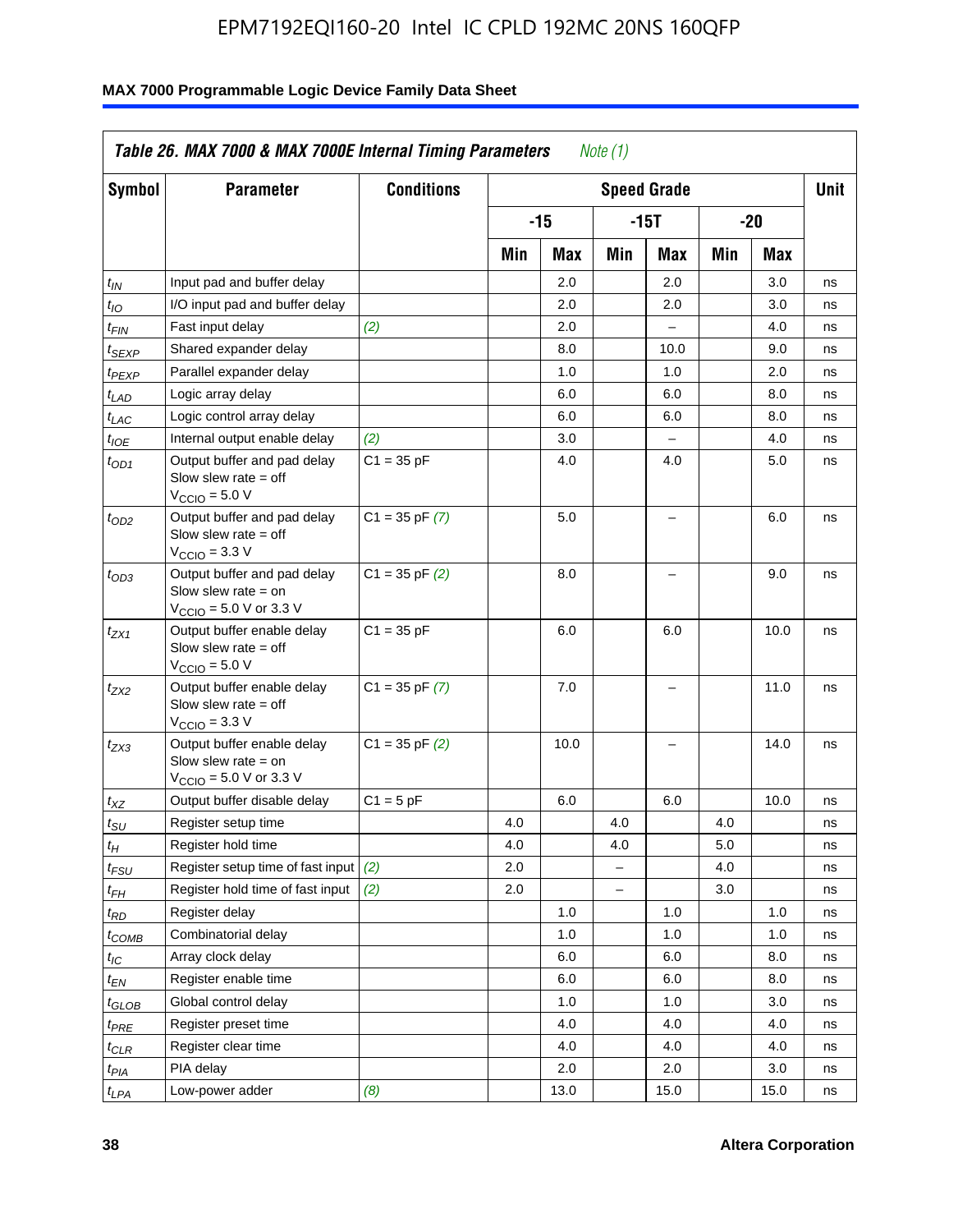**MAX 7000 Programmable Logic Device Family Data Sheet**

#### *Notes to tables:*

- (1) These values are specified under the recommended operating conditions shown in Table 14. See Figure 13 for more information on switching waveforms.
- (2) This parameter applies to MAX 7000E devices only.
- (3) This minimum pulse width for preset and clear applies for both global clear and array controls. The *tLPA* parameter must be added to this minimum width if the clear or reset signal incorporates the *tLAD* parameter into the signal path.
- (4) This parameter is a guideline that is sample-tested only and is based on extensive device characterization. This parameter applies for both global and array clocking.
- (5) These parameters are measured with a 16-bit loadable, enabled, up/down counter programmed into each LAB.
- (6) The  $f_{MAX}$  values represent the highest frequency for pipelined data.
- (7) Operating conditions:  $V_{\text{CCIO}} = 3.3 \text{ V} \pm 10\%$  for commercial and industrial use.
- (8) The  $t_{LPA}$  parameter must be added to the  $t_{LAD}$ ,  $t_{LAC}$ ,  $t_{IC}$ ,  $t_{EN}$ ,  $t_{SEXP}$ ,  $t_{ACL}$ , and  $t_{CPPW}$  parameters for macrocells running in the low-power mode.

|                    | Table 27. EPM7032S External Timing Parameters (Part 1 of 2) |                    |       |            |       | Note (1) |                    |            |       |            |             |
|--------------------|-------------------------------------------------------------|--------------------|-------|------------|-------|----------|--------------------|------------|-------|------------|-------------|
| Symbol             | <b>Parameter</b>                                            | <b>Conditions</b>  |       |            |       |          | <b>Speed Grade</b> |            |       |            | <b>Unit</b> |
|                    |                                                             |                    |       | -5         |       | -6       |                    | -7         |       | $-10$      |             |
|                    |                                                             |                    | Min   | <b>Max</b> | Min   | Max      | Min                | <b>Max</b> | Min   | <b>Max</b> |             |
| t <sub>PD1</sub>   | Input to non-registered output                              | $C1 = 35 pF$       |       | 5.0        |       | 6.0      |                    | 7.5        |       | 10.0       | ns          |
| $t_{PD2}$          | I/O input to non-registered<br>output                       | $C1 = 35 pF$       |       | 5.0        |       | 6.0      |                    | 7.5        |       | 10.0       | ns          |
| tsu                | Global clock setup time                                     |                    | 2.9   |            | 4.0   |          | 5.0                |            | 7.0   |            | ns          |
| t <sub>H</sub>     | Global clock hold time                                      |                    | 0.0   |            | 0.0   |          | 0.0                |            | 0.0   |            | ns          |
| $t_{\text{FSU}}$   | Global clock setup time of fast<br>input                    |                    | 2.5   |            | 2.5   |          | 2.5                |            | 3.0   |            | ns          |
| $t_{FH}$           | Global clock hold time of fast<br>input                     |                    | 0.0   |            | 0.0   |          | 0.0                |            | 0.5   |            | ns          |
| $t_{CO1}$          | Global clock to output delay                                | $C1 = 35 pF$       |       | 3.2        |       | 3.5      |                    | 4.3        |       | 5.0        | ns          |
| $t_{\mathsf{CH}}$  | Global clock high time                                      |                    | 2.0   |            | 2.5   |          | 3.0                |            | 4.0   |            | ns          |
| $t_{CL}$           | Global clock low time                                       |                    | 2.0   |            | 2.5   |          | 3.0                |            | 4.0   |            | ns          |
| t <sub>ASU</sub>   | Array clock setup time                                      |                    | 0.7   |            | 0.9   |          | 1.1                |            | 2.0   |            | ns          |
| t <sub>АН</sub>    | Array clock hold time                                       |                    | 1.8   |            | 2.1   |          | 2.7                |            | 3.0   |            | ns          |
| t <sub>ACO1</sub>  | Array clock to output delay                                 | $C1 = 35 pF$       |       | 5.4        |       | 6.6      |                    | 8.2        |       | 10.0       | ns          |
| t <sub>ACH</sub>   | Array clock high time                                       |                    | 2.5   |            | 2.5   |          | 3.0                |            | 4.0   |            | ns          |
| t <sub>ACL</sub>   | Array clock low time                                        |                    | 2.5   |            | 2.5   |          | 3.0                |            | 4.0   |            | ns          |
| t <sub>CPPW</sub>  | Minimum pulse width for clear<br>and preset                 | (2)                | 2.5   |            | 2.5   |          | 3.0                |            | 4.0   |            | ns          |
| t <sub>ODH</sub>   | Output data hold time after<br>clock                        | $C1 = 35$ pF $(3)$ | 1.0   |            | 1.0   |          | 1.0                |            | 1.0   |            | ns          |
| $t_{\mathsf{CNT}}$ | Minimum global clock period                                 |                    |       | 5.7        |       | 7.0      |                    | 8.6        |       | 10.0       | ns          |
| $f_{\mathsf{CNT}}$ | Maximum internal global clock<br>frequency                  | (4)                | 175.4 |            | 142.9 |          | 116.3              |            | 100.0 |            | <b>MHz</b>  |
| t <sub>ACNT</sub>  | Minimum array clock period                                  |                    |       | 5.7        |       | 7.0      |                    | 8.6        |       | 10.0       | ns          |

### Tables 27 and 28 show the EPM7032S AC operating conditions.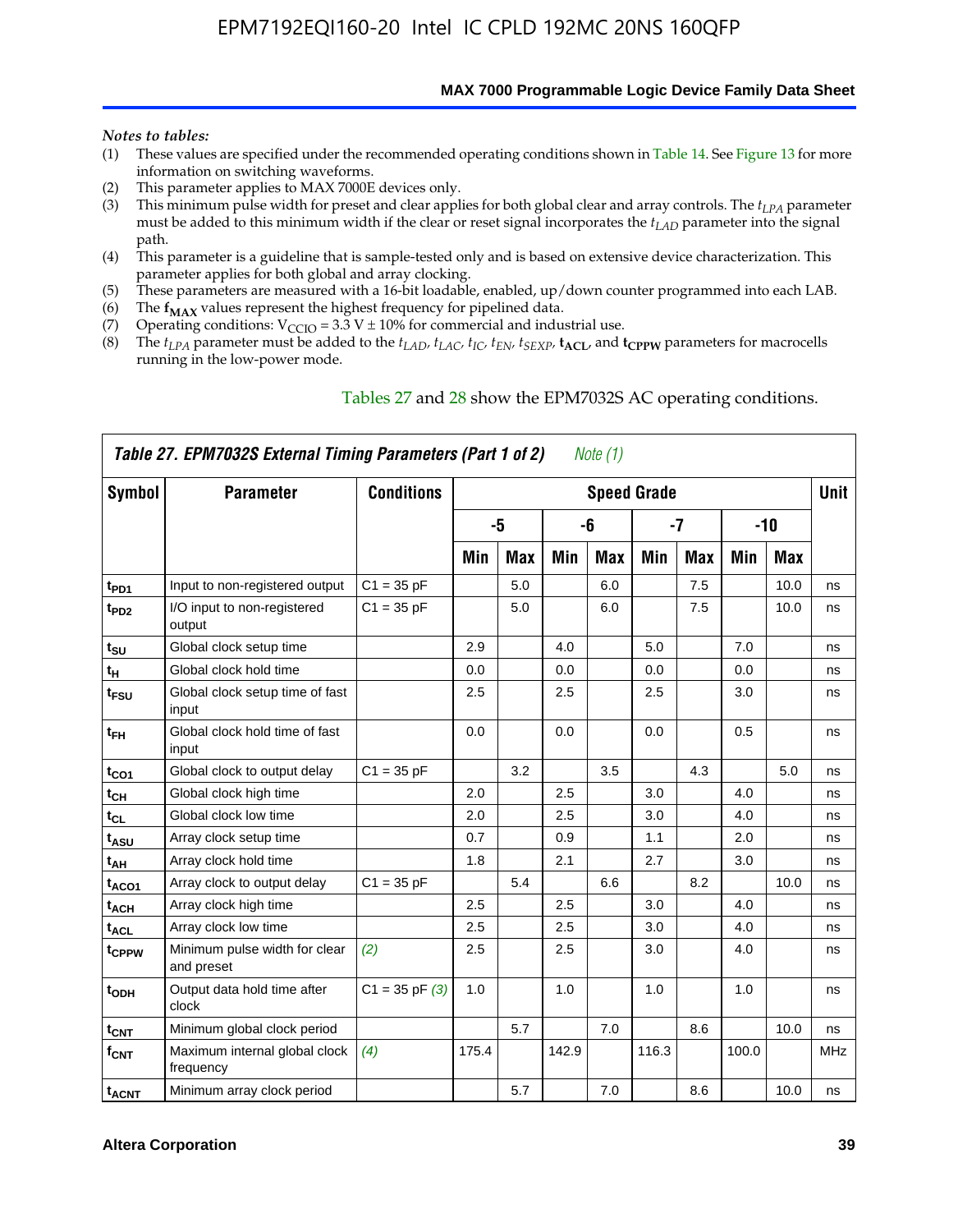| Table 27. EPM7032S External Timing Parameters (Part 2 of 2)<br>Note (1) |                                           |                   |       |                       |       |                    |       |     |       |            |            |  |  |
|-------------------------------------------------------------------------|-------------------------------------------|-------------------|-------|-----------------------|-------|--------------------|-------|-----|-------|------------|------------|--|--|
| Symbol                                                                  | <b>Parameter</b>                          | <b>Conditions</b> |       |                       |       | <b>Speed Grade</b> |       |     |       |            | Unit       |  |  |
|                                                                         |                                           |                   |       | -7<br>-10<br>-6<br>-5 |       |                    |       |     |       |            |            |  |  |
|                                                                         |                                           |                   | Min   | <b>Max</b>            | Min   | <b>Max</b>         | Min   | Max | Min   | <b>Max</b> |            |  |  |
| <b>fACNT</b>                                                            | Maximum internal array clock<br>frequency | (4)               | 175.4 |                       | 142.9 |                    | 116.3 |     | 100.0 |            | <b>MHz</b> |  |  |
| f <sub>MAX</sub>                                                        | Maximum clock frequency                   | (5)               | 250.0 |                       | 200.0 |                    | 166.7 |     | 125.0 |            | <b>MHz</b> |  |  |

| Symbol                        | <b>Parameter</b>                     | <b>Conditions</b>  |     |            |     | <b>Speed Grade</b> |     |            |     |       | <b>Unit</b> |
|-------------------------------|--------------------------------------|--------------------|-----|------------|-----|--------------------|-----|------------|-----|-------|-------------|
|                               |                                      |                    |     | -5         |     | -6                 |     | $-7$       |     | $-10$ |             |
|                               |                                      |                    | Min | <b>Max</b> | Min | <b>Max</b>         | Min | <b>Max</b> | Min | Max   |             |
| $t_{IN}$                      | Input pad and buffer delay           |                    |     | 0.2        |     | 0.2                |     | 0.3        |     | 0.5   | ns          |
| $t_{IO}$                      | I/O input pad and buffer delay       |                    |     | 0.2        |     | 0.2                |     | 0.3        |     | 0.5   | ns          |
| $t_{\sf FIN}$                 | Fast input delay                     |                    |     | 2.2        |     | 2.1                |     | 2.5        |     | 1.0   | ns          |
| t <sub>SEXP</sub>             | Shared expander delay                |                    |     | 3.1        |     | 3.8                |     | 4.6        |     | 5.0   | ns          |
| $t_{PEXP}$                    | Parallel expander delay              |                    |     | 0.9        |     | 1.1                |     | 1.4        |     | 0.8   | ns          |
| $t_{LAD}$                     | Logic array delay                    |                    |     | 2.6        |     | 3.3                |     | 4.0        |     | 5.0   | ns          |
| $t_{LAC}$                     | Logic control array delay            |                    |     | 2.5        |     | 3.3                |     | 4.0        |     | 5.0   | ns          |
| $t_{IOE}$                     | Internal output enable delay         |                    |     | 0.7        |     | 0.8                |     | 1.0        |     | 2.0   | ns          |
| $t_{OD1}$                     | Output buffer and pad delay          | $C1 = 35 pF$       |     | 0.2        |     | 0.3                |     | 0.4        |     | 1.5   | ns          |
| $t_{OD2}$                     | Output buffer and pad delay          | $C1 = 35$ pF $(6)$ |     | 0.7        |     | 0.8                |     | 0.9        |     | 2.0   | ns          |
| $t_{OD3}$                     | Output buffer and pad delay          | $C1 = 35 pF$       |     | 5.2        |     | 5.3                |     | 5.4        |     | 5.5   | ns          |
| $t_{ZX1}$                     | Output buffer enable delay           | $C1 = 35 pF$       |     | 4.0        |     | 4.0                |     | 4.0        |     | 5.0   | ns          |
| t <sub>ZX2</sub>              | Output buffer enable delay           | $C1 = 35$ pF $(6)$ |     | 4.5        |     | 4.5                |     | 4.5        |     | 5.5   | ns          |
| t <sub>ZX3</sub>              | Output buffer enable delay           | $C1 = 35 pF$       |     | 9.0        |     | 9.0                |     | 9.0        |     | 9.0   | ns          |
| $t_{XZ}$                      | Output buffer disable delay          | $C1 = 5pF$         |     | 4.0        |     | 4.0                |     | 4.0        |     | 5.0   | ns          |
| $t_{\text{SU}}$               | Register setup time                  |                    | 0.8 |            | 1.0 |                    | 1.3 |            | 2.0 |       | ns          |
| $t_H$                         | Register hold time                   |                    | 1.7 |            | 2.0 |                    | 2.5 |            | 3.0 |       | ns          |
| $t_{\mathit{FSU}}$            | Register setup time of fast<br>input |                    | 1.9 |            | 1.8 |                    | 1.7 |            | 3.0 |       | ns          |
| t <sub>FН</sub>               | Register hold time of fast<br>input  |                    | 0.6 |            | 0.7 |                    | 0.8 |            | 0.5 |       | ns          |
| $t_{RD}$                      | Register delay                       |                    |     | 1.2        |     | 1.6                |     | 1.9        |     | 2.0   | ns          |
| $t_{COMB}$                    | Combinatorial delay                  |                    |     | 0.9        |     | 1.1                |     | 1.4        |     | 2.0   | ns          |
| $t_{IC}$                      | Array clock delay                    |                    |     | 2.7        |     | 3.4                |     | 4.2        |     | 5.0   | ns          |
| $t_{EN}$                      | Register enable time                 |                    |     | 2.6        |     | 3.3                |     | 4.0        |     | 5.0   | ns          |
| $t_{\scriptstyle\text{GLOB}}$ | Global control delay                 |                    |     | 1.6        |     | 1.4                |     | 1.7        |     | 1.0   | ns          |
| $t_{PRE}$                     | Register preset time                 |                    |     | 2.0        |     | 2.4                |     | 3.0        |     | 3.0   | ns          |
| $t_{CLR}$                     | Register clear time                  |                    |     | 2.0        |     | 2.4                |     | 3.0        |     | 3.0   | ns          |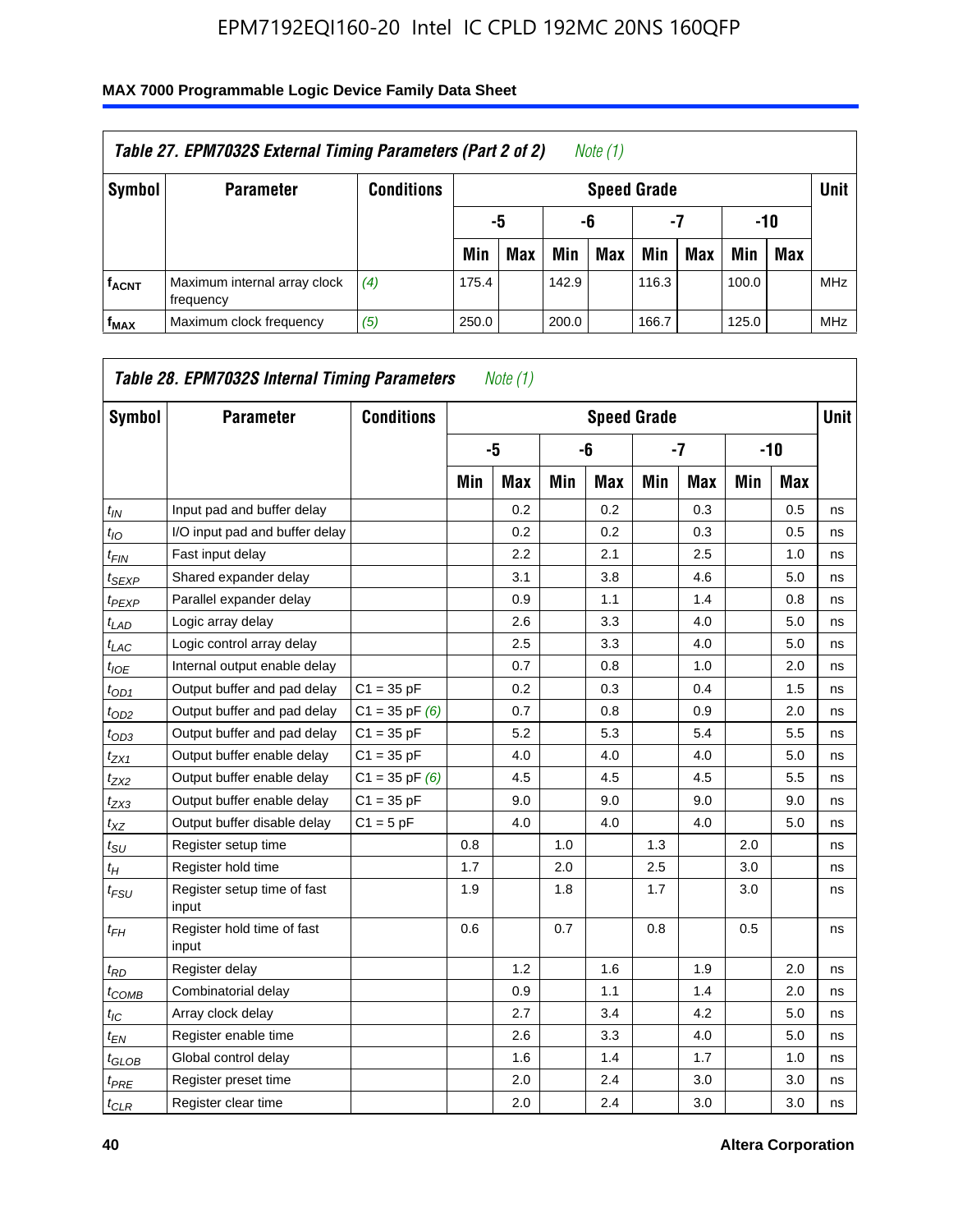| Table 28. EPM7032S Internal Timing Parameters<br>Note (1) |                                                              |                   |     |                       |     |                    |     |            |     |            |             |  |  |
|-----------------------------------------------------------|--------------------------------------------------------------|-------------------|-----|-----------------------|-----|--------------------|-----|------------|-----|------------|-------------|--|--|
| Symbol                                                    | <b>Parameter</b>                                             | <b>Conditions</b> |     |                       |     | <b>Speed Grade</b> |     |            |     |            | <b>Unit</b> |  |  |
|                                                           |                                                              |                   |     | -10<br>-5<br>-6<br>-7 |     |                    |     |            |     |            |             |  |  |
|                                                           |                                                              |                   | Min | <b>Max</b>            | Min | Max                | Min | <b>Max</b> | Min | <b>Max</b> |             |  |  |
| $t_{PIA}$                                                 | PIA delay                                                    |                   |     | 1.1                   |     | 1.1                |     | 1.4        |     | 1.0        | ns          |  |  |
| $t_{LPA}$                                                 | Low-power adder<br>(8)<br>12.0<br>10.0<br>10.0<br>11.0<br>ns |                   |     |                       |     |                    |     |            |     |            |             |  |  |

#### **MAX 7000 Programmable Logic Device Family Data Sheet**

*Notes to tables:*

(1) These values are specified under the recommended operating conditions shown in Table 14. See Figure 13 for more information on switching waveforms.

(2) This minimum pulse width for preset and clear applies for both global clear and array controls. The  $t_{LPA}$  parameter must be added to this minimum width if the clear or reset signal incorporates the *tLAD* parameter into the signal path.

(3) This parameter is a guideline that is sample-tested only and is based on extensive device characterization. This parameter applies for both global and array clocking.

(4) These parameters are measured with a 16-bit loadable, enabled, up/down counter programmed into each LAB.

(5) The  $f_{MAX}$  values represent the highest frequency for pipelined data.

(6) Operating conditions:  $V_{\text{CCIO}} = 3.3 \text{ V} \pm 10\%$  for commercial and industrial use.

(7) For EPM7064S-5, EPM7064S-6, EPM7128S-6, EPM7160S-6, EPM7160S-7, EPM7192S-7, and EPM7256S-7 devices, these values are specified for a PIA fan-out of one LAB (16 macrocells). For each additional LAB fan-out in these devices, add an additional 0.1 ns to the PIA timing value.

(8) The  $t_{LPA}$  parameter must be added to the  $t_{LAD}$ ,  $t_{LAC}$ ,  $t_{IC}$ ,  $t_{EN}$ ,  $t_{SEXP}$ ,  $t_{ACL}$ , and  $t_{CPPW}$  parameters for macrocells running in the low-power mode.

|                  | Table 29. EPM7064S External Timing Parameters (Part 1 of 2) |                   |     |     |     | Note (1)           |     |     |     |      |      |
|------------------|-------------------------------------------------------------|-------------------|-----|-----|-----|--------------------|-----|-----|-----|------|------|
| Symbol           | <b>Parameter</b>                                            | <b>Conditions</b> |     |     |     | <b>Speed Grade</b> |     |     |     |      | Unit |
|                  |                                                             |                   |     | -5  |     | -6                 |     | -7  |     | -10  |      |
|                  |                                                             |                   | Min | Max | Min | Max                | Min | Max | Min | Max  |      |
| t <sub>PD1</sub> | Input to non-registered output                              | $C1 = 35 pF$      |     | 5.0 |     | 6.0                |     | 7.5 |     | 10.0 | ns   |
| t <sub>PD2</sub> | I/O input to non-registered<br>output                       | $C1 = 35 pF$      |     | 5.0 |     | 6.0                |     | 7.5 |     | 10.0 | ns   |
| $t_{\text{SU}}$  | Global clock setup time                                     |                   | 2.9 |     | 3.6 |                    | 6.0 |     | 7.0 |      | ns   |
| $t_H$            | Global clock hold time                                      |                   | 0.0 |     | 0.0 |                    | 0.0 |     | 0.0 |      | ns   |
| t <sub>FSU</sub> | Global clock setup time of fast<br>input                    |                   | 2.5 |     | 2.5 |                    | 3.0 |     | 3.0 |      | ns   |
| $t_{FH}$         | Global clock hold time of fast<br>input                     |                   | 0.0 |     | 0.0 |                    | 0.5 |     | 0.5 |      | ns   |
| $t_{CO1}$        | Global clock to output delay                                | $C1 = 35 pF$      |     | 3.2 |     | 4.0                |     | 4.5 |     | 5.0  | ns   |
| $t_{CH}$         | Global clock high time                                      |                   | 2.0 |     | 2.5 |                    | 3.0 |     | 4.0 |      | ns   |
| $t_{CL}$         | Global clock low time                                       |                   | 2.0 |     | 2.5 |                    | 3.0 |     | 4.0 |      | ns   |
| $t_{ASU}$        | Array clock setup time                                      |                   | 0.7 |     | 0.9 |                    | 3.0 |     | 2.0 |      | ns   |
| $t_{AH}$         | Array clock hold time                                       |                   | 1.8 |     | 2.1 |                    | 2.0 |     | 3.0 |      | ns   |

Tables 29 and 30 show the EPM7064S AC operating conditions.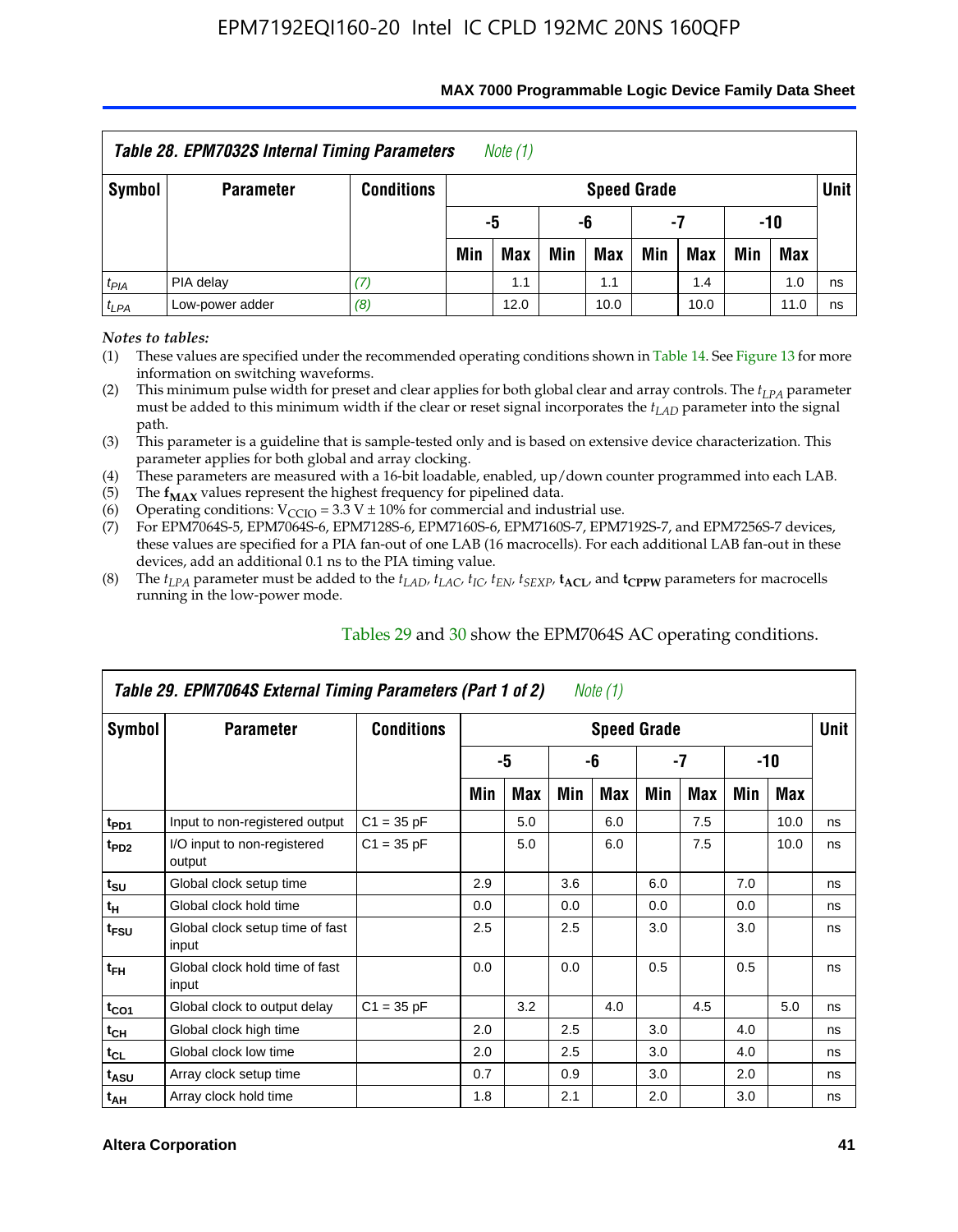| Symbol                  | <b>Parameter</b>                            | <b>Conditions</b>  |       |     |       |     | <b>Speed Grade</b> |     |       |      | <b>Unit</b> |
|-------------------------|---------------------------------------------|--------------------|-------|-----|-------|-----|--------------------|-----|-------|------|-------------|
|                         |                                             |                    |       | -5  |       | -6  |                    | -7  |       | -10  |             |
|                         |                                             |                    | Min   | Max | Min   | Max | Min                | Max | Min   | Max  |             |
| t <sub>ACO1</sub>       | Array clock to output delay                 | $C1 = 35 pF$       |       | 5.4 |       | 6.7 |                    | 7.5 |       | 10.0 | ns          |
| t <sub>ACH</sub>        | Array clock high time                       |                    | 2.5   |     | 2.5   |     | 3.0                |     | 4.0   |      | ns          |
| <sup>t</sup> ACL        | Array clock low time                        |                    | 2.5   |     | 2.5   |     | 3.0                |     | 4.0   |      | ns          |
| t <sub>CPPW</sub>       | Minimum pulse width for clear<br>and preset | (2)                | 2.5   |     | 2.5   |     | 3.0                |     | 4.0   |      | ns          |
| t <sub>ODH</sub>        | Output data hold time after<br>clock        | $C1 = 35$ pF $(3)$ | 1.0   |     | 1.0   |     | 1.0                |     | 1.0   |      | ns          |
| $t_{\text{CNT}}$        | Minimum global clock period                 |                    |       | 5.7 |       | 7.1 |                    | 8.0 |       | 10.0 | ns          |
| $f_{\text{CNT}}$        | Maximum internal global clock<br>frequency  | (4)                | 175.4 |     | 140.8 |     | 125.0              |     | 100.0 |      | <b>MHz</b>  |
| <b>t<sub>ACNT</sub></b> | Minimum array clock period                  |                    |       | 5.7 |       | 7.1 |                    | 8.0 |       | 10.0 | ns          |
| <sup>f</sup> ACNT       | Maximum internal array clock<br>frequency   | (4)                | 175.4 |     | 140.8 |     | 125.0              |     | 100.0 |      | <b>MHz</b>  |
| f <sub>MAX</sub>        | Maximum clock frequency                     | (5)                | 250.0 |     | 200.0 |     | 166.7              |     | 125.0 |      | <b>MHz</b>  |

|                 | Table 30. EPM7064S Internal Timing Parameters (Part 1 of 2) |                    |     |     |     | Note $(1)$         |     |     |     |       |             |
|-----------------|-------------------------------------------------------------|--------------------|-----|-----|-----|--------------------|-----|-----|-----|-------|-------------|
| Symbol          | <b>Parameter</b>                                            | <b>Conditions</b>  |     |     |     | <b>Speed Grade</b> |     |     |     |       | <b>Unit</b> |
|                 |                                                             |                    |     | -5  |     | -6                 |     | -7  |     | $-10$ |             |
|                 |                                                             |                    | Min | Max | Min | Max                | Min | Max | Min | Max   |             |
| $t_{IN}$        | Input pad and buffer delay                                  |                    |     | 0.2 |     | 0.2                |     | 0.5 |     | 0.5   | ns          |
| $t_{IO}$        | I/O input pad and buffer delay                              |                    |     | 0.2 |     | 0.2                |     | 0.5 |     | 0.5   | ns          |
| $t_{FIN}$       | Fast input delay                                            |                    |     | 2.2 |     | 2.6                |     | 1.0 |     | 1.0   | ns          |
| $t_{SEXP}$      | Shared expander delay                                       |                    |     | 3.1 |     | 3.8                |     | 4.0 |     | 5.0   | ns          |
| $t_{PEXP}$      | Parallel expander delay                                     |                    |     | 0.9 |     | 1.1                |     | 0.8 |     | 0.8   | ns          |
| $t_{LAD}$       | Logic array delay                                           |                    |     | 2.6 |     | 3.2                |     | 3.0 |     | 5.0   | ns          |
| $t_{LAC}$       | Logic control array delay                                   |                    |     | 2.5 |     | 3.2                |     | 3.0 |     | 5.0   | ns          |
| $t_{IOE}$       | Internal output enable delay                                |                    |     | 0.7 |     | 0.8                |     | 2.0 |     | 2.0   | ns          |
| $t_{OD1}$       | Output buffer and pad delay                                 | $C1 = 35 pF$       |     | 0.2 |     | 0.3                |     | 2.0 |     | 1.5   | ns          |
| $t_{OD2}$       | Output buffer and pad delay                                 | $C1 = 35$ pF $(6)$ |     | 0.7 |     | 0.8                |     | 2.5 |     | 2.0   | ns          |
| $t_{OD3}$       | Output buffer and pad delay                                 | $C1 = 35 pF$       |     | 5.2 |     | 5.3                |     | 7.0 |     | 5.5   | ns          |
| $t_{ZX1}$       | Output buffer enable delay                                  | $C1 = 35 pF$       |     | 4.0 |     | 4.0                |     | 4.0 |     | 5.0   | ns          |
| $t_{ZX2}$       | Output buffer enable delay                                  | $C1 = 35$ pF $(6)$ |     | 4.5 |     | 4.5                |     | 4.5 |     | 5.5   | ns          |
| $t_{ZX3}$       | Output buffer enable delay                                  | $C1 = 35 pF$       |     | 9.0 |     | 9.0                |     | 9.0 |     | 9.0   | ns          |
| $t_{XZ}$        | Output buffer disable delay                                 | $C1 = 5pF$         |     | 4.0 |     | 4.0                |     | 4.0 |     | 5.0   | ns          |
| $t_{\text{SU}}$ | Register setup time                                         |                    | 0.8 |     | 1.0 |                    | 3.0 |     | 2.0 |       | ns          |
| $t_H$           | Register hold time                                          |                    | 1.7 |     | 2.0 |                    | 2.0 |     | 3.0 |       | ns          |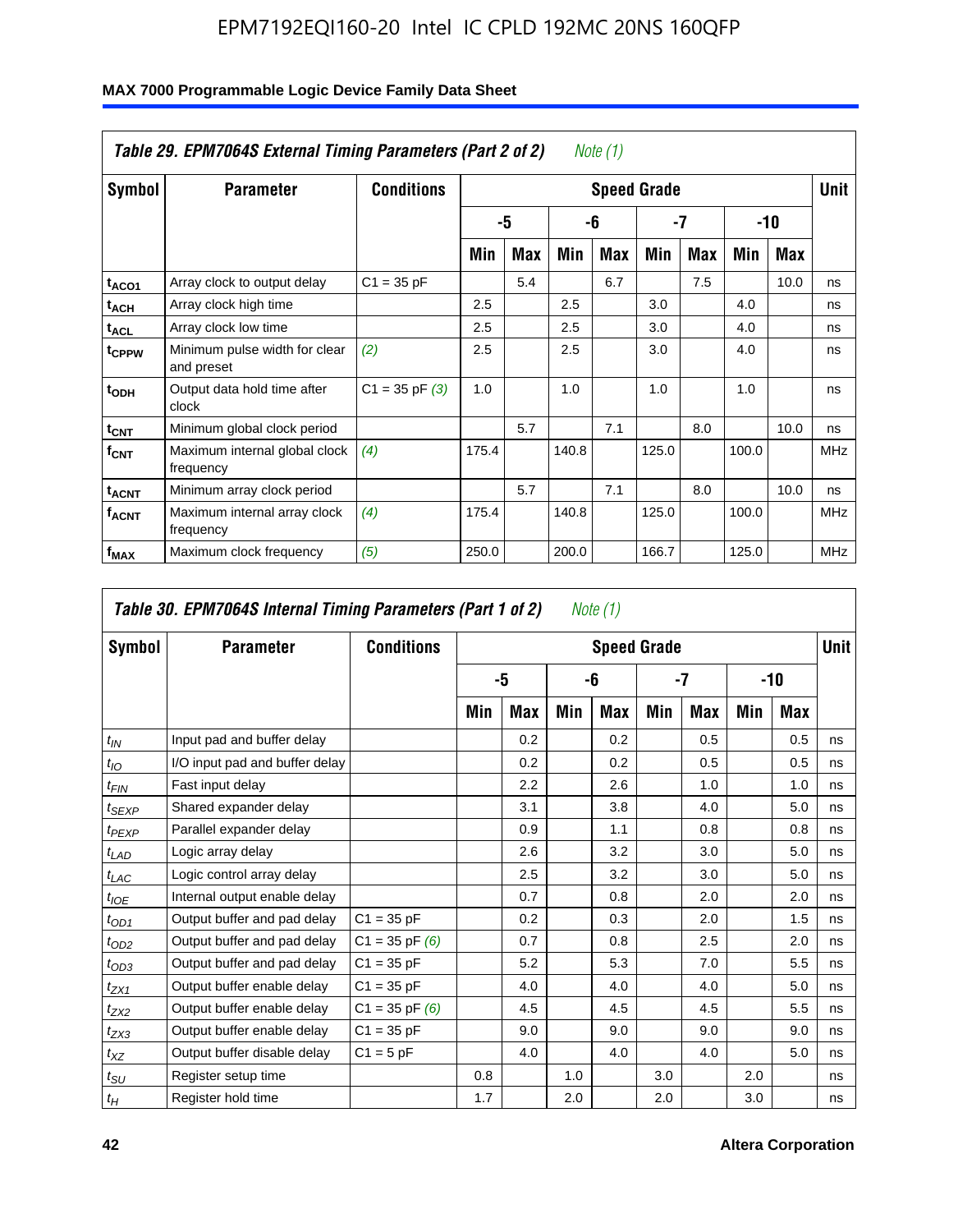|            | Table 30. EPM7064S Internal Timing Parameters (Part 2 of 2) |                   |     |      |     | Note (1)           |     |            |     |      |             |
|------------|-------------------------------------------------------------|-------------------|-----|------|-----|--------------------|-----|------------|-----|------|-------------|
| Symbol     | <b>Parameter</b>                                            | <b>Conditions</b> |     |      |     | <b>Speed Grade</b> |     |            |     |      | <b>Unit</b> |
|            |                                                             |                   |     | -5   |     | -6                 |     | -7         |     | -10  |             |
|            |                                                             |                   | Min | Max  | Min | Max                | Min | <b>Max</b> | Min | Max  |             |
| $t_{FSU}$  | Register setup time of fast<br>input                        |                   | 1.9 |      | 1.8 |                    | 3.0 |            | 3.0 |      | ns          |
| $t_{FH}$   | Register hold time of fast<br>input                         |                   | 0.6 |      | 0.7 |                    | 0.5 |            | 0.5 |      | ns          |
| $t_{RD}$   | Register delay                                              |                   |     | 1.2  |     | 1.6                |     | 1.0        |     | 2.0  | ns          |
| $t_{COMB}$ | Combinatorial delay                                         |                   |     | 0.9  |     | 1.0                |     | 1.0        |     | 2.0  | ns          |
| $t_{IC}$   | Array clock delay                                           |                   |     | 2.7  |     | 3.3                |     | 3.0        |     | 5.0  | ns          |
| $t_{EN}$   | Register enable time                                        |                   |     | 2.6  |     | 3.2                |     | 3.0        |     | 5.0  | ns          |
| $t_{GLOB}$ | Global control delay                                        |                   |     | 1.6  |     | 1.9                |     | 1.0        |     | 1.0  | ns          |
| $t_{PRE}$  | Register preset time                                        |                   |     | 2.0  |     | 2.4                |     | 2.0        |     | 3.0  | ns          |
| $t_{CLR}$  | Register clear time                                         |                   |     | 2.0  |     | 2.4                |     | 2.0        |     | 3.0  | ns          |
| $t_{PIA}$  | PIA delay                                                   | (7)               |     | 1.1  |     | 1.3                |     | 1.0        |     | 1.0  | ns          |
| $t_{LPA}$  | Low-power adder                                             | (8)               |     | 12.0 |     | 11.0               |     | 10.0       |     | 11.0 | ns          |

#### **MAX 7000 Programmable Logic Device Family Data Sheet**

#### *Notes to tables:*

- (1) These values are specified under the recommended operating conditions shown in Table 14. See Figure 13 for more information on switching waveforms.
- (2) This minimum pulse width for preset and clear applies for both global clear and array controls. The  $t_{LPA}$  parameter must be added to this minimum width if the clear or reset signal incorporates the *t<sub>LAD</sub>* parameter into the signal path.
- (3) This parameter is a guideline that is sample-tested only and is based on extensive device characterization. This parameter applies for both global and array clocking.
- (4) These parameters are measured with a 16-bit loadable, enabled, up/down counter programmed into each LAB.
- (5) The  $f_{MAX}$  values represent the highest frequency for pipelined data.
- (6) Operating conditions:  $V_{\text{CGO}} = 3.3 \text{ V} \pm 10\%$  for commercial and industrial use.
- (7) For EPM7064S-5, EPM7064S-6, EPM7128S-6, EPM7160S-6, EPM7160S-7, EPM7192S-7, and EPM7256S-7 devices, these values are specified for a PIA fan-out of one LAB (16 macrocells). For each additional LAB fan-out in these devices, add an additional 0.1 ns to the PIA timing value.
- (8) The  $t_{LPA}$  parameter must be added to the  $t_{LAD}$ ,  $t_{LAC}$ ,  $t_{IC}$ ,  $t_{EN}$ ,  $t_{SEXP}$ ,  $t_{ACL}$ , and  $t_{CPPW}$  parameters for macrocells running in the low-power mode.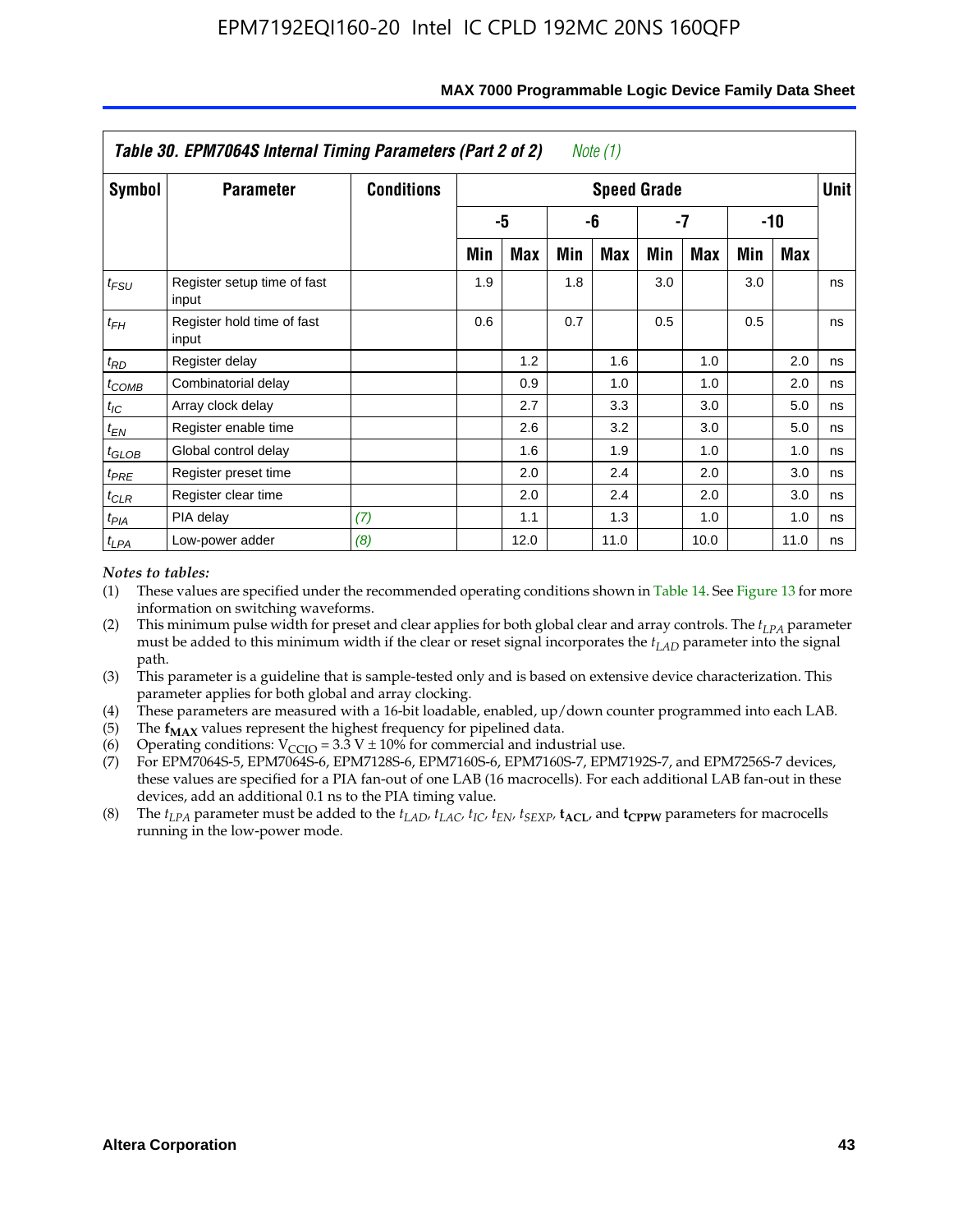## **MAX 7000 Programmable Logic Device Family Data Sheet**

|                   | Table 31. EPM7128S External Timing Parameters |                    |       | Note $(1)$ |       |            |                    |            |       |            |             |
|-------------------|-----------------------------------------------|--------------------|-------|------------|-------|------------|--------------------|------------|-------|------------|-------------|
| Symbol            | <b>Parameter</b>                              | <b>Conditions</b>  |       |            |       |            | <b>Speed Grade</b> |            |       |            | <b>Unit</b> |
|                   |                                               |                    |       | -6         |       | -7         |                    | $-10$      |       | $-15$      |             |
|                   |                                               |                    | Min   | <b>Max</b> | Min   | <b>Max</b> | Min                | <b>Max</b> | Min   | <b>Max</b> |             |
| t <sub>PD1</sub>  | Input to non-registered output                | $C1 = 35 pF$       |       | 6.0        |       | 7.5        |                    | 10.0       |       | 15.0       | ns          |
| t <sub>PD2</sub>  | I/O input to non-registered<br>output         | $C1 = 35 pF$       |       | 6.0        |       | 7.5        |                    | 10.0       |       | 15.0       | ns          |
| tsu               | Global clock setup time                       |                    | 3.4   |            | 6.0   |            | 7.0                |            | 11.0  |            | ns          |
| t <sub>H</sub>    | Global clock hold time                        |                    | 0.0   |            | 0.0   |            | 0.0                |            | 0.0   |            | ns          |
| t <sub>FSU</sub>  | Global clock setup time of fast<br>input      |                    | 2.5   |            | 3.0   |            | 3.0                |            | 3.0   |            | ns          |
| t <sub>FH</sub>   | Global clock hold time of fast<br>input       |                    | 0.0   |            | 0.5   |            | 0.5                |            | 0.0   |            | ns          |
| t <sub>CO1</sub>  | Global clock to output delay                  | $C1 = 35 pF$       |       | 4.0        |       | 4.5        |                    | 5.0        |       | 8.0        | ns          |
| $t_{CH}$          | Global clock high time                        |                    | 3.0   |            | 3.0   |            | 4.0                |            | 5.0   |            | ns          |
| tcL               | Global clock low time                         |                    | 3.0   |            | 3.0   |            | 4.0                |            | 5.0   |            | ns          |
| t <sub>ASU</sub>  | Array clock setup time                        |                    | 0.9   |            | 3.0   |            | 2.0                |            | 4.0   |            | ns          |
| t <sub>АН</sub>   | Array clock hold time                         |                    | 1.8   |            | 2.0   |            | 5.0                |            | 4.0   |            | ns          |
| t <sub>ACO1</sub> | Array clock to output delay                   | $C1 = 35 pF$       |       | 6.5        |       | 7.5        |                    | 10.0       |       | 15.0       | ns          |
| t <sub>АСН</sub>  | Array clock high time                         |                    | 3.0   |            | 3.0   |            | 4.0                |            | 6.0   |            | ns          |
| $t_{\sf ACL}$     | Array clock low time                          |                    | 3.0   |            | 3.0   |            | 4.0                |            | 6.0   |            | ns          |
| tcppw             | Minimum pulse width for clear<br>and preset   | (2)                | 3.0   |            | 3.0   |            | 4.0                |            | 6.0   |            | ns          |
| t <sub>орн</sub>  | Output data hold time after<br>clock          | $C1 = 35$ pF $(3)$ | 1.0   |            | 1.0   |            | 1.0                |            | 1.0   |            | ns          |
| $t_{\text{CNT}}$  | Minimum global clock period                   |                    |       | 6.8        |       | 8.0        |                    | 10.0       |       | 13.0       | ns          |
| $f_{\text{CNT}}$  | Maximum internal global clock<br>frequency    | (4)                | 147.1 |            | 125.0 |            | 100.0              |            | 76.9  |            | <b>MHz</b>  |
| t <sub>acnt</sub> | Minimum array clock period                    |                    |       | 6.8        |       | 8.0        |                    | 10.0       |       | 13.0       | ns          |
| <sup>f</sup> acnt | Maximum internal array clock<br>frequency     | (4)                | 147.1 |            | 125.0 |            | 100.0              |            | 76.9  |            | <b>MHz</b>  |
| f <sub>MAX</sub>  | Maximum clock frequency                       | (5)                | 166.7 |            | 166.7 |            | 125.0              |            | 100.0 |            | <b>MHz</b>  |

## Tables 31 and 32 show the EPM7128S AC operating conditions.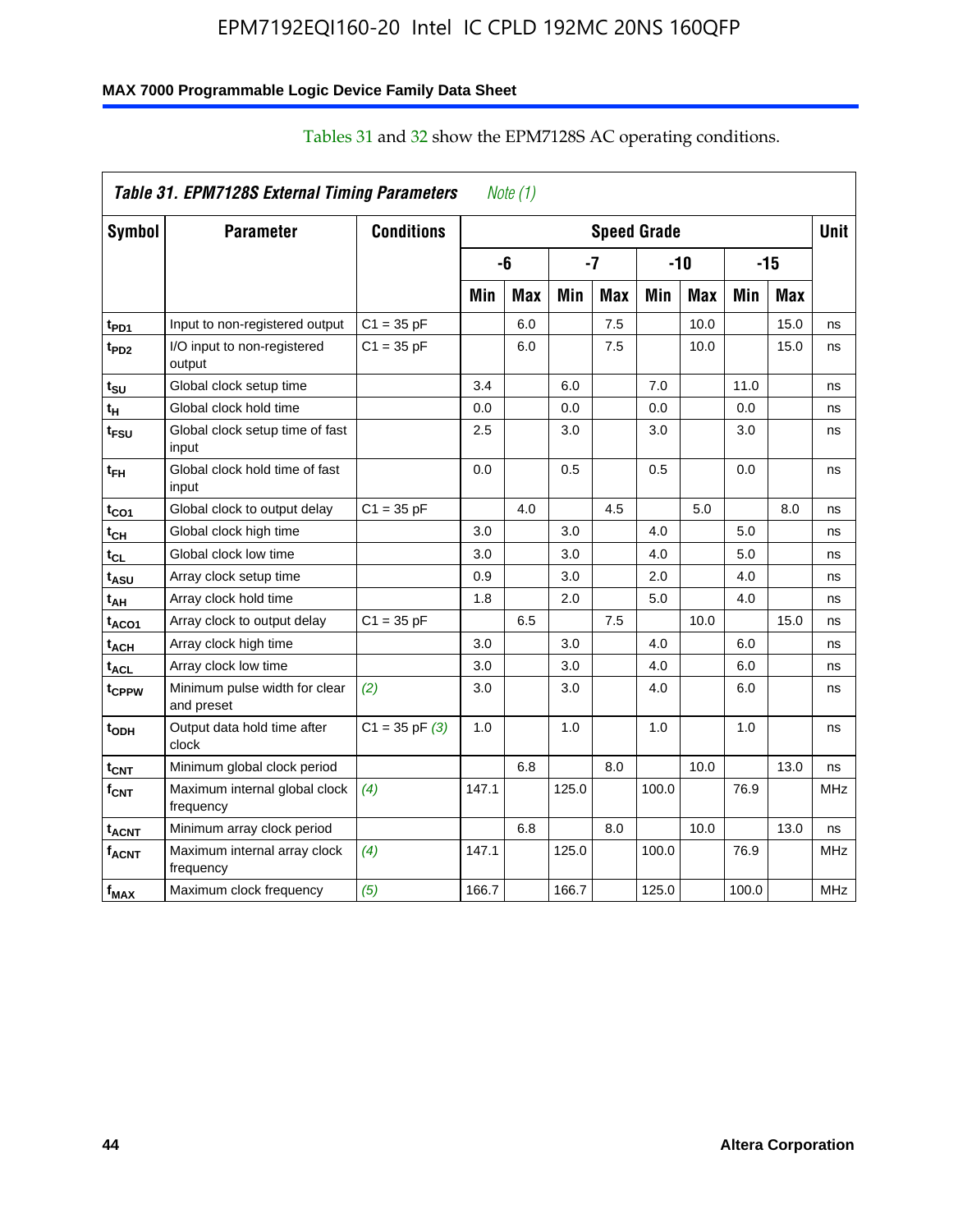|                            | Table 32. EPM7128S Internal Timing Parameters |                    |     | Note $(1)$ |     |                    |     |            |     |       |             |
|----------------------------|-----------------------------------------------|--------------------|-----|------------|-----|--------------------|-----|------------|-----|-------|-------------|
| Symbol                     | <b>Parameter</b>                              | <b>Conditions</b>  |     |            |     | <b>Speed Grade</b> |     |            |     |       | <b>Unit</b> |
|                            |                                               |                    |     | -6         |     | $-7$               |     | $-10$      |     | $-15$ |             |
|                            |                                               |                    | Min | <b>Max</b> | Min | <b>Max</b>         | Min | <b>Max</b> | Min | Max   |             |
| $t_{IN}$                   | Input pad and buffer delay                    |                    |     | 0.2        |     | 0.5                |     | 0.5        |     | 2.0   | ns          |
| t <sub>IΟ</sub>            | I/O input pad and buffer delay                |                    |     | 0.2        |     | 0.5                |     | 0.5        |     | 2.0   | ns          |
| t <sub>FIN</sub>           | Fast input delay                              |                    |     | 2.6        |     | 1.0                |     | 1.0        |     | 2.0   | ns          |
| t <sub>SEXP</sub>          | Shared expander delay                         |                    |     | 3.7        |     | 4.0                |     | 5.0        |     | 8.0   | ns          |
| t <sub>PEXP</sub>          | Parallel expander delay                       |                    |     | 1.1        |     | 0.8                |     | 0.8        |     | 1.0   | ns          |
| $t_{LAD}$                  | Logic array delay                             |                    |     | 3.0        |     | 3.0                |     | 5.0        |     | 6.0   | ns          |
| $t_{LAC}$                  | Logic control array delay                     |                    |     | 3.0        |     | 3.0                |     | 5.0        |     | 6.0   | ns          |
| $t_{IOE}$                  | Internal output enable delay                  |                    |     | 0.7        |     | 2.0                |     | 2.0        |     | 3.0   | ns          |
| $t_{OD1}$                  | Output buffer and pad delay                   | $C1 = 35 pF$       |     | 0.4        |     | 2.0                |     | 1.5        |     | 4.0   | ns          |
| $t_{OD2}$                  | Output buffer and pad delay                   | $C1 = 35$ pF $(6)$ |     | 0.9        |     | 2.5                |     | 2.0        |     | 5.0   | ns          |
| $t_{OD3}$                  | Output buffer and pad delay                   | $C1 = 35 pF$       |     | 5.4        |     | 7.0                |     | 5.5        |     | 8.0   | ns          |
| $t_{ZX1}$                  | Output buffer enable delay                    | $C1 = 35 pF$       |     | 4.0        |     | 4.0                |     | 5.0        |     | 6.0   | ns          |
| t <sub>ZX2</sub>           | Output buffer enable delay                    | $C1 = 35$ pF $(6)$ |     | 4.5        |     | 4.5                |     | 5.5        |     | 7.0   | ns          |
| tzx3                       | Output buffer enable delay                    | $C1 = 35 pF$       |     | 9.0        |     | 9.0                |     | 9.0        |     | 10.0  | ns          |
| $t_{\mathsf{XZ}}$          | Output buffer disable delay                   | $C1 = 5pF$         |     | 4.0        |     | 4.0                |     | 5.0        |     | 6.0   | ns          |
| $t_{\text{SU}}$            | Register setup time                           |                    | 1.0 |            | 3.0 |                    | 2.0 |            | 4.0 |       | ns          |
| $t_H$                      | Register hold time                            |                    | 1.7 |            | 2.0 |                    | 5.0 |            | 4.0 |       | ns          |
| $t_{\mathit{FSU}}$         | Register setup time of fast<br>input          |                    | 1.9 |            | 3.0 |                    | 3.0 |            | 2.0 |       | ns          |
| $t_{FH}$                   | Register hold time of fast<br>input           |                    | 0.6 |            | 0.5 |                    | 0.5 |            | 1.0 |       | ns          |
| $t_{RD}$                   | Register delay                                |                    |     | 1.4        |     | 1.0                |     | 2.0        |     | 1.0   | ns          |
| $t_{\sf COMB}$             | Combinatorial delay                           |                    |     | 1.0        |     | 1.0                |     | 2.0        |     | 1.0   | ns          |
| $t_{\mathcal{IC}}$         | Array clock delay                             |                    |     | 3.1        |     | 3.0                |     | 5.0        |     | 6.0   | ns          |
| t <sub>EN</sub>            | Register enable time                          |                    |     | 3.0        |     | 3.0                |     | 5.0        |     | 6.0   | ns          |
| $t_{\scriptstyle\rm GLOB}$ | Global control delay                          |                    |     | 2.0        |     | 1.0                |     | 1.0        |     | 1.0   | ns          |
| $t_{PRE}$                  | Register preset time                          |                    |     | 2.4        |     | 2.0                |     | 3.0        |     | 4.0   | ns          |
| $t_{CLR}$                  | Register clear time                           |                    |     | 2.4        |     | 2.0                |     | 3.0        |     | 4.0   | ns          |
| t <sub>PIA</sub>           | PIA delay                                     | (7)                |     | 1.4        |     | 1.0                |     | 1.0        |     | 2.0   | ns          |
| $t_{LPA}$                  | Low-power adder                               | (8)                |     | 11.0       |     | 10.0               |     | 11.0       |     | 13.0  | ns          |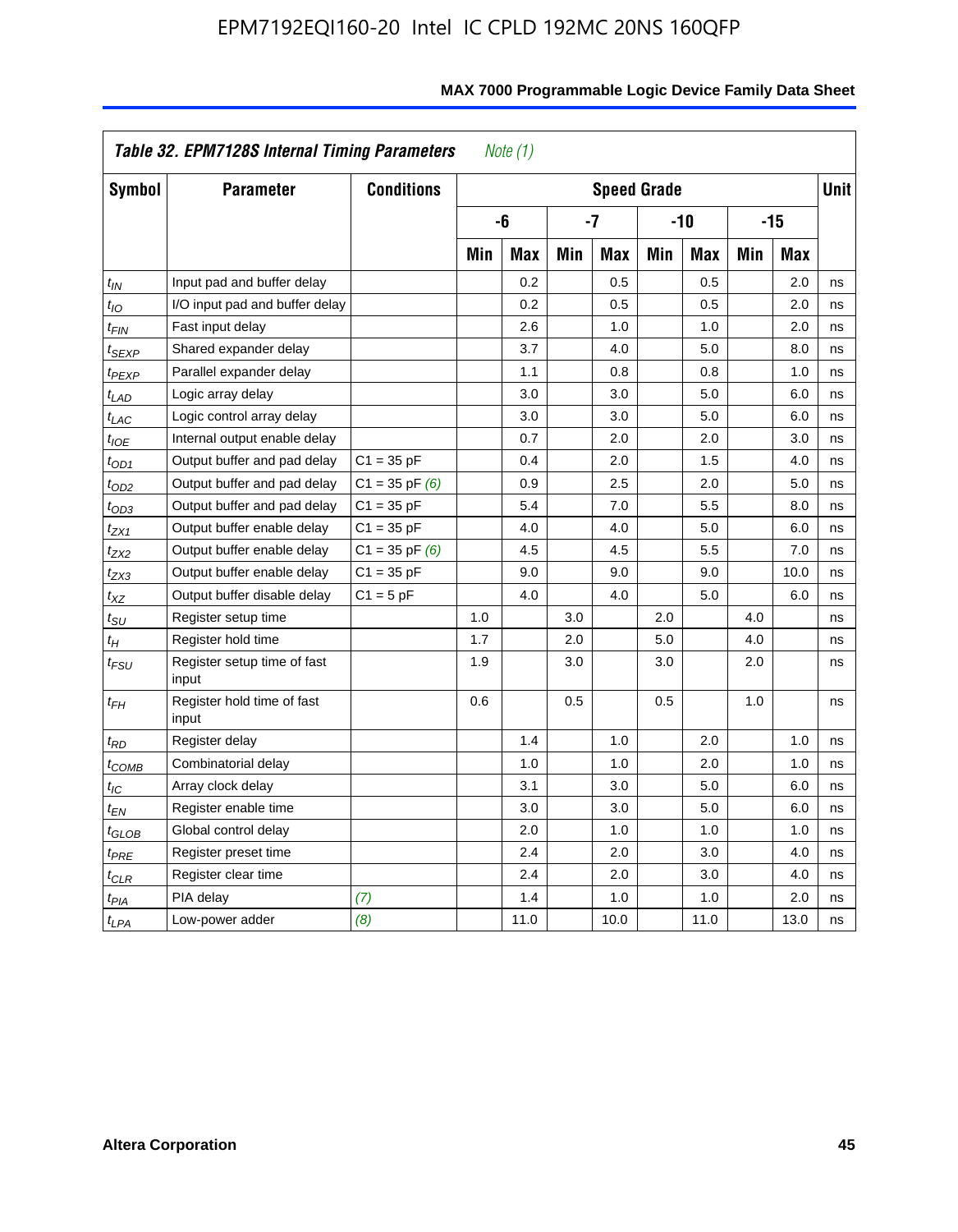#### **MAX 7000 Programmable Logic Device Family Data Sheet**

*Notes to tables:*

- (1) These values are specified under the recommended operating conditions shown in Table 14. See Figure 13 for more information on switching waveforms.
- (2) This minimum pulse width for preset and clear applies for both global clear and array controls. The  $t_{LPA}$  parameter must be added to this minimum width if the clear or reset signal incorporates the *tLAD* parameter into the signal path.
- (3) This parameter is a guideline that is sample-tested only and is based on extensive device characterization. This parameter applies for both global and array clocking.
- (4) These parameters are measured with a 16-bit loadable, enabled, up/down counter programmed into each LAB.
- (5) The  $f_{MAX}$  values represent the highest frequency for pipelined data.
- (6) Operating conditions:  $V_{\text{CCIO}} = 3.3 \text{ V} \pm 10\%$  for commercial and industrial use.
- (7) For EPM7064S-5, EPM7064S-6, EPM7128S-6, EPM7160S-6, EPM7160S-7, EPM7192S-7, and EPM7256S-7 devices, these values are specified for a PIA fan-out of one LAB (16 macrocells). For each additional LAB fan-out in these devices, add an additional 0.1 ns to the PIA timing value.
- (8) The  $t_{LPA}$  parameter must be added to the  $t_{LAD}$ ,  $t_{LAC}$ ,  $t_{IC}$ ,  $t_{EN}$ ,  $t_{SEXP}$ ,  $t_{ACL}$ , and  $t_{CPPW}$  parameters for macrocells running in the low-power mode.

|                    | Table 33. EPM7160S External Timing Parameters (Part 1 of 2) |                    |       |            |       | Note (1) |                    |            |      |      |            |
|--------------------|-------------------------------------------------------------|--------------------|-------|------------|-------|----------|--------------------|------------|------|------|------------|
| Symbol             | <b>Parameter</b>                                            | <b>Conditions</b>  |       |            |       |          | <b>Speed Grade</b> |            |      |      | Unit       |
|                    |                                                             |                    |       | -6         |       | $-7$     |                    | $-10$      |      | -15  |            |
|                    |                                                             |                    | Min   | <b>Max</b> | Min   | Max      | Min                | <b>Max</b> | Min  | Max  |            |
| t <sub>PD1</sub>   | Input to non-registered output                              | $C1 = 35 pF$       |       | 6.0        |       | 7.5      |                    | 10.0       |      | 15.0 | ns         |
| $t_{PD2}$          | I/O input to non-registered<br>output                       | $C1 = 35 pF$       |       | 6.0        |       | 7.5      |                    | 10.0       |      | 15.0 | ns         |
| $t_{\text{SU}}$    | Global clock setup time                                     |                    | 3.4   |            | 4.2   |          | 7.0                |            | 11.0 |      | ns         |
| $t_H$              | Global clock hold time                                      |                    | 0.0   |            | 0.0   |          | 0.0                |            | 0.0  |      | ns         |
| t <sub>FSU</sub>   | Global clock setup time of fast<br>input                    |                    | 2.5   |            | 3.0   |          | 3.0                |            | 3.0  |      | ns         |
| $t_{FH}$           | Global clock hold time of fast<br>input                     |                    | 0.0   |            | 0.0   |          | 0.5                |            | 0.0  |      | ns         |
| $t_{CO1}$          | Global clock to output delay                                | $C1 = 35 pF$       |       | 3.9        |       | 4.8      |                    | 5          |      | 8    | ns         |
| $t_{CH}$           | Global clock high time                                      |                    | 3.0   |            | 3.0   |          | 4.0                |            | 5.0  |      | ns         |
| $t_{CL}$           | Global clock low time                                       |                    | 3.0   |            | 3.0   |          | 4.0                |            | 5.0  |      | ns         |
| t <sub>ASU</sub>   | Array clock setup time                                      |                    | 0.9   |            | 1.1   |          | 2.0                |            | 4.0  |      | ns         |
| t <sub>AH</sub>    | Array clock hold time                                       |                    | 1.7   |            | 2.1   |          | 3.0                |            | 4.0  |      | ns         |
| t <sub>ACO1</sub>  | Array clock to output delay                                 | $C1 = 35 pF$       |       | 6.4        |       | 7.9      |                    | 10.0       |      | 15.0 | ns         |
| $t_{ACH}$          | Array clock high time                                       |                    | 3.0   |            | 3.0   |          | 4.0                |            | 6.0  |      | ns         |
| t <sub>ACL</sub>   | Array clock low time                                        |                    | 3.0   |            | 3.0   |          | 4.0                |            | 6.0  |      | ns         |
| tcppw              | Minimum pulse width for clear<br>and preset                 | (2)                | 2.5   |            | 3.0   |          | 4.0                |            | 6.0  |      | ns         |
| $t$ <sub>ODH</sub> | Output data hold time after<br>clock                        | $C1 = 35$ pF $(3)$ | 1.0   |            | 1.0   |          | 1.0                |            | 1.0  |      | ns         |
| $t_{\text{CNT}}$   | Minimum global clock period                                 |                    |       | 6.7        |       | 8.2      |                    | 10.0       |      | 13.0 | ns         |
| $f_{\text{CNT}}$   | Maximum internal global clock<br>frequency                  | (4)                | 149.3 |            | 122.0 |          | 100.0              |            | 76.9 |      | <b>MHz</b> |

### Tables 33 and 34 show the EPM7160S AC operating conditions.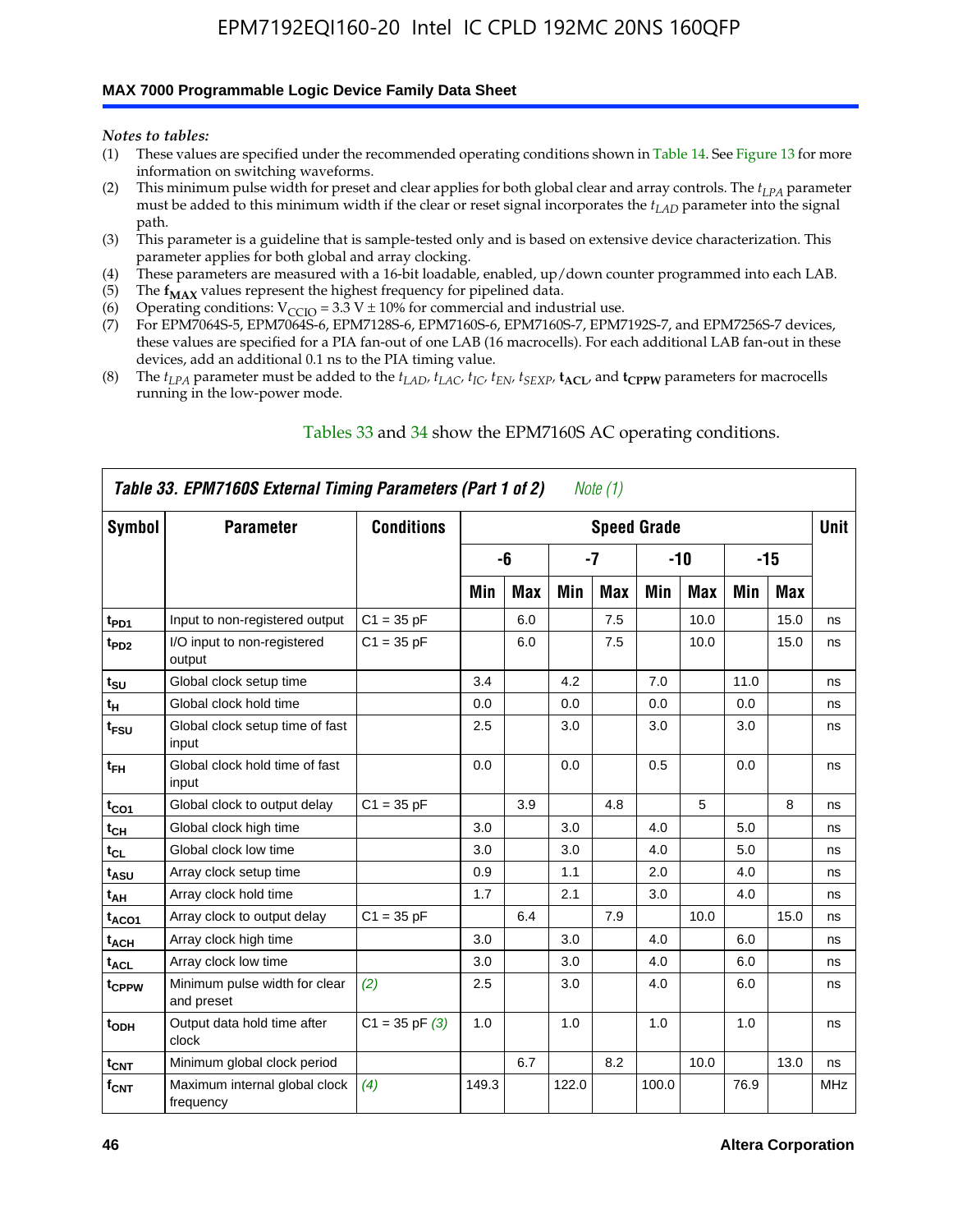|                         | Table 33. EPM7160S External Timing Parameters (Part 2 of 2) |                   |       |            |       | Note (1)           |       |      |       |            |            |
|-------------------------|-------------------------------------------------------------|-------------------|-------|------------|-------|--------------------|-------|------|-------|------------|------------|
| Symbol                  | <b>Parameter</b>                                            | <b>Conditions</b> |       |            |       | <b>Speed Grade</b> |       |      |       |            | Unit       |
|                         |                                                             |                   |       | -6         | -7    |                    | -10   |      |       | -15        |            |
|                         |                                                             |                   | Min   | <b>Max</b> | Min   | Max                | Min   | Max  | Min   | <b>Max</b> |            |
| <sup>t</sup> acnt       | Minimum array clock period                                  |                   |       | 6.7        |       | 8.2                |       | 10.0 |       | 13.0       | ns         |
| <b>f<sub>ACNT</sub></b> | Maximum internal array clock<br>frequency                   | (4)               | 149.3 |            | 122.0 |                    | 100.0 |      | 76.9  |            | <b>MHz</b> |
| f <sub>MAX</sub>        | Maximum clock frequency                                     | (5)               | 166.7 |            | 166.7 |                    | 125.0 |      | 100.0 |            | <b>MHz</b> |

| Symbol           | <b>Parameter</b>                     | <b>Conditions</b>  |     |            |     | <b>Speed Grade</b> |     |            |     |      | <b>Unit</b> |
|------------------|--------------------------------------|--------------------|-----|------------|-----|--------------------|-----|------------|-----|------|-------------|
|                  |                                      |                    |     | -6         |     | $-7$               |     | $-10$      |     | -15  |             |
|                  |                                      |                    | Min | <b>Max</b> | Min | <b>Max</b>         | Min | <b>Max</b> | Min | Max  |             |
| $t_{IN}$         | Input pad and buffer delay           |                    |     | 0.2        |     | 0.3                |     | 0.5        |     | 2.0  | ns          |
| $t_{IO}$         | I/O input pad and buffer delay       |                    |     | 0.2        |     | 0.3                |     | 0.5        |     | 2.0  | ns          |
| $t_{FIN}$        | Fast input delay                     |                    |     | 2.6        |     | 3.2                |     | 1.0        |     | 2.0  | ns          |
| $t_{SEXP}$       | Shared expander delay                |                    |     | 3.6        |     | 4.3                |     | 5.0        |     | 8.0  | ns          |
| $t_{PEXP}$       | Parallel expander delay              |                    |     | 1.0        |     | 1.3                |     | 0.8        |     | 1.0  | ns          |
| t <sub>LAD</sub> | Logic array delay                    |                    |     | 2.8        |     | 3.4                |     | 5.0        |     | 6.0  | ns          |
| $t_{LAC}$        | Logic control array delay            |                    |     | 2.8        |     | 3.4                |     | 5.0        |     | 6.0  | ns          |
| $t_{IOE}$        | Internal output enable delay         |                    |     | 0.7        |     | 0.9                |     | 2.0        |     | 3.0  | ns          |
| $t_{OD1}$        | Output buffer and pad delay          | $C1 = 35 pF$       |     | 0.4        |     | 0.5                |     | 1.5        |     | 4.0  | ns          |
| $t_{OD2}$        | Output buffer and pad delay          | $C1 = 35$ pF $(6)$ |     | 0.9        |     | 1.0                |     | 2.0        |     | 5.0  | ns          |
| $t_{OD3}$        | Output buffer and pad delay          | $C1 = 35 pF$       |     | 5.4        |     | 5.5                |     | 5.5        |     | 8.0  | ns          |
| $t_{ZX1}$        | Output buffer enable delay           | $C1 = 35 pF$       |     | 4.0        |     | 4.0                |     | 5.0        |     | 6.0  | ns          |
| $t_{ZX2}$        | Output buffer enable delay           | $C1 = 35$ pF $(6)$ |     | 4.5        |     | 4.5                |     | 5.5        |     | 7.0  | ns          |
| $t_{ZX3}$        | Output buffer enable delay           | $C1 = 35 pF$       |     | 9.0        |     | 9.0                |     | 9.0        |     | 10.0 | ns          |
| $t_{XZ}$         | Output buffer disable delay          | $C1 = 5pF$         |     | 4.0        |     | 4.0                |     | 5.0        |     | 6.0  | ns          |
| $t_{\rm SU}$     | Register setup time                  |                    | 1.0 |            | 1.2 |                    | 2.0 |            | 4.0 |      | ns          |
| $t_H$            | Register hold time                   |                    | 1.6 |            | 2.0 |                    | 3.0 |            | 4.0 |      | ns          |
| $t_{FSU}$        | Register setup time of fast<br>input |                    | 1.9 |            | 2.2 |                    | 3.0 |            | 2.0 |      | ns          |
| $t_{FH}$         | Register hold time of fast<br>input  |                    | 0.6 |            | 0.8 |                    | 0.5 |            | 1.0 |      | ns          |
| $t_{RD}$         | Register delay                       |                    |     | 1.3        |     | 1.6                |     | 2.0        |     | 1.0  | ns          |
| $t_{COMB}$       | Combinatorial delay                  |                    |     | 1.0        |     | 1.3                |     | 2.0        |     | 1.0  | ns          |
| $t_{IC}$         | Array clock delay                    |                    |     | 2.9        |     | 3.5                |     | 5.0        |     | 6.0  | ns          |
| $t_{EN}$         | Register enable time                 |                    |     | 2.8        |     | 3.4                |     | 5.0        |     | 6.0  | ns          |
| $t_{GLOB}$       | Global control delay                 |                    |     | 2.0        |     | 2.4                |     | 1.0        |     | 1.0  | ns          |
| $t_{PRE}$        | Register preset time                 |                    |     | 2.4        |     | 3.0                |     | 3.0        |     | 4.0  | ns          |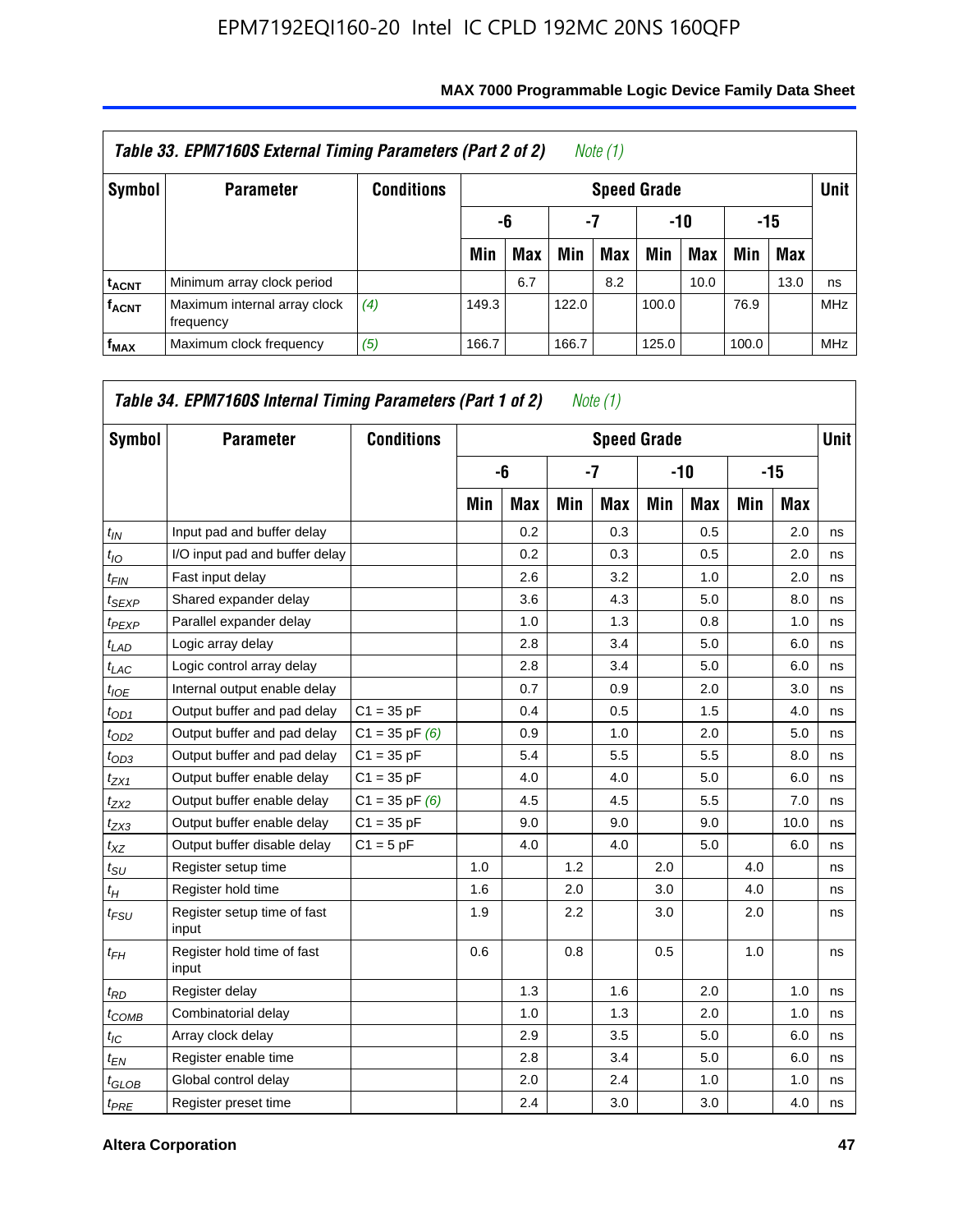### **MAX 7000 Programmable Logic Device Family Data Sheet**

|           | Table 34. EPM7160S Internal Timing Parameters (Part 2 of 2) |                   |     |      |     | Note (1)           |     |       |     |            |             |
|-----------|-------------------------------------------------------------|-------------------|-----|------|-----|--------------------|-----|-------|-----|------------|-------------|
| Symbol    | <b>Parameter</b>                                            | <b>Conditions</b> |     |      |     | <b>Speed Grade</b> |     |       |     |            | <b>Unit</b> |
|           |                                                             |                   |     | -6   |     | -7                 |     | $-10$ |     | -15        |             |
|           |                                                             |                   | Min | Max  | Min | Max                | Min | Max   | Min | <b>Max</b> |             |
| $t_{CLR}$ | Register clear time                                         |                   |     | 2.4  |     | 3.0                |     | 3.0   |     | 4.0        | ns          |
| $t_{PIA}$ | PIA delay                                                   | (7)               |     | 1.6  |     | 2.0                |     | 1.0   |     | 2.0        | ns          |
| $t_{LPA}$ | Low-power adder                                             | (8)               |     | 11.0 |     | 10.0               |     | 11.0  |     | 13.0       | ns          |

*Notes to tables:*

- (1) These values are specified under the recommended operating conditions shown in Table 14. See Figure 13 for more information on switching waveforms.
- (2) This minimum pulse width for preset and clear applies for both global clear and array controls. The  $t_{LPA}$  parameter must be added to this minimum width if the clear or reset signal incorporates the *t<sub>LAD</sub>* parameter into the signal path.
- (3) This parameter is a guideline that is sample-tested only and is based on extensive device characterization. This parameter applies for both global and array clocking.
- (4) These parameters are measured with a 16-bit loadable, enabled, up/down counter programmed into each LAB.
- (5) The  $f_{MAX}$  values represent the highest frequency for pipelined data.
- (6) Operating conditions:  $V_{\text{CCIO}} = 3.3 V \pm 10\%$  for commercial and industrial use.
- (7) For EPM7064S-5, EPM7064S-6, EPM7128S-6, EPM7160S-6, EPM7160S-7, EPM7192S-7, and EPM7256S-7 devices, these values are specified for a PIA fan-out of one LAB (16 macrocells). For each additional LAB fan-out in these devices, add an additional 0.1 ns to the PIA timing value.
- (8) The  $t_{LPA}$  parameter must be added to the  $t_{LAP}$ ,  $t_{LAC}$ ,  $t_{IC}$ ,  $t_{EN}$ ,  $t_{SEXP}$ ,  $t_{ACL}$ , and  $t_{CPPW}$  parameters for macrocells running in the low-power mode.

|                             | Table 35. EPM7192S External Timing Parameters (Part 1 of 2) |                   |     |      | Note $(1)$ |                    |      |       |             |
|-----------------------------|-------------------------------------------------------------|-------------------|-----|------|------------|--------------------|------|-------|-------------|
| Symbol                      | <b>Parameter</b>                                            | <b>Conditions</b> |     |      |            | <b>Speed Grade</b> |      |       | <b>Unit</b> |
|                             |                                                             |                   |     | $-7$ |            | -10                |      | $-15$ |             |
|                             |                                                             |                   | Min | Max  | Min        | <b>Max</b>         | Min  | Max   |             |
| t <sub>PD1</sub>            | Input to non-registered output                              | $C1 = 35 pF$      |     | 7.5  |            | 10.0               |      | 15.0  | ns          |
| $t_{PD2}$                   | I/O input to non-registered<br>output                       | $C1 = 35 pF$      |     | 7.5  |            | 10.0               |      | 15.0  | ns          |
| $t_{\scriptstyle\text{SU}}$ | Global clock setup time                                     |                   | 4.1 |      | 7.0        |                    | 11.0 |       | ns          |
| $t_H$                       | Global clock hold time                                      |                   | 0.0 |      | 0.0        |                    | 0.0  |       | ns          |
| t <sub>FSU</sub>            | Global clock setup time of fast<br>input                    |                   | 3.0 |      | 3.0        |                    | 3.0  |       | ns          |
| $t_{FH}$                    | Global clock hold time of fast<br>input                     |                   | 0.0 |      | 0.5        |                    | 0.0  |       | ns          |
| $t_{CO1}$                   | Global clock to output delay                                | $C1 = 35 pF$      |     | 4.7  |            | 5.0                |      | 8.0   | ns          |
| $t_{CH}$                    | Global clock high time                                      |                   | 3.0 |      | 4.0        |                    | 5.0  |       | ns          |
| $t_{CL}$                    | Global clock low time                                       |                   | 3.0 |      | 4.0        |                    | 5.0  |       | ns          |
| t <sub>ASU</sub>            | Array clock setup time                                      |                   | 1.0 |      | 2.0        |                    | 4.0  |       | ns          |

### Tables 35 and 36 show the EPM7192S AC operating conditions.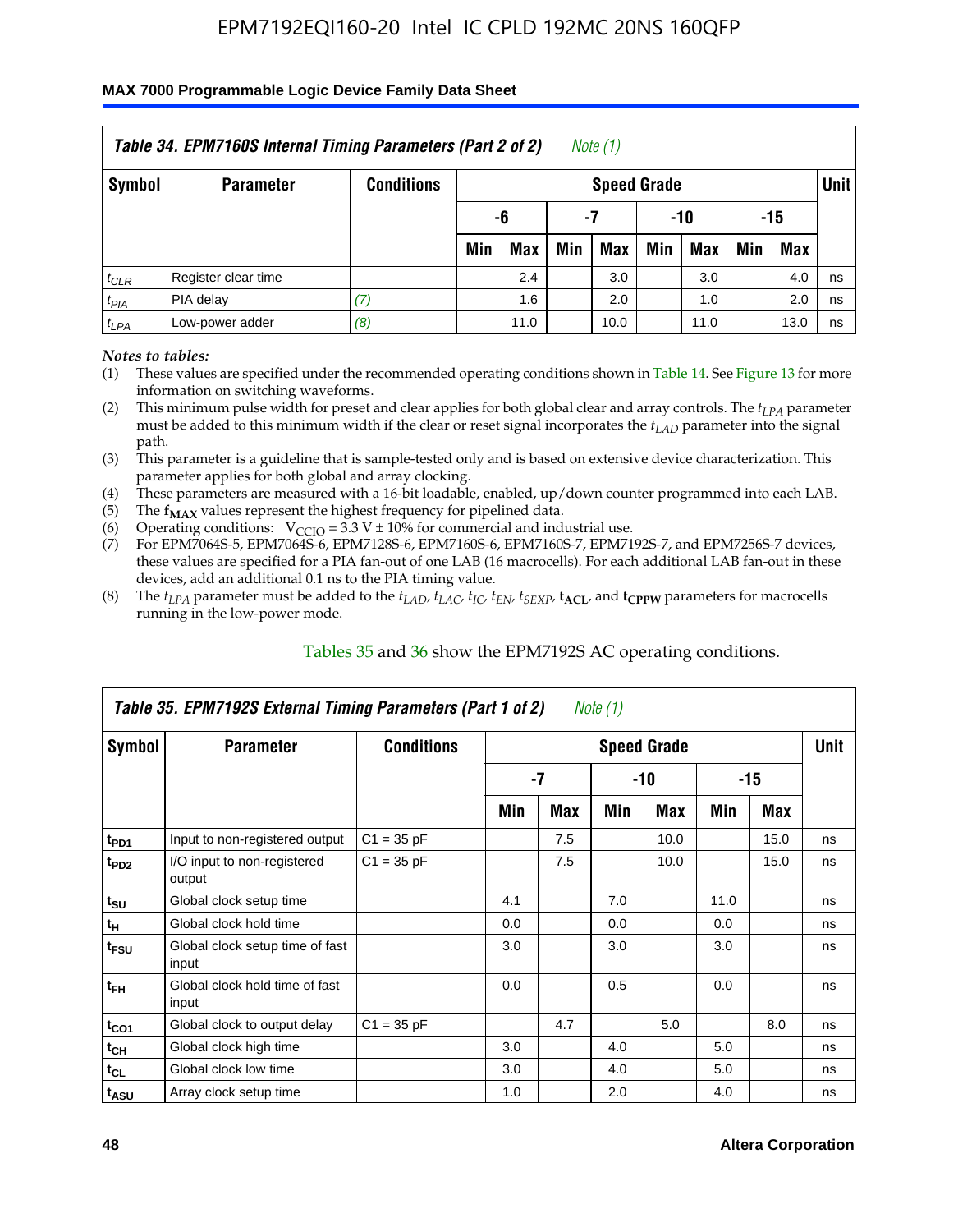|                         | Table 35. EPM7192S External Timing Parameters (Part 2 of 2) |                    |       |            | Note (1) |                    |       |      |            |
|-------------------------|-------------------------------------------------------------|--------------------|-------|------------|----------|--------------------|-------|------|------------|
| Symbol                  | <b>Parameter</b>                                            | <b>Conditions</b>  |       |            |          | <b>Speed Grade</b> |       |      | Unit       |
|                         |                                                             |                    |       | -7         |          | -10                |       | -15  |            |
|                         |                                                             |                    | Min   | <b>Max</b> | Min      | <b>Max</b>         | Min   | Max  |            |
| t <sub>AH</sub>         | Array clock hold time                                       |                    | 1.8   |            | 3.0      |                    | 4.0   |      | ns         |
| t <sub>ACO1</sub>       | Array clock to output delay                                 | $C1 = 35 pF$       |       | 7.8        |          | 10.0               |       | 15.0 | ns         |
| $t_{\sf ACH}$           | Array clock high time                                       |                    | 3.0   |            | 4.0      |                    | 6.0   |      | ns         |
| $t_{\sf ACL}$           | Array clock low time                                        |                    | 3.0   |            | 4.0      |                    | 6.0   |      | ns         |
| t <sub>CPPW</sub>       | Minimum pulse width for clear<br>and preset                 | (2)                | 3.0   |            | 4.0      |                    | 6.0   |      | ns         |
| $t_{ODH}$               | Output data hold time after<br>clock                        | $C1 = 35$ pF $(3)$ | 1.0   |            | 1.0      |                    | 1.0   |      | ns         |
| $t_{\mathsf{CNT}}$      | Minimum global clock period                                 |                    |       | 8.0        |          | 10.0               |       | 13.0 | ns         |
| $f_{\text{CNT}}$        | Maximum internal global clock<br>frequency                  | (4)                | 125.0 |            | 100.0    |                    | 76.9  |      | <b>MHz</b> |
| $t_{ACNT}$              | Minimum array clock period                                  |                    |       | 8.0        |          | 10.0               |       | 13.0 | ns         |
| <b>f<sub>ACNT</sub></b> | Maximum internal array clock<br>frequency                   | (4)                | 125.0 |            | 100.0    |                    | 76.9  |      | <b>MHz</b> |
| f <sub>MAX</sub>        | Maximum clock frequency                                     | (5)                | 166.7 |            | 125.0    |                    | 100.0 |      | <b>MHz</b> |

|                             | Table 36. EPM7192S Internal Timing Parameters (Part 1 of 2) |                    |     | Note (1) |     |                    |     |       |      |
|-----------------------------|-------------------------------------------------------------|--------------------|-----|----------|-----|--------------------|-----|-------|------|
| Symbol                      | <b>Parameter</b>                                            | <b>Conditions</b>  |     |          |     | <b>Speed Grade</b> |     |       | Unit |
|                             |                                                             |                    |     | -7       |     | $-10$              |     | $-15$ |      |
|                             |                                                             |                    | Min | Max      | Min | Max                | Min | Max   |      |
| $t_{IN}$                    | Input pad and buffer delay                                  |                    |     | 0.3      |     | 0.5                |     | 2.0   | ns   |
| $t_{IO}$                    | I/O input pad and buffer delay                              |                    |     | 0.3      |     | 0.5                |     | 2.0   | ns   |
| $t_{FIN}$                   | Fast input delay                                            |                    |     | 3.2      |     | 1.0                |     | 2.0   | ns   |
| $t_{SEXP}$                  | Shared expander delay                                       |                    |     | 4.2      |     | 5.0                |     | 8.0   | ns   |
| $t_{PEXP}$                  | Parallel expander delay                                     |                    |     | 1.2      |     | 0.8                |     | 1.0   | ns   |
| $t_{LAD}$                   | Logic array delay                                           |                    |     | 3.1      |     | 5.0                |     | 6.0   | ns   |
| $t_{LAC}$                   | Logic control array delay                                   |                    |     | 3.1      |     | 5.0                |     | 6.0   | ns   |
| $t_{IOE}$                   | Internal output enable delay                                |                    |     | 0.9      |     | 2.0                |     | 3.0   | ns   |
| $t_{OD1}$                   | Output buffer and pad delay                                 | $C1 = 35 pF$       |     | 0.5      |     | 1.5                |     | 4.0   | ns   |
| $t_{OD2}$                   | Output buffer and pad delay                                 | $C1 = 35$ pF $(6)$ |     | 1.0      |     | 2.0                |     | 5.0   | ns   |
| $t_{OD3}$                   | Output buffer and pad delay                                 | $C1 = 35 pF$       |     | 5.5      |     | 5.5                |     | 7.0   | ns   |
| $t_{ZX1}$                   | Output buffer enable delay                                  | $C1 = 35 pF$       |     | 4.0      |     | 5.0                |     | 6.0   | ns   |
| $t_{ZX2}$                   | Output buffer enable delay                                  | $C1 = 35$ pF $(6)$ |     | 4.5      |     | 5.5                |     | 7.0   | ns   |
| $t_{ZX3}$                   | Output buffer enable delay                                  | $C1 = 35 pF$       |     | 9.0      |     | 9.0                |     | 10.0  | ns   |
| $t_{XZ}$                    | Output buffer disable delay                                 | $C1 = 5pF$         |     | 4.0      |     | 5.0                |     | 6.0   | ns   |
| $t_{\scriptstyle\text{SU}}$ | Register setup time                                         |                    | 1.1 |          | 2.0 |                    | 4.0 |       | ns   |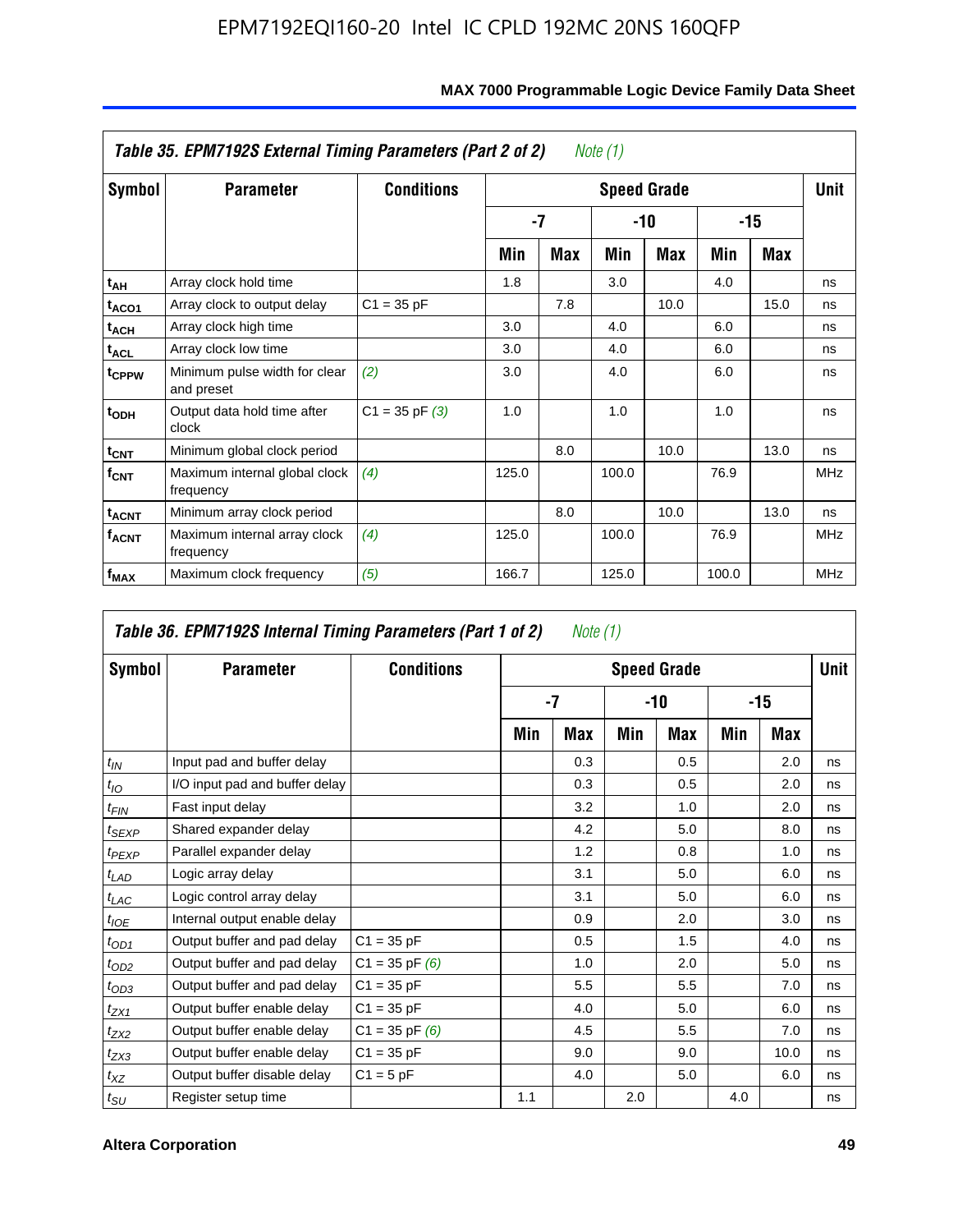|                    | Table 36. EPM7192S Internal Timing Parameters (Part 2 of 2) |                   |     | Note (1) |     |                    |     |       |      |
|--------------------|-------------------------------------------------------------|-------------------|-----|----------|-----|--------------------|-----|-------|------|
| Symbol             | <b>Parameter</b>                                            | <b>Conditions</b> |     |          |     | <b>Speed Grade</b> |     |       | Unit |
|                    |                                                             |                   |     | -7       |     | -10                |     | $-15$ |      |
|                    |                                                             |                   | Min | Max      | Min | Max                | Min | Max   |      |
| $t_H$              | Register hold time                                          |                   | 1.7 |          | 3.0 |                    | 4.0 |       | ns   |
| $t_{\mathit{FSU}}$ | Register setup time of fast<br>input                        |                   | 2.3 |          | 3.0 |                    | 2.0 |       | ns   |
| $t_{FH}$           | Register hold time of fast<br>input                         |                   | 0.7 |          | 0.5 |                    | 1.0 |       | ns   |
| $t_{RD}$           | Register delay                                              |                   |     | 1.4      |     | 2.0                |     | 1.0   | ns   |
| $t_{COMB}$         | Combinatorial delay                                         |                   |     | 1.2      |     | 2.0                |     | 1.0   | ns   |
| $t_{IC}$           | Array clock delay                                           |                   |     | 3.2      |     | 5.0                |     | 6.0   | ns   |
| $t_{EN}$           | Register enable time                                        |                   |     | 3.1      |     | 5.0                |     | 6.0   | ns   |
| $t_{GLOB}$         | Global control delay                                        |                   |     | 2.5      |     | 1.0                |     | 1.0   | ns   |
| $t_{PRE}$          | Register preset time                                        |                   |     | 2.7      |     | 3.0                |     | 4.0   | ns   |
| $t_{CLR}$          | Register clear time                                         |                   |     | 2.7      |     | 3.0                |     | 4.0   | ns   |
| t <sub>PIA</sub>   | PIA delay                                                   | (7)               |     | 2.4      |     | 1.0                |     | 2.0   | ns   |
| $t_{LPA}$          | Low-power adder                                             | (8)               |     | 10.0     |     | 11.0               |     | 13.0  | ns   |

#### **MAX 7000 Programmable Logic Device Family Data Sheet**

#### *Notes to tables:*

- (1) These values are specified under the recommended operating conditions shown in Table 14. See Figure 13 for more information on switching waveforms.
- (2) This minimum pulse width for preset and clear applies for both global clear and array controls. The *tLPA* parameter must be added to this minimum width if the clear or reset signal incorporates the *t<sub>LAD</sub>* parameter into the signal path.
- (3) This parameter is a guideline that is sample-tested only and is based on extensive device characterization. This parameter applies for both global and array clocking.
- (4) These parameters are measured with a 16-bit loadable, enabled, up/down counter programmed into each LAB.
- (5) The  $f_{MAX}$  values represent the highest frequency for pipelined data.
- (6) Operating conditions:  $V_{\text{CCIO}} = 3.3 \text{ V} \pm 10\%$  for commercial and industrial use.
- (7) For EPM7064S-5, EPM7064S-6, EPM7128S-6, EPM7160S-6, EPM7160S-7, EPM7192S-7, and EPM7256S-7 devices, these values are specified for a PIA fan-out of one LAB (16 macrocells). For each additional LAB fan-out in these devices, add an additional 0.1 ns to the PIA timing value.
- (8) The  $t_{LPA}$  parameter must be added to the  $t_{LAD}$ ,  $t_{LAC}$ ,  $t_{IC}$ ,  $t_{EN}$ ,  $t_{SIX}$ ,  $t_{ACL}$ , and  $t_{CPW}$  parameters for macrocells running in the low-power mode.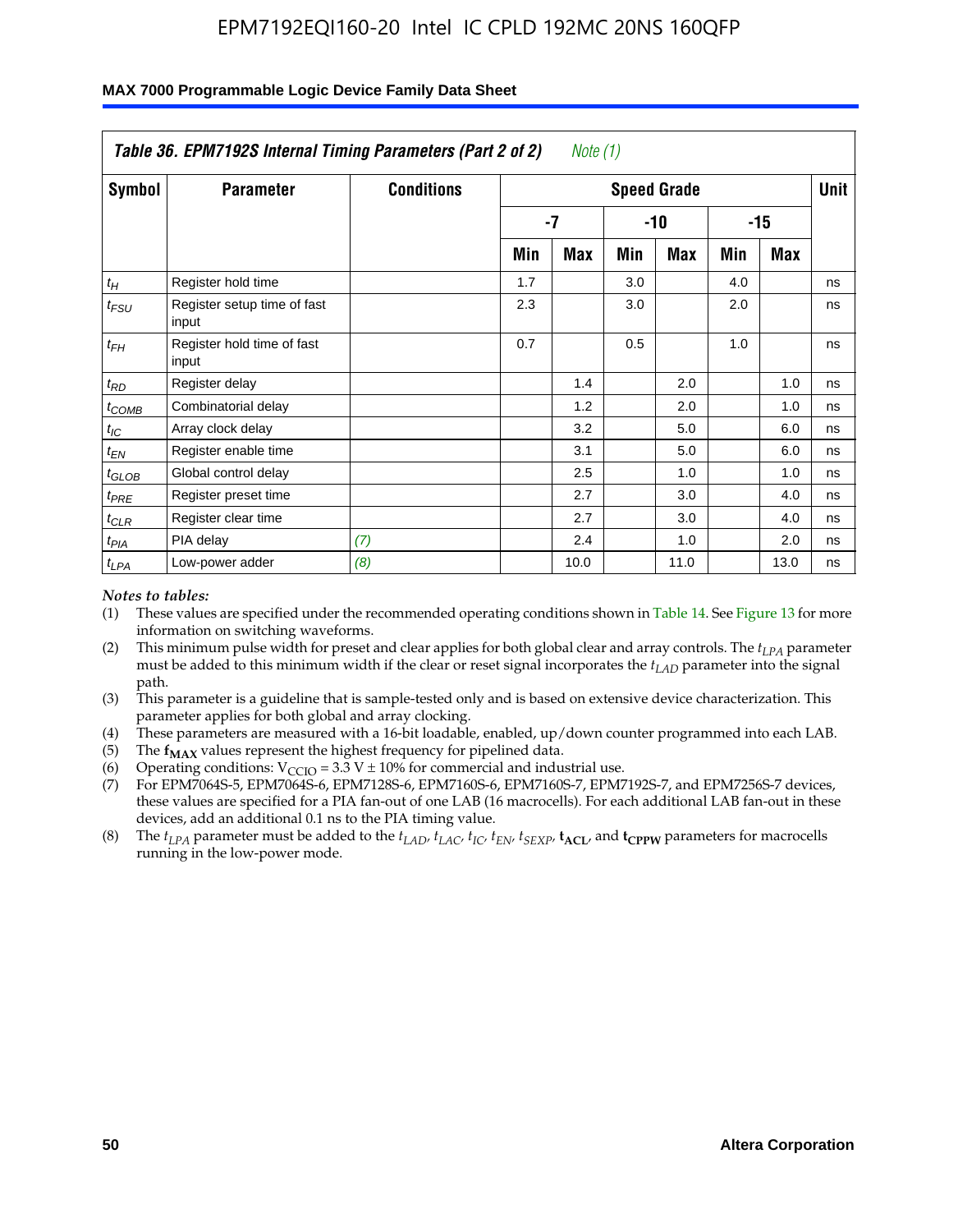|                   | Table 37. EPM7256S External Timing Parameters |                    | Note $(1)$ |            |       |                    |       |            |            |
|-------------------|-----------------------------------------------|--------------------|------------|------------|-------|--------------------|-------|------------|------------|
| Symbol            | <b>Parameter</b>                              | <b>Conditions</b>  |            |            |       | <b>Speed Grade</b> |       |            | Unit       |
|                   |                                               |                    |            | $-7$       |       | $-10$              |       | -15        |            |
|                   |                                               |                    | Min        | <b>Max</b> | Min   | <b>Max</b>         | Min   | <b>Max</b> |            |
| t <sub>PD1</sub>  | Input to non-registered output                | $C1 = 35 pF$       |            | 7.5        |       | 10.0               |       | 15.0       | ns         |
| t <sub>PD2</sub>  | I/O input to non-registered<br>output         | $C1 = 35 pF$       |            | 7.5        |       | 10.0               |       | 15.0       | ns         |
| t <sub>su</sub>   | Global clock setup time                       |                    | 3.9        |            | 7.0   |                    | 11.0  |            | ns         |
| $t_H$             | Global clock hold time                        |                    | 0.0        |            | 0.0   |                    | 0.0   |            | ns         |
| t <sub>FSU</sub>  | Global clock setup time of fast<br>input      |                    | 3.0        |            | 3.0   |                    | 3.0   |            | ns         |
| $t_{FH}$          | Global clock hold time of fast<br>input       |                    | 0.0        |            | 0.5   |                    | 0.0   |            | ns         |
| t <sub>CO1</sub>  | Global clock to output delay                  | $C1 = 35 pF$       |            | 4.7        |       | 5.0                |       | 8.0        | ns         |
| $t_{\mathsf{CH}}$ | Global clock high time                        |                    | 3.0        |            | 4.0   |                    | 5.0   |            | ns         |
| $t_{CL}$          | Global clock low time                         |                    | 3.0        |            | 4.0   |                    | 5.0   |            | ns         |
| t <sub>ASU</sub>  | Array clock setup time                        |                    | 0.8        |            | 2.0   |                    | 4.0   |            | ns         |
| t <sub>АН</sub>   | Array clock hold time                         |                    | 1.9        |            | 3.0   |                    | 4.0   |            | ns         |
| t <sub>ACO1</sub> | Array clock to output delay                   | $C1 = 35 pF$       |            | 7.8        |       | 10.0               |       | 15.0       | ns         |
| $t_{ACH}$         | Array clock high time                         |                    | 3.0        |            | 4.0   |                    | 6.0   |            | ns         |
| $t_{\sf ACL}$     | Array clock low time                          |                    | 3.0        |            | 4.0   |                    | 6.0   |            | ns         |
| t <sub>CPPW</sub> | Minimum pulse width for clear<br>and preset   | (2)                | 3.0        |            | 4.0   |                    | 6.0   |            | ns         |
| t <sub>ODH</sub>  | Output data hold time after<br>clock          | $C1 = 35$ pF $(3)$ | 1.0        |            | 1.0   |                    | 1.0   |            | ns         |
| $t_{\text{CNT}}$  | Minimum global clock period                   |                    |            | 7.8        |       | 10.0               |       | 13.0       | ns         |
| $f_{CNT}$         | Maximum internal global clock<br>frequency    | (4)                | 128.2      |            | 100.0 |                    | 76.9  |            | <b>MHz</b> |
| t <sub>ACNT</sub> | Minimum array clock period                    |                    |            | 7.8        |       | 10.0               |       | 13.0       | ns         |
| $f_{ACNT}$        | Maximum internal array clock<br>frequency     | (4)                | 128.2      |            | 100.0 |                    | 76.9  |            | MHz        |
| $f_{MAX}$         | Maximum clock frequency                       | (5)                | 166.7      |            | 125.0 |                    | 100.0 |            | <b>MHz</b> |

## Tables 37 and 38 show the EPM7256S AC operating conditions.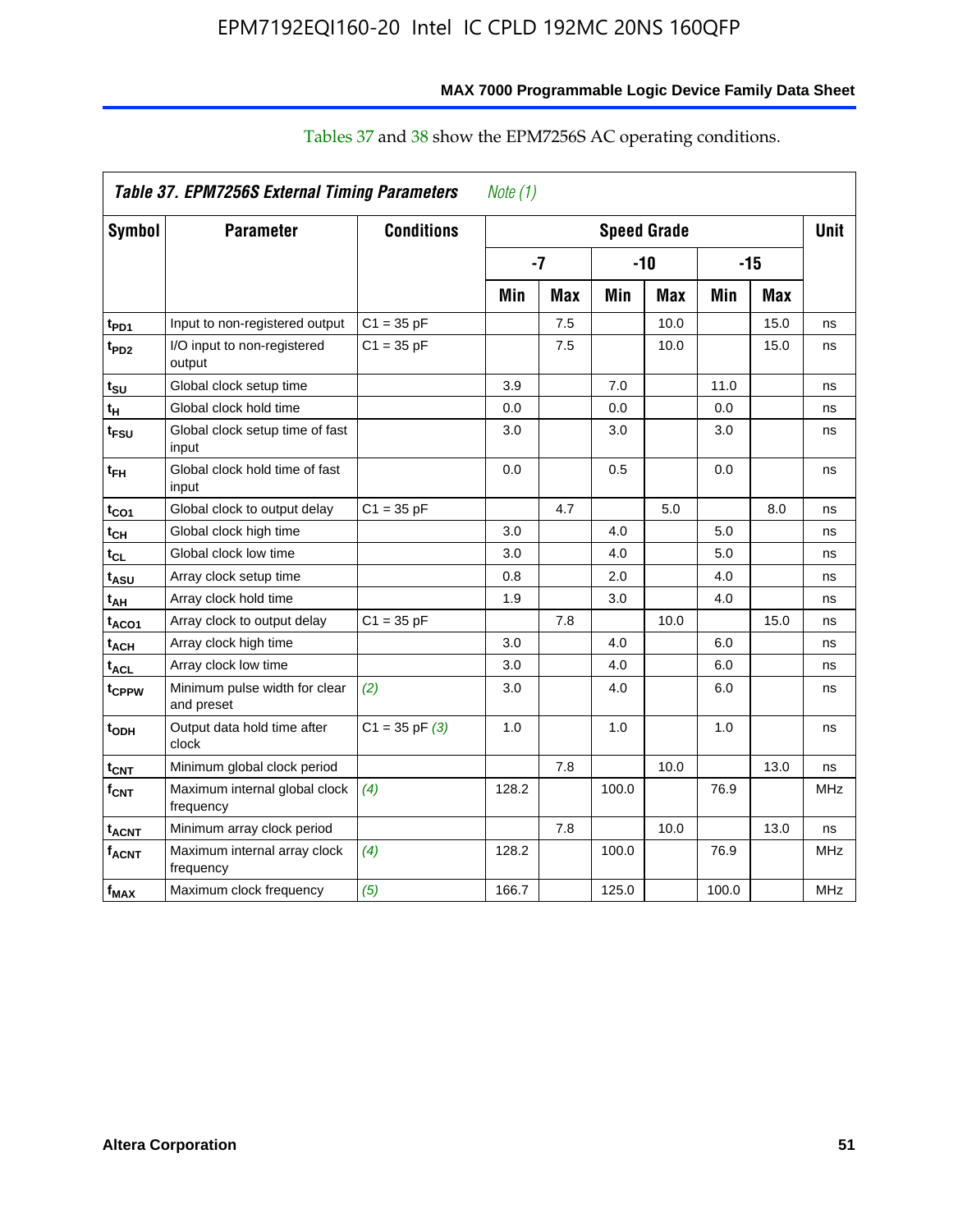|                   | Table 38. EPM7256S Internal Timing Parameters |                    | Note (1) |      |     |                    |     |       |      |
|-------------------|-----------------------------------------------|--------------------|----------|------|-----|--------------------|-----|-------|------|
| Symbol            | <b>Parameter</b>                              | <b>Conditions</b>  |          |      |     | <b>Speed Grade</b> |     |       | Unit |
|                   |                                               |                    |          | $-7$ |     | $-10$              |     | $-15$ |      |
|                   |                                               |                    | Min      | Max  | Min | Max                | Min | Max   |      |
| $t_{IN}$          | Input pad and buffer delay                    |                    |          | 0.3  |     | 0.5                |     | 2.0   | ns   |
| $t_{IO}$          | I/O input pad and buffer delay                |                    |          | 0.3  |     | 0.5                |     | 2.0   | ns   |
| $t_{\text{FIN}}$  | Fast input delay                              |                    |          | 3.4  |     | 1.0                |     | 2.0   | ns   |
| t <sub>SEXP</sub> | Shared expander delay                         |                    |          | 3.9  |     | 5.0                |     | 8.0   | ns   |
| t <sub>PEXP</sub> | Parallel expander delay                       |                    |          | 1.1  |     | 0.8                |     | 1.0   | ns   |
| $t_{LAD}$         | Logic array delay                             |                    |          | 2.6  |     | 5.0                |     | 6.0   | ns   |
| $t_{LAC}$         | Logic control array delay                     |                    |          | 2.6  |     | 5.0                |     | 6.0   | ns   |
| $t_{IOE}$         | Internal output enable delay                  |                    |          | 0.8  |     | 2.0                |     | 3.0   | ns   |
| $t_{OD1}$         | Output buffer and pad delay                   | $C1 = 35 pF$       |          | 0.5  |     | 1.5                |     | 4.0   | ns   |
| t <sub>OD2</sub>  | Output buffer and pad delay                   | $C1 = 35$ pF $(6)$ |          | 1.0  |     | 2.0                |     | 5.0   | ns   |
| $t_{OD3}$         | Output buffer and pad delay                   | $C1 = 35 pF$       |          | 5.5  |     | 5.5                |     | 8.0   | ns   |
| $t_{ZX1}$         | Output buffer enable delay                    | $C1 = 35 pF$       |          | 4.0  |     | 5.0                |     | 6.0   | ns   |
| t <sub>ZX2</sub>  | Output buffer enable delay                    | $C1 = 35$ pF $(6)$ |          | 4.5  |     | 5.5                |     | 7.0   | ns   |
| $t_{ZX3}$         | Output buffer enable delay                    | $C1 = 35 pF$       |          | 9.0  |     | 9.0                |     | 10.0  | ns   |
| $t_{XZ}$          | Output buffer disable delay                   | $C1 = 5pF$         |          | 4.0  |     | 5.0                |     | 6.0   | ns   |
| $t_{\rm SU}$      | Register setup time                           |                    | 1.1      |      | 2.0 |                    | 4.0 |       | ns   |
| $t_H$             | Register hold time                            |                    | 1.6      |      | 3.0 |                    | 4.0 |       | ns   |
| $t_{\it FSU}$     | Register setup time of fast<br>input          |                    | 2.4      |      | 3.0 |                    | 2.0 |       | ns   |
| $t_{FH}$          | Register hold time of fast<br>input           |                    | 0.6      |      | 0.5 |                    | 1.0 |       | ns   |
| $t_{RD}$          | Register delay                                |                    |          | 1.1  |     | 2.0                |     | 1.0   | ns   |
| $t_{COMB}$        | Combinatorial delay                           |                    |          | 1.1  |     | 2.0                |     | 1.0   | ns   |
| $t_{IC}$          | Array clock delay                             |                    |          | 2.9  |     | 5.0                |     | 6.0   | ns   |
| $t_{EN}$          | Register enable time                          |                    |          | 2.6  |     | 5.0                |     | 6.0   | ns   |
| $t_{GLOB}$        | Global control delay                          |                    |          | 2.8  |     | 1.0                |     | 1.0   | ns   |
| $t_{PRE}$         | Register preset time                          |                    |          | 2.7  |     | 3.0                |     | 4.0   | ns   |
| $t_{\text{CLR}}$  | Register clear time                           |                    |          | 2.7  |     | 3.0                |     | 4.0   | ns   |
| t <sub>PIA</sub>  | PIA delay                                     | (7)                |          | 3.0  |     | 1.0                |     | 2.0   | ns   |
| $t_{LPA}$         | Low-power adder                               | (8)                |          | 10.0 |     | 11.0               |     | 13.0  | ns   |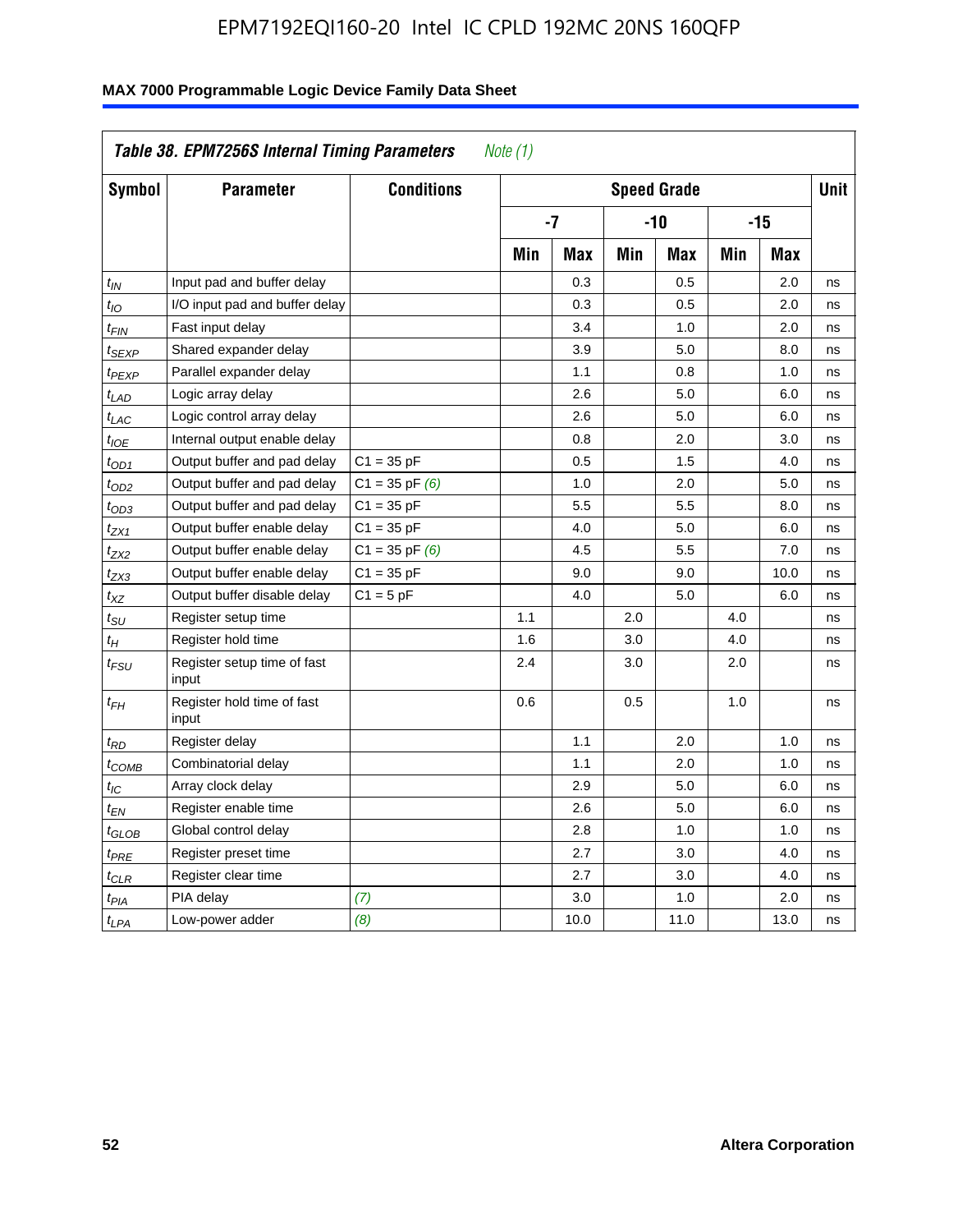**MAX 7000 Programmable Logic Device Family Data Sheet**

#### *Notes to tables:*

- (1) These values are specified under the recommended operating conditions shown in Table 14. See Figure 13 for more information on switching waveforms.
- (2) This minimum pulse width for preset and clear applies for both global clear and array controls. The  $t_{LPA}$  parameter must be added to this minimum width if the clear or reset signal incorporates the *tLAD* parameter into the signal path.
- (3) This parameter is a guideline that is sample-tested only and is based on extensive device characterization. This parameter applies for both global and array clocking.
- (4) These parameters are measured with a 16-bit loadable, enabled, up/down counter programmed into each LAB.
- (5) The  $f_{MAX}$  values represent the highest frequency for pipelined data.
- (6) Operating conditions:  $V_{\text{CCIO}} = 3.3 \text{ V} \pm 10\%$  for commercial and industrial use.
- (7) For EPM7064S-5, EPM7064S-6, EPM7128S-6, EPM7160S-6, EPM7160S-7, EPM7192S-7, and EPM7256S-7 devices, these values are specified for a PIA fan-out of one LAB (16 macrocells). For each additional LAB fan-out in these devices, add an additional 0.1 ns to the PIA timing value.
- (8) The  $t_{LPA}$  parameter must be added to the  $t_{LAD}$ ,  $t_{LAC}$ ,  $t_{IC}$ ,  $t_{EN}$ ,  $t_{SEXP}$ ,  $t_{ACL}$ , and  $t_{CPPW}$  parameters for macrocells running in the low-power mode.

## **Power Consumption**

[Supply power \(P\) versus frequency \(](http://www.altera.com/literature/an/an074.pdf) $f_{MAX}$  in MHz) for MAX 7000 devices is calculated with the following equation:

 $P = P_{INT} + P_{IO} = I_{CCLNT} \times V_{CC} + P_{IO}$ 

The  $P_{IO}$  value, which depends on the device output load characteristics and switching frequency, can be calculated using the guidelines given in *Application Note 74 (Evaluating Power for Altera Devices)*.

The  $I_{\text{CCINT}}$  value, which depends on the switching frequency and the application logic, is calculated with the following equation:

 $I_{\text{CCTNT}} =$ 

 $A \times MC_{TON} + B \times (MC_{DEFU} - MC_{TON}) + C \times MC_{LISED} \times f_{MAX} \times \text{tog}_{LC}$ 

The parameters in this equation are shown below:

| $MC$ <sub>TON</sub> | = Number of macrocells with the Turbo Bit option turned on, |
|---------------------|-------------------------------------------------------------|
|                     | as reported in the MAX+PLUS II Report File (.rpt)           |
| MC <sub>DFV</sub>   | = Number of macrocells in the device                        |
| $MC_{\rm{LISED}}$   | = Total number of macrocells in the design, as reported     |
|                     | in the MAX+PLUS II Report File (.rpt)                       |
| $f_{MAX}$           | = Highest clock frequency to the device                     |
| $tog_{LC}$          | = Average ratio of logic cells toggling at each clock       |
|                     | (typically 0.125)                                           |
| A, B, C             | $=$ Constants, shown in Table 39                            |
|                     |                                                             |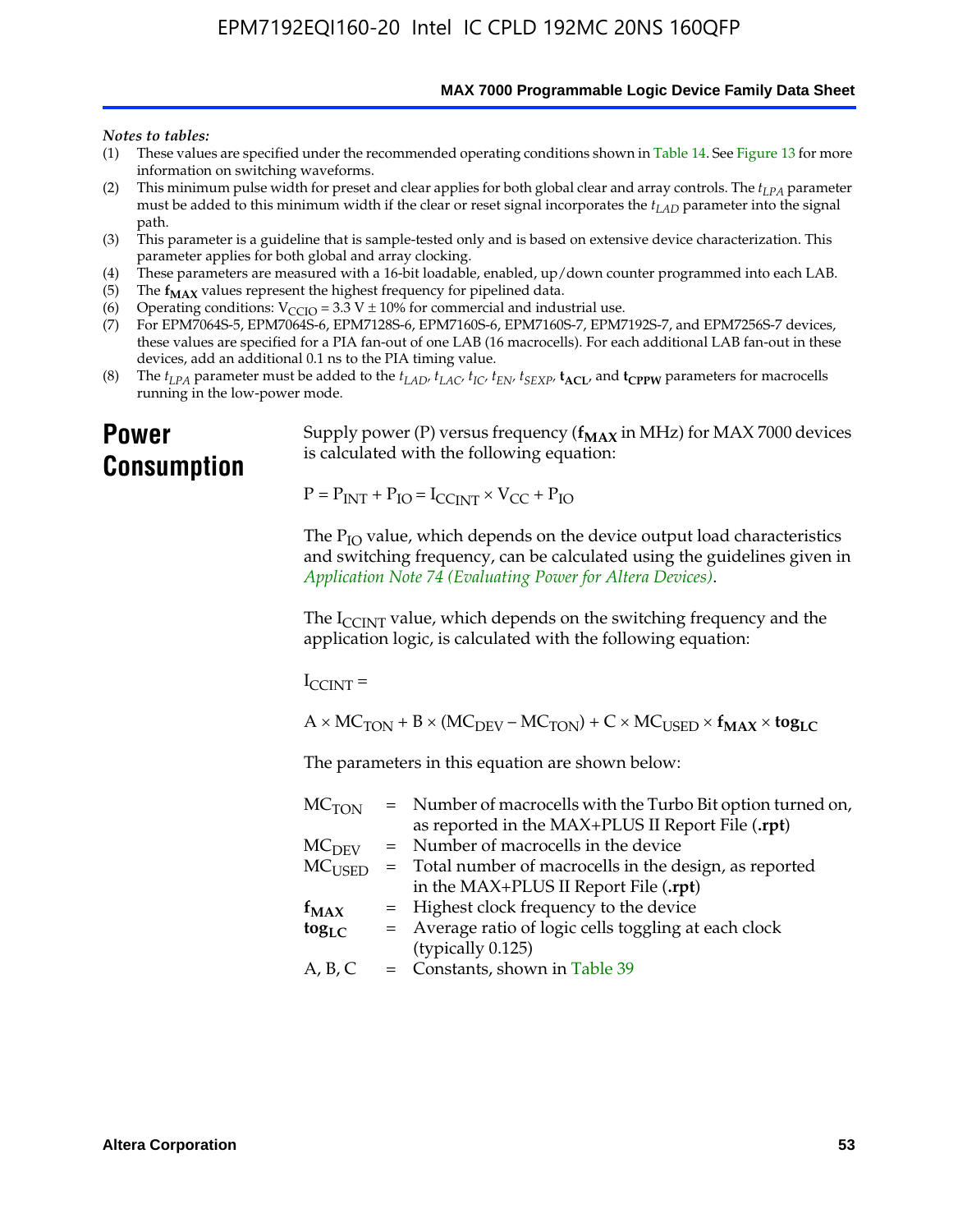| Table 39. MAX 7000 I <sub>CC</sub> Equation Constants |      |      |       |  |  |
|-------------------------------------------------------|------|------|-------|--|--|
| <b>Device</b>                                         | A    | B    | C     |  |  |
| EPM7032                                               | 1.87 | 0.52 | 0.144 |  |  |
| EPM7064                                               | 1.63 | 0.74 | 0.144 |  |  |
| EPM7096                                               | 1.63 | 0.74 | 0.144 |  |  |
| <b>EPM7128E</b>                                       | 1.17 | 0.54 | 0.096 |  |  |
| <b>EPM7160E</b>                                       | 1.17 | 0.54 | 0.096 |  |  |
| <b>EPM7192E</b>                                       | 1.17 | 0.54 | 0.096 |  |  |
| <b>EPM7256E</b>                                       | 1.17 | 0.54 | 0.096 |  |  |
| <b>EPM7032S</b>                                       | 0.93 | 0.40 | 0.040 |  |  |
| <b>EPM7064S</b>                                       | 0.93 | 0.40 | 0.040 |  |  |
| <b>EPM7128S</b>                                       | 0.93 | 0.40 | 0.040 |  |  |
| <b>EPM7160S</b>                                       | 0.93 | 0.40 | 0.040 |  |  |
| <b>EPM7192S</b>                                       | 0.93 | 0.40 | 0.040 |  |  |
| <b>EPM7256S</b>                                       | 0.93 | 0.40 | 0.040 |  |  |

This calculation provides an  $I_{CC}$  estimate based on typical conditions using a pattern of a 16-bit, loadable, enabled, up/down counter in each LAB with no output load. Actual  $I_{CC}$  values should be verified during operation because this measurement is sensitive to the actual pattern in the device and the environmental operating conditions.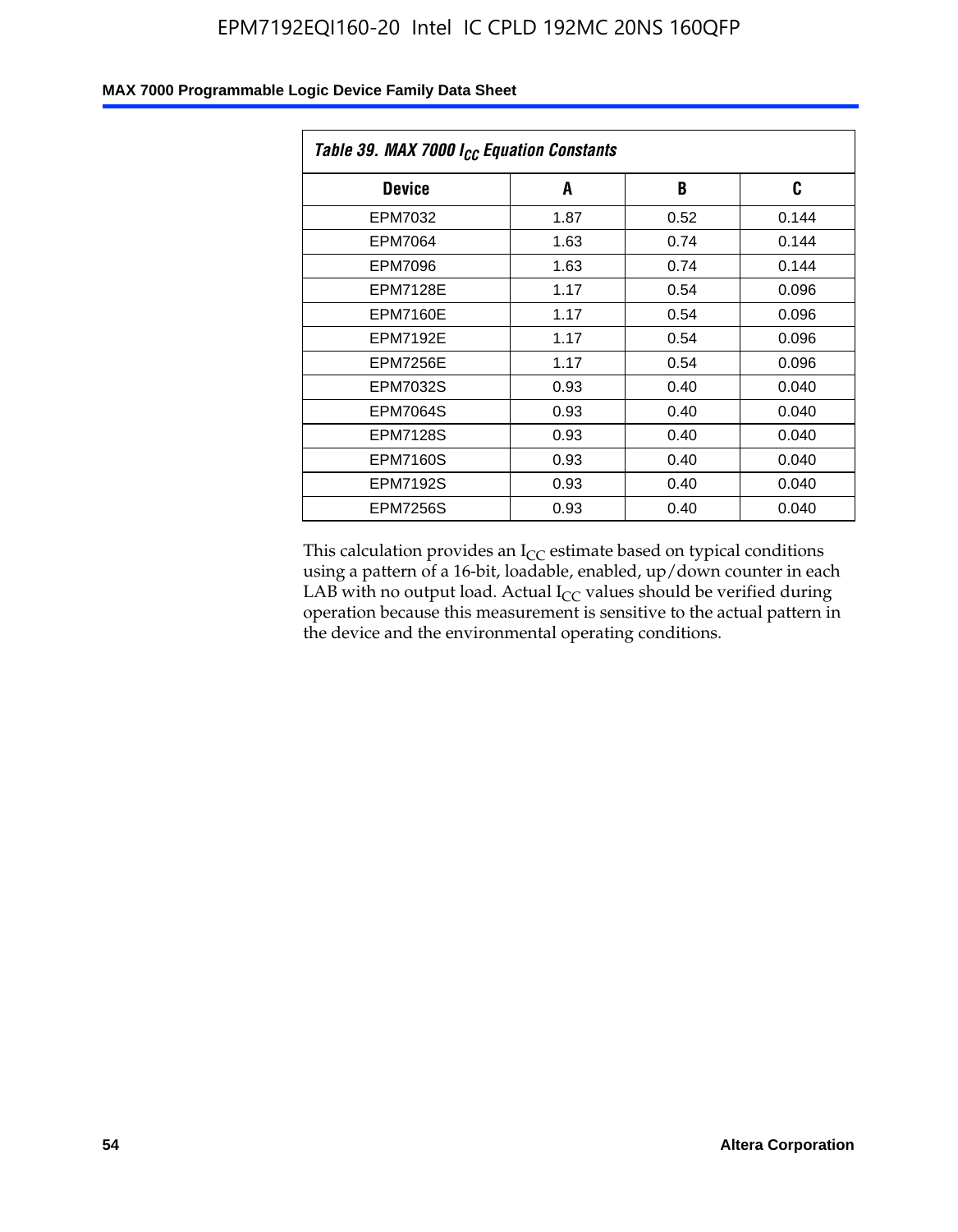**MAX 7000 Programmable Logic Device Family Data Sheet**

Figure 14 shows typical supply current versus frequency for MAX 7000 devices.

*Figure 14. I<sub>CC</sub> vs. Frequency for MAX 7000 Devices (Part 1 of 2)* 



**EPM7096**

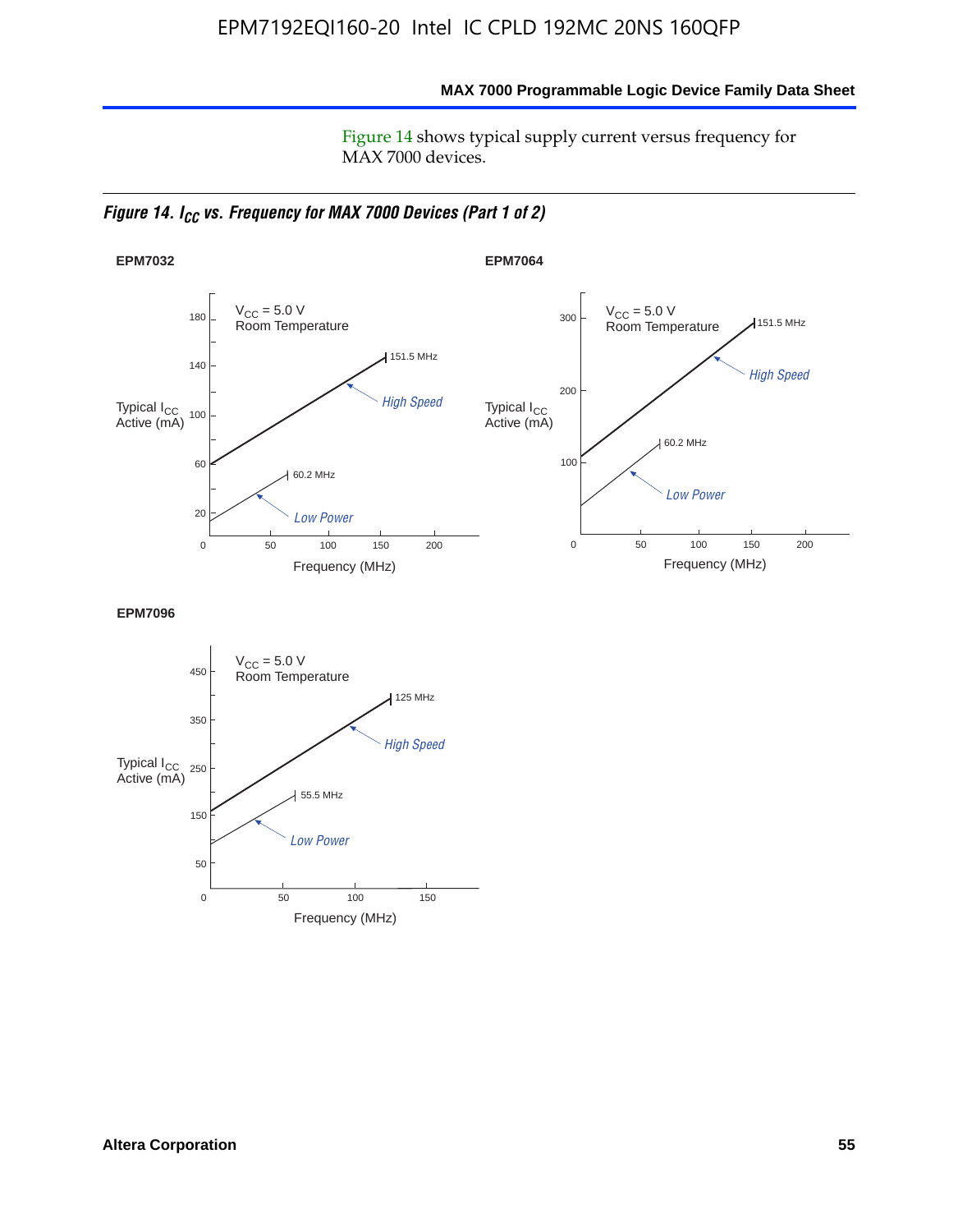

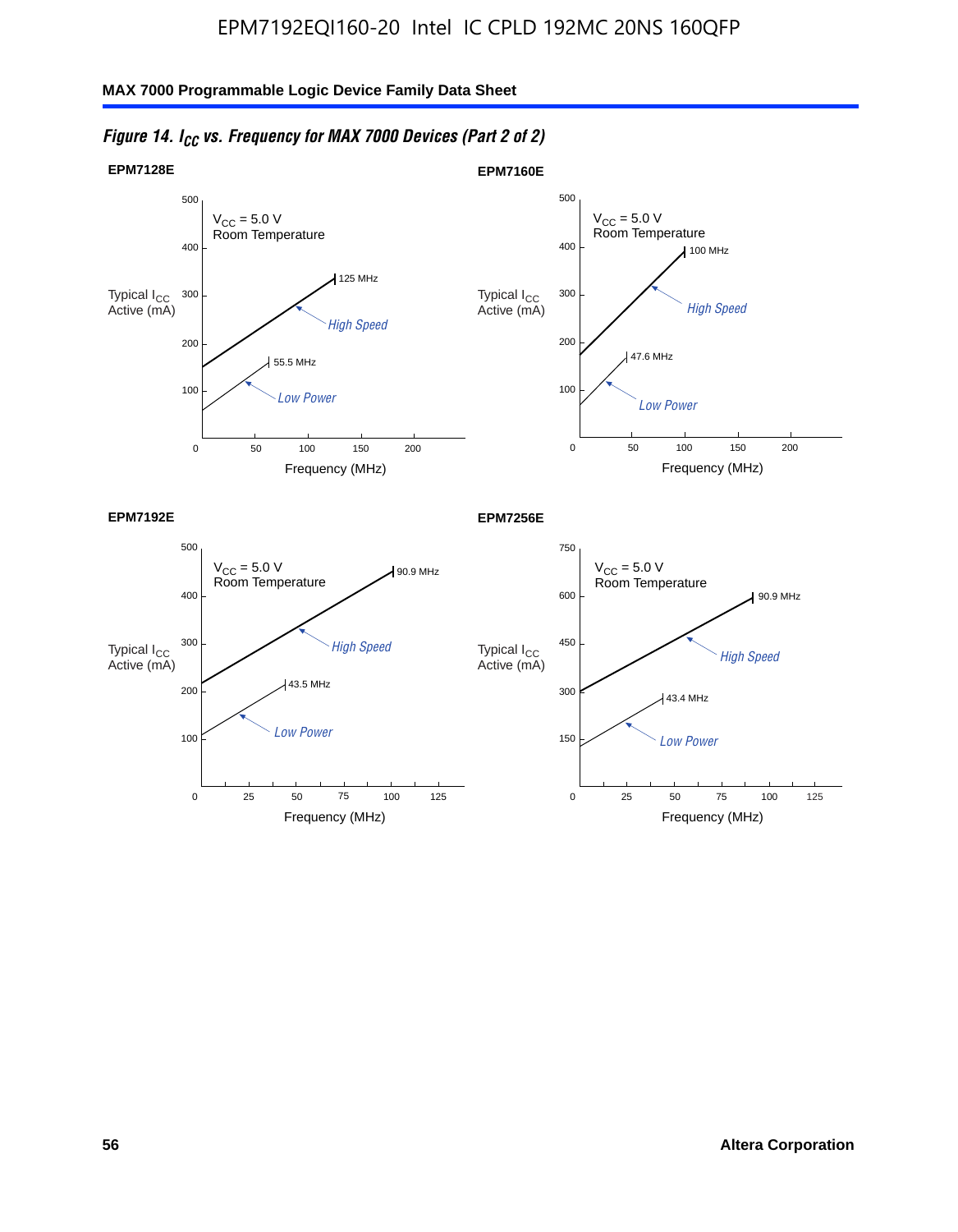Figure 15 shows typical supply current versus frequency for MAX 7000S devices.



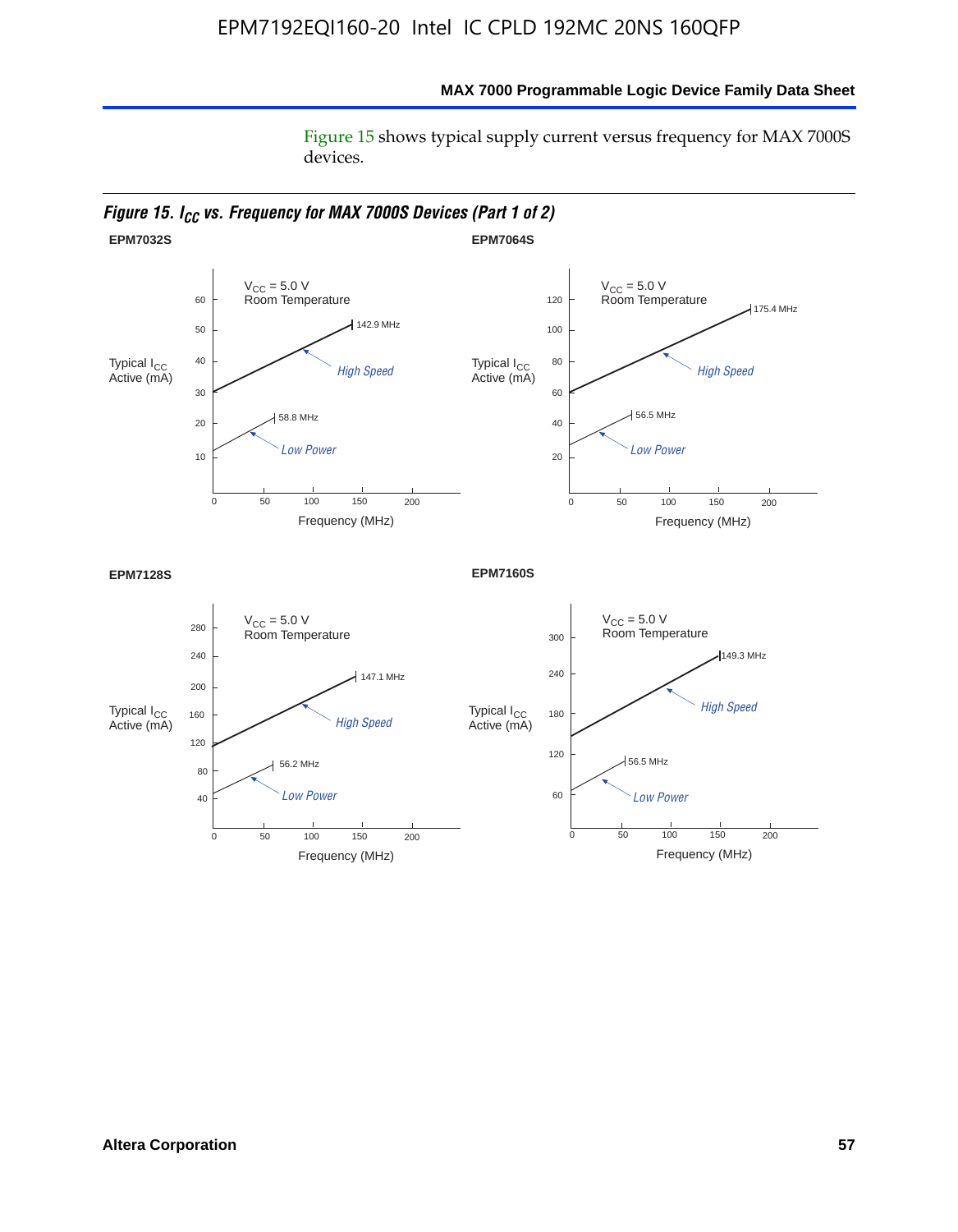#### **EPM7192S** V<sub>CC</sub> = 5.0 V<br>Room Temperature 0 Frequency (MHz) High Speed Low Power 25 100 125 125.0 MHz 55.6 MHz 60 120 180 240 300 50 75 **EPM7256S** V<sub>CC</sub> = 5.0 V<br>Room Temperature 0 Frequency (MHz) High Speed Low Power 25 100 125 128.2 MHz 56.2 MHz 100 200 300 400 50 75 Typical I<sub>CC</sub><br>Active (mA) Typical I<sub>CC</sub> Typical I<sub>CC</sub> Typical I<sub>C</sub> Typical I<sub>C</sub> Typical I<sub>C</sub> Typical I<sub>C</sub> Typical I<sub>C</sub> Typical I<sub>C</sub> Typical I<sub>C</sub> Typical I<sub>C</sub> Typical I<sub>C</sub> Typical I<sub>C</sub> Typical I<sub>C</sub> Typical I<sub>C</sub> Typical I<sub>C</sub> Typical I<sub>C</sub> Typical I<sub>C</sub> Typical I<sub>CC</sub><br>Active (mA)

## *Figure 15. I<sub>CC</sub> vs. Frequency for MAX 7000S Devices (Part 2 of 2)*

## **Device Pin-Outs**

See the Altera web site (**http://www.altera.com**) or the *Altera Digital Library* for pin-out information.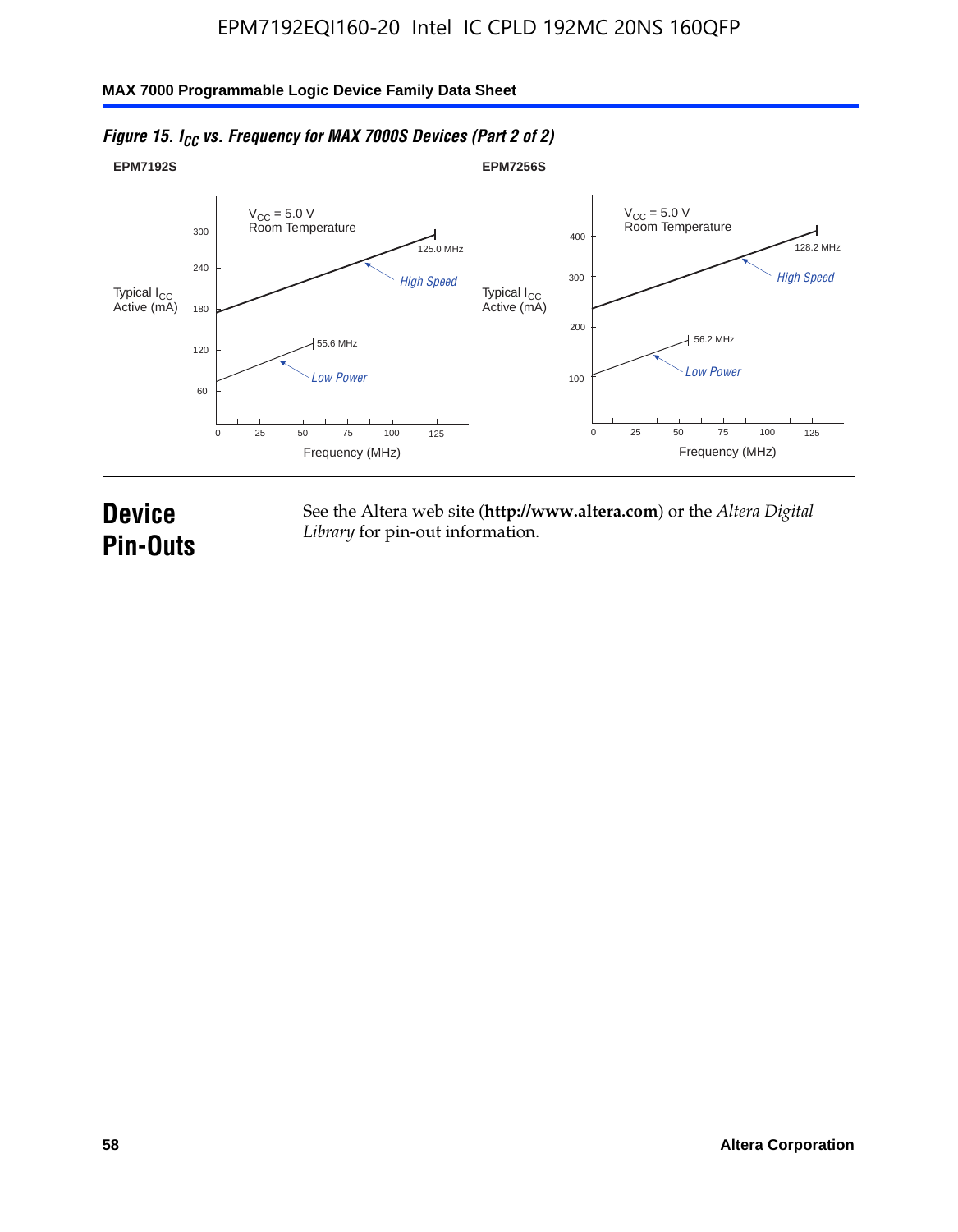Figures 16 through 22 show the package pin-out diagrams for MAX 7000 devices.



#### *Notes:*

- (1) The pin functions shown in parenthesis are only available in MAX 7000E and MAX 7000S devices.
- (2) JTAG ports are available in MAX 7000S devices only.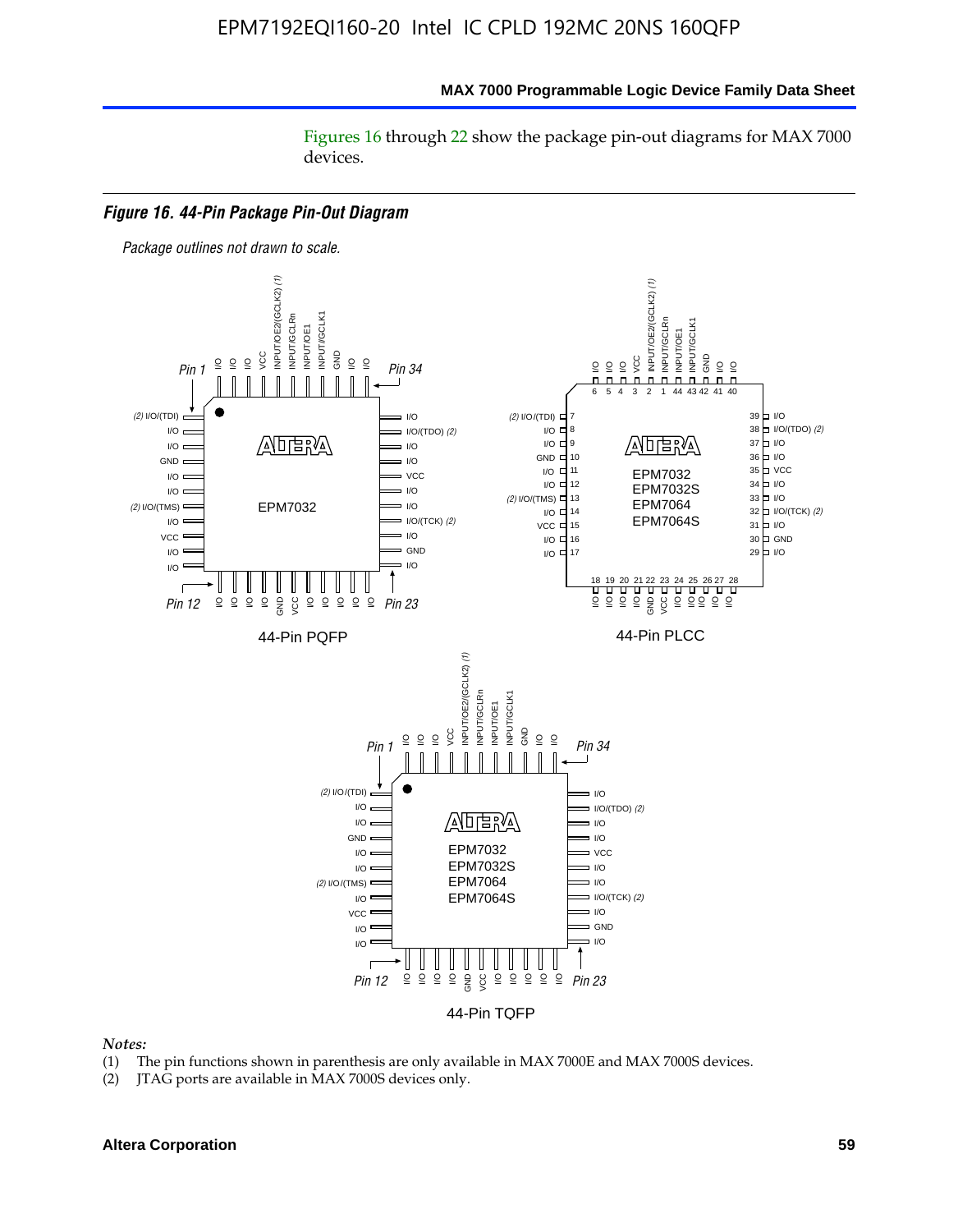### *Figure 17. 68-Pin Package Pin-Out Diagram*

*Package outlines not drawn to scale.*



## *Notes:*<br>(1) T

- The pin functions shown in parenthesis are only available in MAX 7000E and MAX 7000S devices.
- (2) JTAG ports are available in MAX 7000S devices only.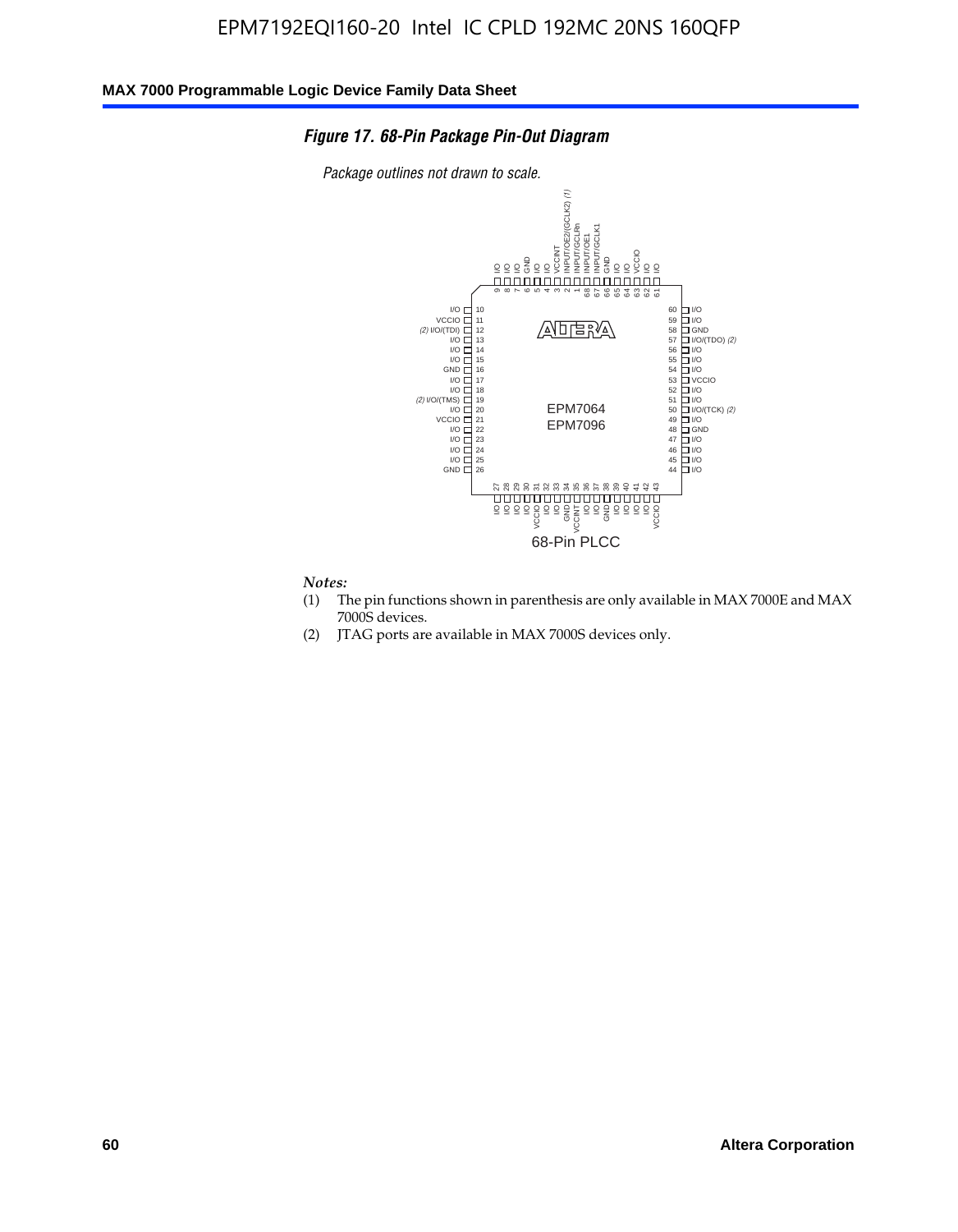### *Figure 18. 84-Pin Package Pin-Out Diagram*

*Package outline not drawn to scale.*



84-Pin PLCC

*Notes:*

- (1) Pins 6, 39, 46, and 79 are no-connect (N.C.) pins on EPM7096, EPM7160E, and EPM7160S devices.
- (2) The pin functions shown in parenthesis are only available in MAX 7000E and MAX 7000S devices.
-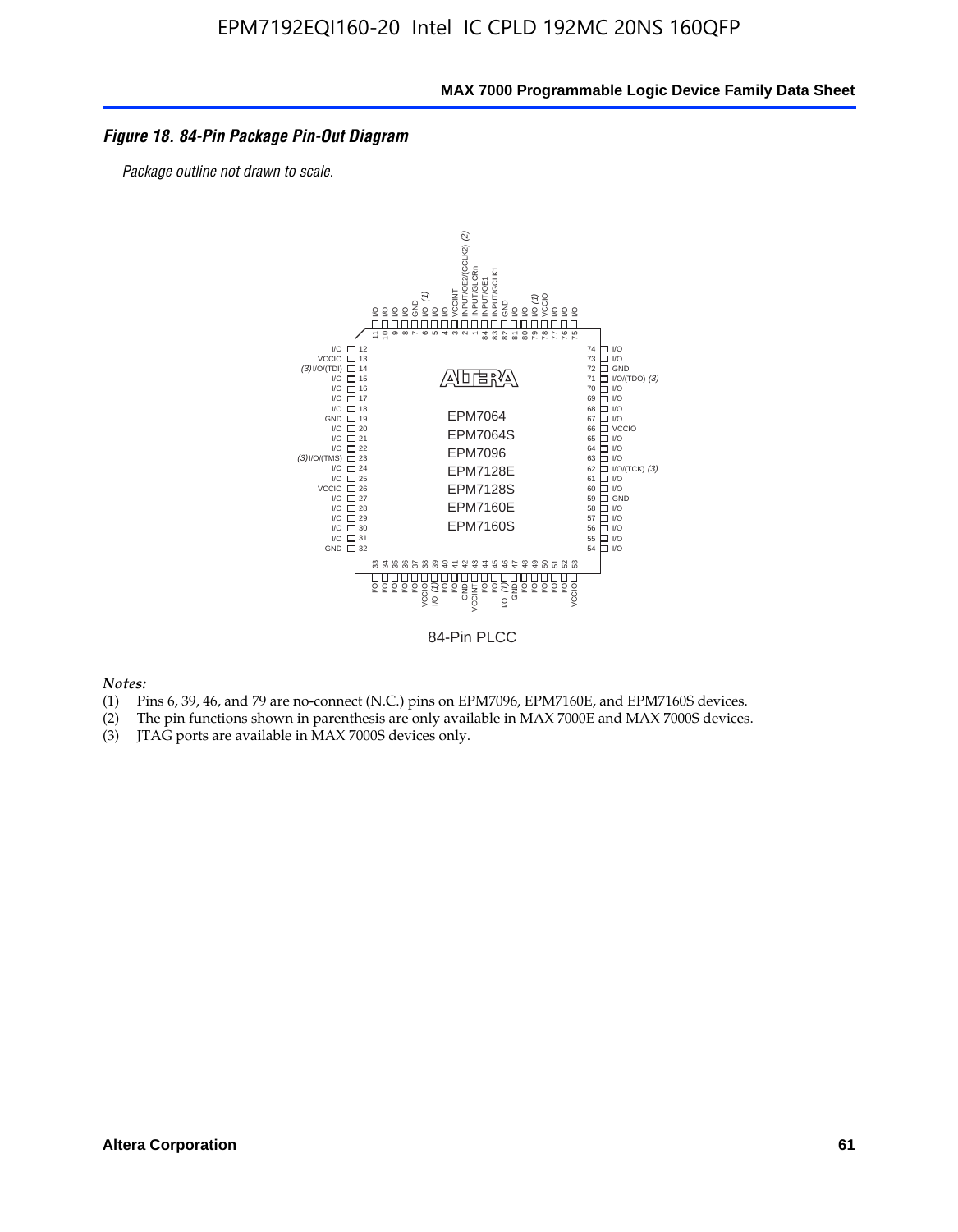## *Figure 19. 100-Pin Package Pin-Out Diagram*

*Package outline not drawn to scale.*



### *Figure 20. 160-Pin Package Pin-Out Diagram*

*Package outline not drawn to scale.*

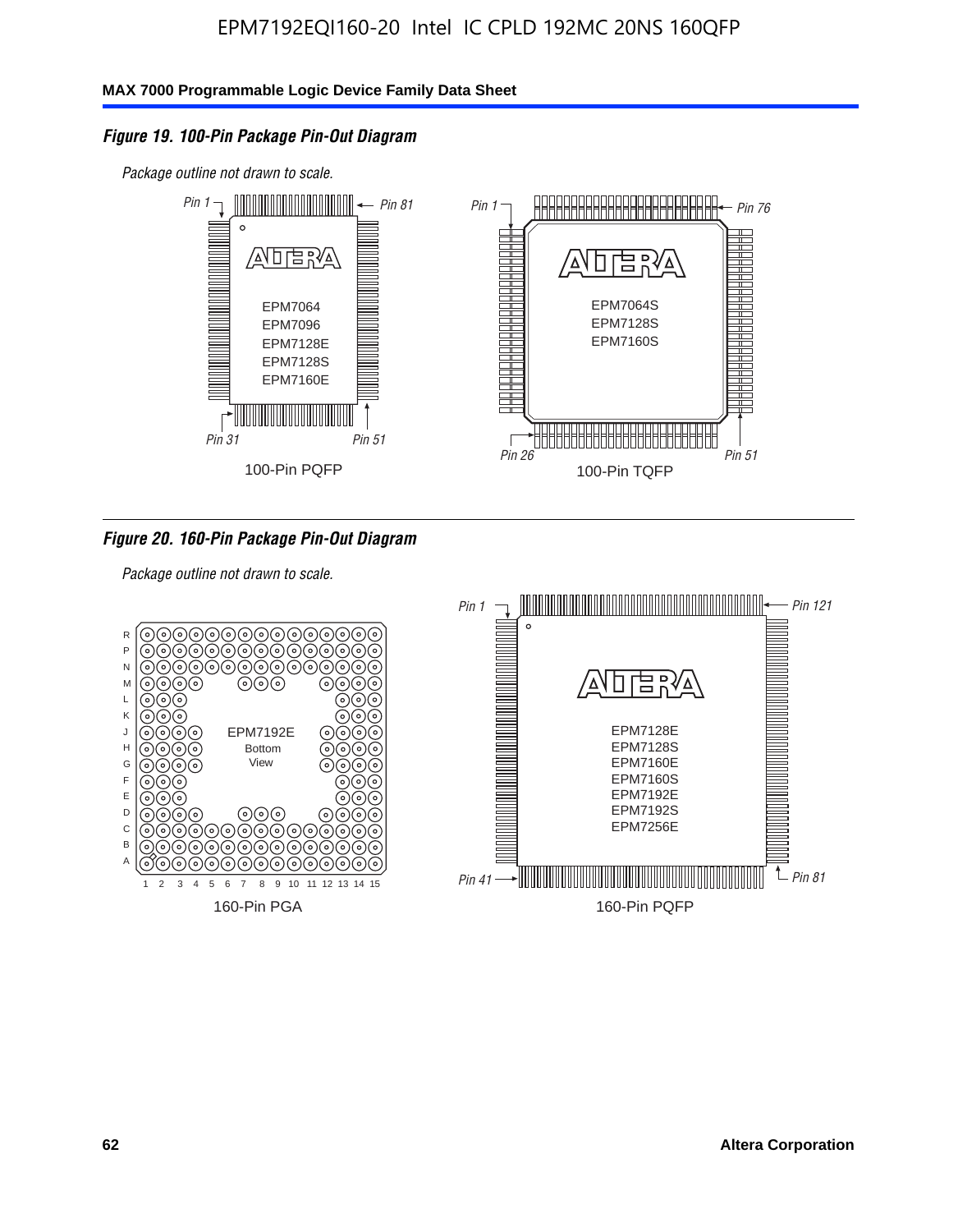### *Figure 21. 192-Pin Package Pin-Out Diagram*

*Package outline not drawn to scale.*



*Figure 22. 208-Pin Package Pin-Out Diagram*

*Package outline not drawn to scale.*

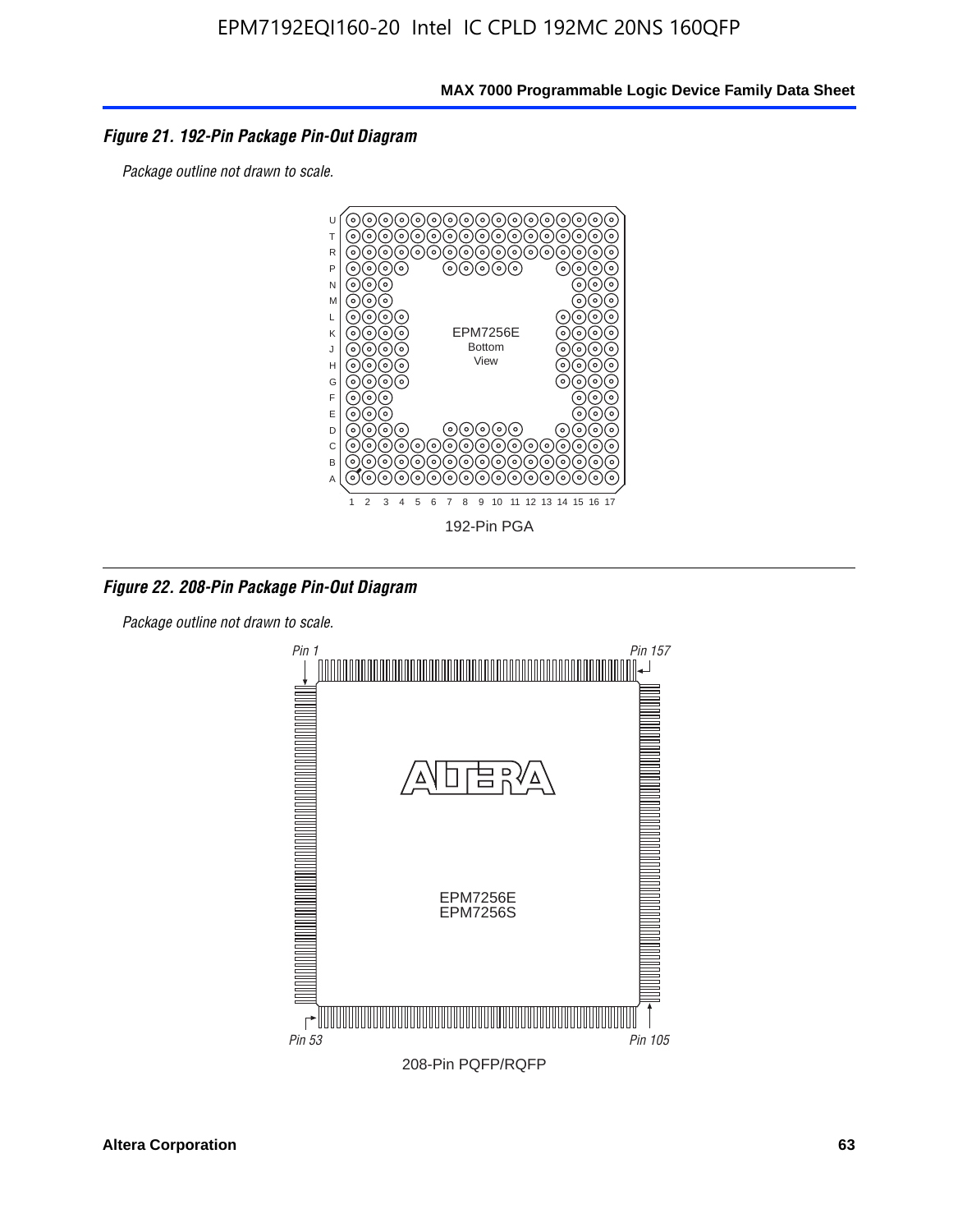#### **MAX 7000 Programmable Logic Device Family Data Sheet**

## **Revision History**

The information contained in the *MAX 7000 Programmable Logic Device Family Data Sheet* version 6.7 supersedes information published in previous versions. The following changes were made in the *MAX 7000 Programmable Logic Device Family Data Sheet* version 6.7:

## **Version 6.7**

The following changes were made in the *MAX 7000 Programmable Logic Device Family Data Sheet* version 6.7:

■ Reference to *AN 88: Using the Jam Language for ISP & ICR via an Embedded Processor* has been replaced by *AN 122: Using Jam STAPL for ISP & ICR via an Embedded Processor*.

## **Version 6.6**

The following changes were made in the *MAX 7000 Programmable Logic Device Family Data Sheet* version 6.6:

- Added Tables 6 through 8.
- Added "Programming Sequence" section on page 17 and "Programming Times" section on page 18.

## **Version 6.5**

The following changes were made in the *MAX 7000 Programmable Logic Device Family Data Sheet* version 6.5:

Updated text on page 16.

## **Version 6.4**

The following changes were made in the *MAX 7000 Programmable Logic Device Family Data Sheet* version 6.4:

■ Added *Note (5)* on page 28.

### **Version 6.3**

The following changes were made in the *MAX 7000 Programmable Logic Device Family Data Sheet* version 6.3:

■ Updated the "Open-Drain Output Option (MAX 7000S Devices Only)" section on page 20.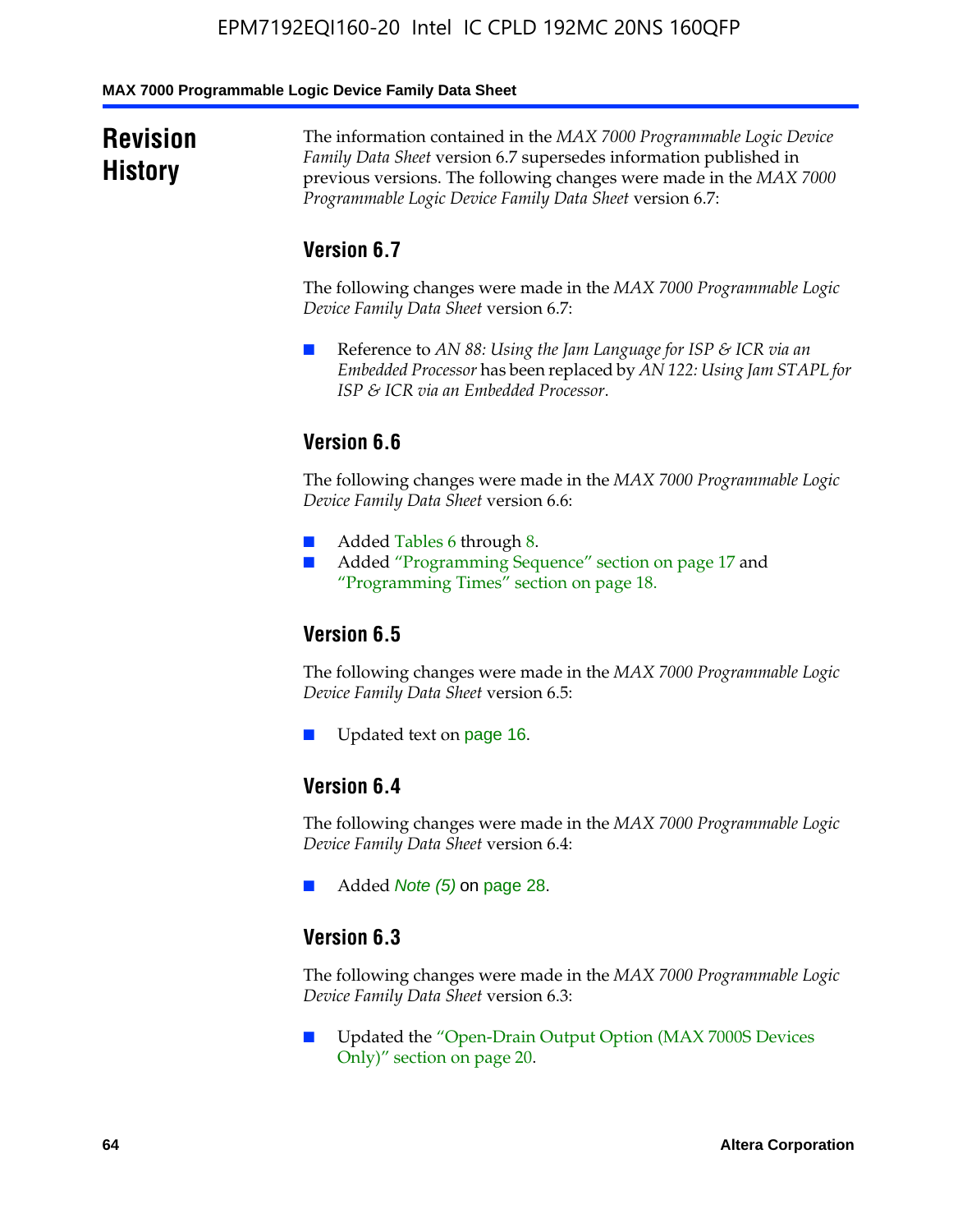

Altera Corporation 65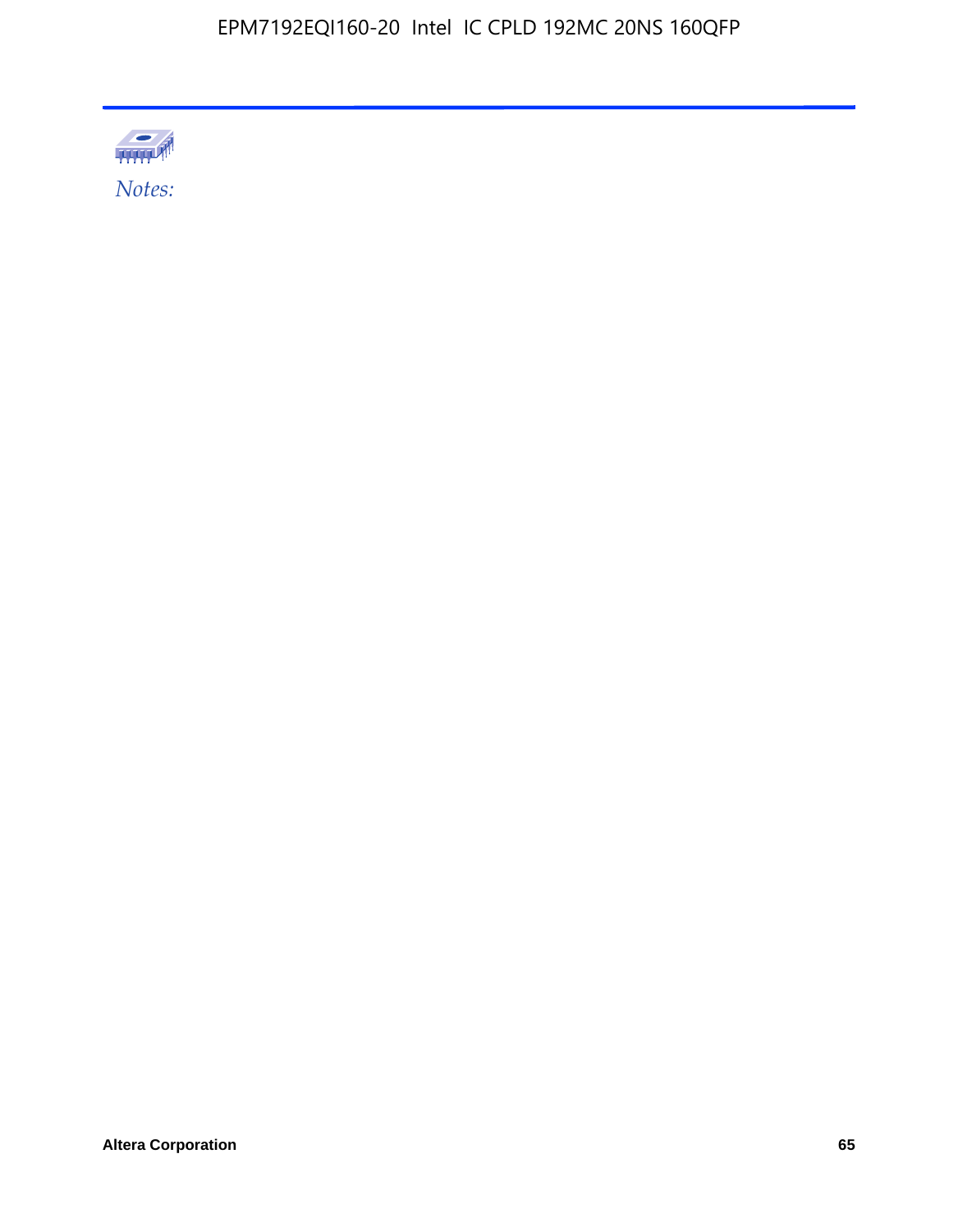

101 Innovation Drive San Jose, CA 95134 (408) 544-7000 www.altera.com Applications Hotline: (800) 800-EPLD Literature Services: literature@altera.com

Copyright © 2005 Altera Corporation. All rights reserved. Altera, The Programmable Solutions Company, the stylized Altera logo, specific device designations, and all other words and logos that are identified as trademarks and/or service marks are, unless noted otherwise, the trademarks and service marks of Altera Corporation in the U.S. and other countries. All other product or service names are the property of their respective holders. Altera products are protected under numerous U.S. and foreign patents and pending applications, maskwork rights, and copyrights. Altera warrants performance of its semiconductor products to current specifications in accordance with Altera's standard warranty, but reserves the right to make changes to any products and services at any time without notice. Altera assumes no responsibility or liability

arising out of the application or use of any information, product, or service described herein except as expressly agreed to in writing by Altera Corporation. Altera customers are advised to obtain the latest version of device specifications before relying on any published information and before placing orders for products or services.



**66 Altera Corporation**